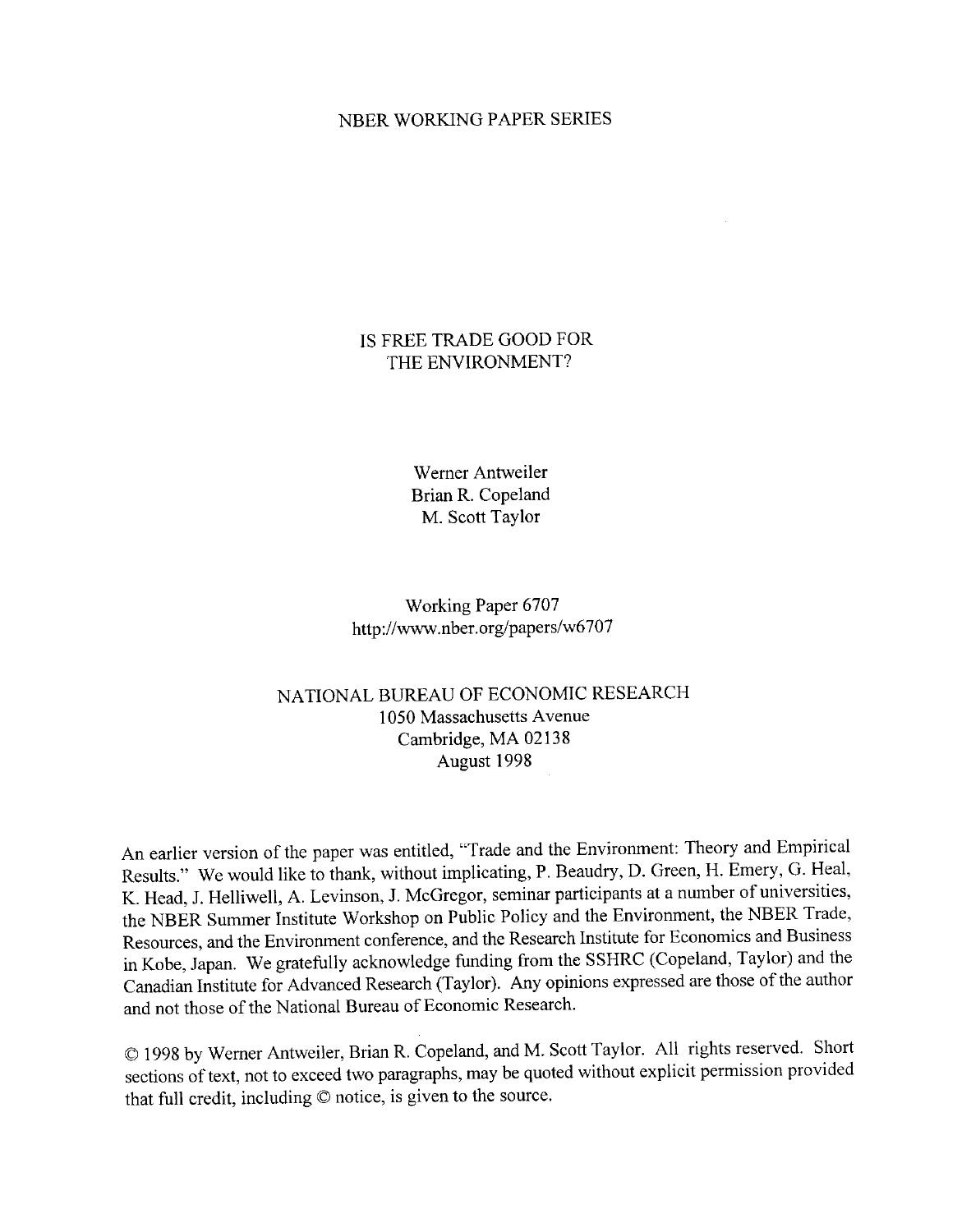Is Free Trade Good for the Environment? Werner Antweiler, Brian R. Copeland, and M. Scott Taylor NBER Working Paper No. 6707 August 1998 JEL No. F1, Q00

#### **ABSTRACT**

This paper sets out a theory of how openness to international goods markets affects pollution concentrations. We develop a theoretical model to divide trade's impact on pollution into scale, technique, and composition effects and then examine this theory using data on sulfur dioxide concentrations from the Global Environment Monitoring Project. We find international trade creates relatively small changes in pollution concentrations when it alters the composition, and hence the pollution intensity, of national output. Our estimates of the associated technique and scale efforts created by trade imply a net reduction in pollution from these sources. Combining our estimates of scale, composition, and technique efforts yields a somewhat surprising conclusion: freer trade appears to be good for the environment.

Werner Antweiler Policy Division, Faculty of Commerce University of British Columbia Vancouver, BC V6T 1Z1 **CANADA** werner@pacific.commerce.ubc.ca

M. Scott Taylor Department of Economics University of Wisconsin Social Science Building 6448 1180 Observatory Dr. Madison, WI 53706-1393 and NBER staylor@ssc.wisc.edu

Brian R. Copeland Department of Economics 997-1873 East Mall University of British Columbia Vancouver, BC V6T 1Z1 **CANADA** copeland@econ.ubc.ca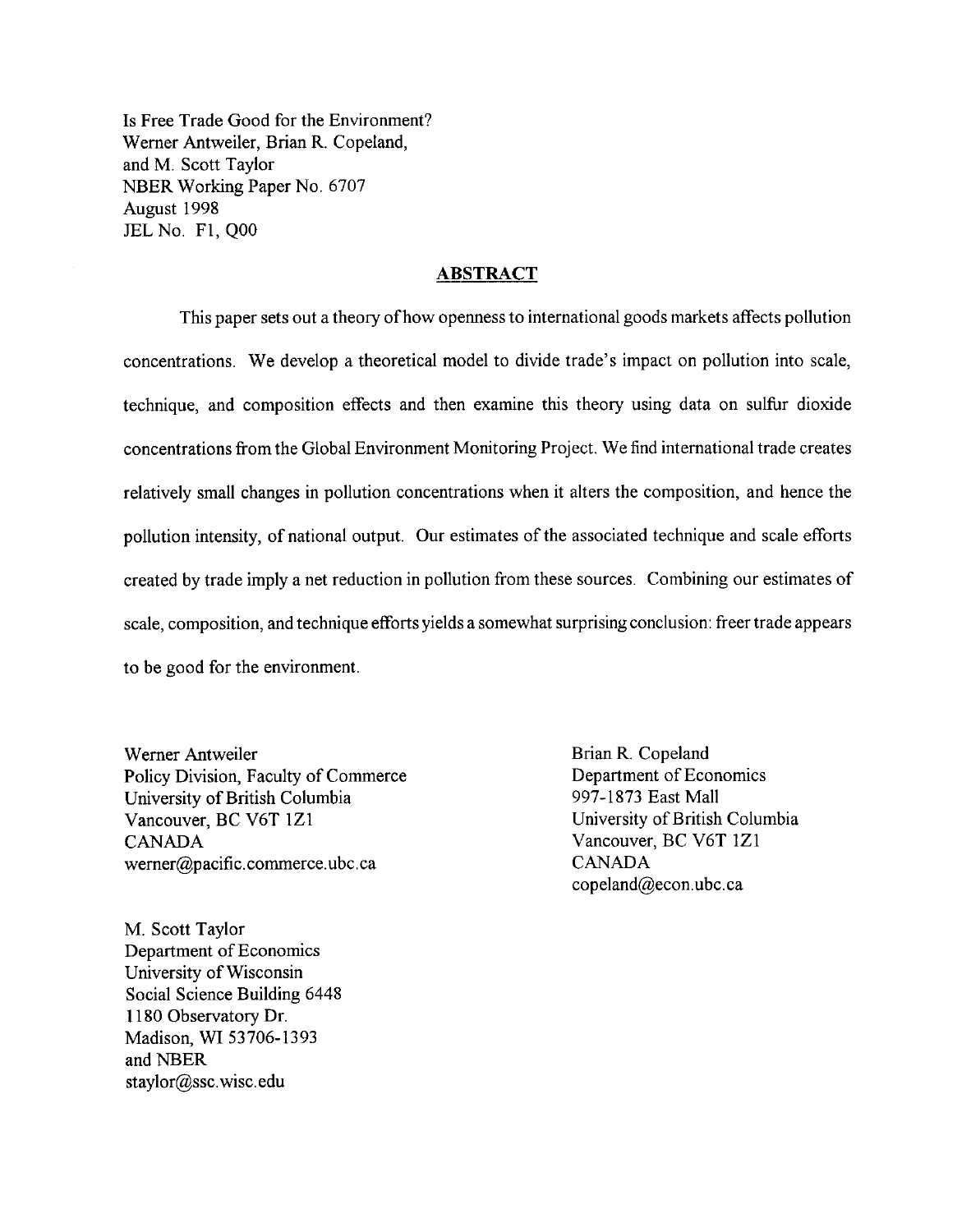# 1. Introduction

The debate over the role international trade plays in determining environmental outcomes has at times generated more heat than light. Theoretical work has been successful in identifying a series of hypotheses linking openness to trade and environmental quality, but the empirical verification of these hypotheses has seriously lagged. Foremost among these is the pollution haven hypothesis that suggests relatively low-income developing countries will be made dirtier with trade. Its natural alternative, the simple factor endowment hypothesis, suggests that dirty capital intensive processes should relocate to the relatively capital abundant developed countries with trade. Empirical work by Grossman and Krueger (1993), Jaffe et al. (1995) and Tobey (1990) cast serious doubt on the strength of the simple pollution haven hypothesis because they find trade flows are primarily responsive to factor endowment considerations and apparently not responsive to differences in pollution abatement costs. Does this mean that trade has no effect on the environment?

This paper sets out a theory of how "openness" to international goods markets affects pollution levels to assess the environmental consequences of international trade. We develop a theoretical model to divide trade's impact on pollution into scale, technique and composition effects and then examine this theory using data on sulfur dioxide concentrations from the Global Environment Monitoring Project. The decomposition of trade's effect into scale, technique and composition effects has proven useful in other contexts [see Grossman and Krueger (1993), Copeland and Taylor (1994,1995)] and here we move one step forward to provide estimates of their magnitude. We find that international trade creates relatively small changes in pollution concentrations when it alters the composition, and hence the pollution intensity, of national output. Combining this result with our estimates of scale and technique effects yields a somewhat surprising conclusion: if trade liberalization raises GDP per person by 1%, then pollution concentrations fall by about 1%. In the case of sulfur dioxide concentrations, free trade is good for the environment.

We obtain this conclusion by estimating a very simple model highlighting the interaction of factor endowment and income differences in determining the pattern of trade. Our approach, while relatively straightforward, is novel in three respects. First, by exploiting the panel structure of our data set, we are able to distinguish empirically between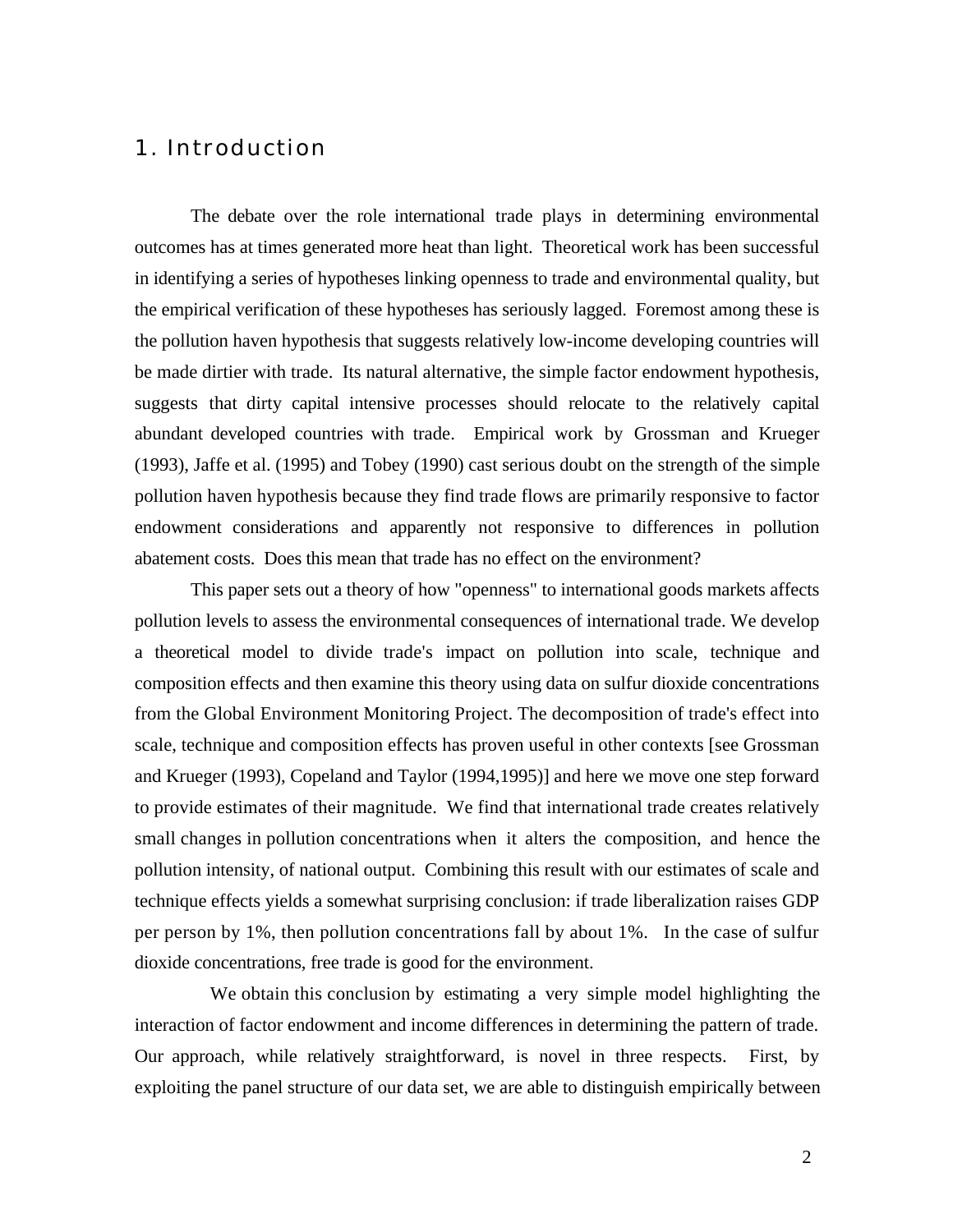the negative environmental consequences of scalar increases in economic activity - the scale effect - and the positive environmental consequences of increases in income that call for cleaner production methods - the technique effect. This distinction is important for many reasons.1 Our estimates indicate that a 1% increase in the scale of economic activity raises concentrations by approximately .3%, but the accompanying increase in income drives concentrations down by approximately 1.4% via a technique effect.

Second, we devise a method for isolating how trade-induced changes in the composition of output affects pollution concentrations. Both the pollution haven hypothesis and the factor endowment hypothesis predict openness to trade will alter the composition of national output in a way that depends on a nation's comparative advantage. For example in the pollution haven hypothesis, poor countries get dirtier with trade while rich countries get cleaner.2 As a result, looking for a consistent relationship between additional pollution and openness to trade (across a panel of both rich and poor countries) is unlikely to be fruitful. Instead we look for trade's composition effect after conditioning on country characteristics. We find that openness per se, measured in a variety of ways, has very little consistent impact on pollution concentrations. Openness conditioned on country characteristics has however a highly significant, but relatively small, impact on pollution concentrations.

And lastly, our approach forces us to distinguish between the pollution consequences of income changes brought about by changes in openness from those created by capital accumulation or technological progress. We find that income gains brought about by further trade or neutral technological progress tend to lower pollution, but income gains brought about by capital accumulation raise pollution. The key difference is that capital accumulation favors the production of pollution intensive goods whereas neutral technological progress and further trade do not. One immediate implication of this finding is that the pollution consequences of economic growth are dependent on the underlying source of growth. Another more speculative implication is that pollution concentrations should at first rise and

<sup>1</sup> For example, income transfers across countries raise national income but not output, whereas foreign direct investment raises output more than national income. For these, and many other reasons, we need separate estimates of technique and scale effects.

<sup>2</sup> That is, the composition effect of trade for poor countries makes them dirtier while the composition effect for rich countries makes them cleaner. The full effect of trade may be positive even for poor countries depending on the strength of the technique and scale effects.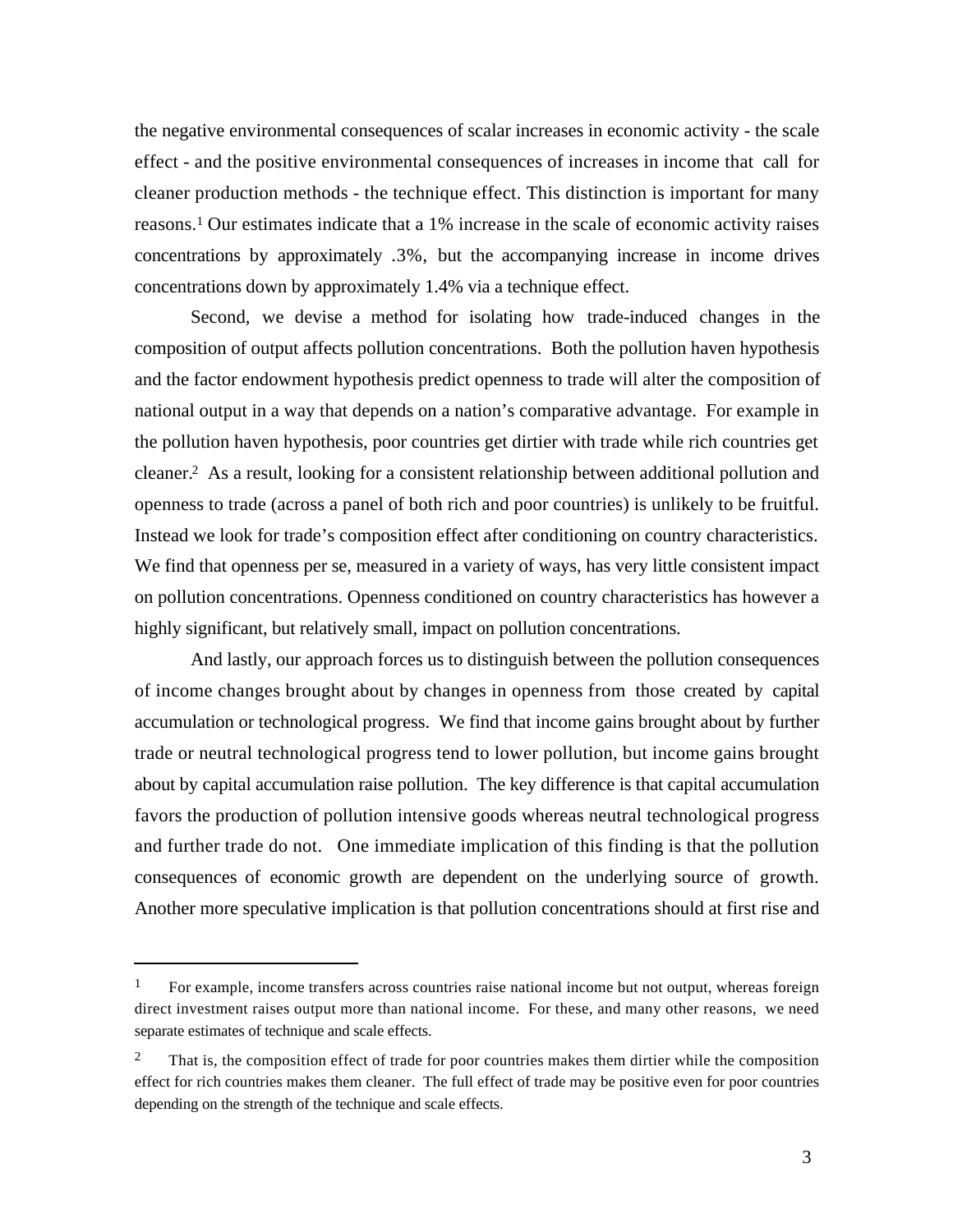then fall with increases in income per capita, if capital accumulation becomes a less important source of growth as development proceeds.

The theoretical literature on trade and the environment contains many papers where either income differences or policy differences across countries drive pollution intensive industries to the lax regulation or low-income country. For example, Pethig (1976), Siebert et al. (1980), and McGuire (1982) all present models where the costs of pollution intensive goods are lower in the region with no environmental policy. One criticism of these papers is that while they are successful in predicting trade patterns in a world where policy is fixed and unresponsive, their results may be a highly misleading guide to policy in a world where environmental protection responds endogenously to changing conditions. Empirical work by Grossman and Krueger (1993) suggests that it is important to allow policy to change endogenously with income levels and in our earlier work (Copeland and Taylor (1994, 1995)) we incorporated the Grossman-Krueger finding to investigate how income-induced differences in pollution policy determine trade patterns.

While this earlier work produced several insights, it was limited because it ignored the potential role factor abundance could play in determining trade patterns. In contrast, the model we develop here allows income differences and factor abundance differences to jointly determine trade patterns. This extension is important, especially in an empirical investigation, because many of the most polluting industries are also highly capital intensive.<sup>3</sup>

 The empirical literature in this area has progressed in three distinct ways. First, there are studies that primarily concern themselves with growth and pollution levels and interpret their results as indicative of the relative strength of scale versus technique effects (for example, Grossman and Krueger (1993, 1995), Shafik (1994), Seldon and Song (1994), Gale and Mendez (1996), and Dean (1998)). Many of these studies also add a measure of openness as an additional explanatory variable. There is a second group of studies that examines how trade flows may themselves be affected by the level of abatement costs or strictness of pollution regulation in the trading partner countries. This approach was pioneered by Tobey (1990), and then employed in the context of the NAFTA agreement by Grossman and Krueger (1993) and for a large cross section of countries by Antweiler

<sup>3</sup> See appendix B, section B.1 for evidence linking capital intensity and pollution intensity.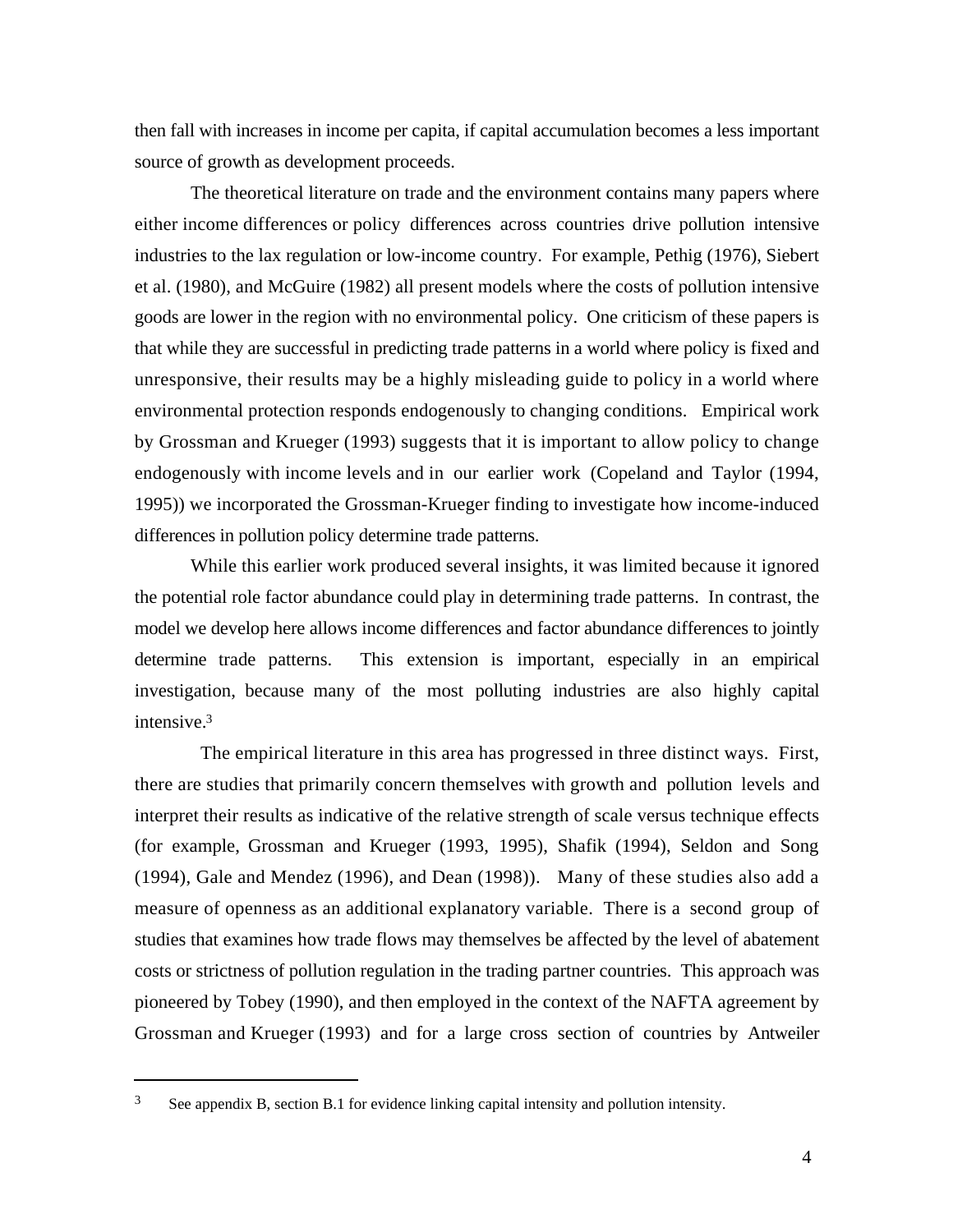(1996). Finally there are those studies that employ the U.S. Toxic Release Inventory to infer how changes in production and trade flows has altered the pollution intensity of production in both developed and developing countries. Work along these lines includes Low and Yeats (1992).

Overall the results from these studies are best described as mixed. Apart from specific case studies, there is very little evidence linking liberalized trade in general with significant changes in the environment. In addition, there is little evidence that differences in abatement costs are a significant determinant of trade flows. There is, however, evidence that increases in income will, after a point, lead to lower concentrations of some pollutants. But the role that trade plays in this process is not entirely clear. Finally, there is some evidence that the composition of exports of some developing countries have become dirtier over time but these results follow only from a relatively narrow set of toxic pollutants recorded in the U.S. inventory.

Ideally an empirical investigation should be able to distinguish between the negative environmental consequences of scalar increases in economic activity - the scale effect - and the positive environmental consequences of increases in income that call for cleaner production methods - the technique effect. Grossman and Krueger and others interpret their hump-shaped Kuznets curve as reflecting the relative strength of scale versus technique effects, but they do not provide separate estimates of their magnitude.4 As well, an empirical investigation should be able to identify how trade affects average pollution intensity of national output by altering its composition. Many studies include some measure of openness in their regressions to capture a composition effect, but there is very little reason to believe that openness per se affects the composition of output in all countries in the same way. Without a measure of the compositional effects of trade, we cannot assess whether trade's real income gains come at the cost of a dirtier mix of national production. Finally, many of the existing studies have a very weak theoretical base and this makes inference difficult. Without a causal mechanism linking trade to consequent changes in the environment it is difficult to isolate the effects of trade on the environment from other factors such as

Moreover we would argue income per capita is not an appropriate measure of scale, and hence the Grossman-Krueger finding does not reflect the relative strength of scale and technique effects. Gale and Mendez (1996) separate scale and technique effects by using city population figures, but their method is not entirely satisfactory. See section 3.2 for further discussion.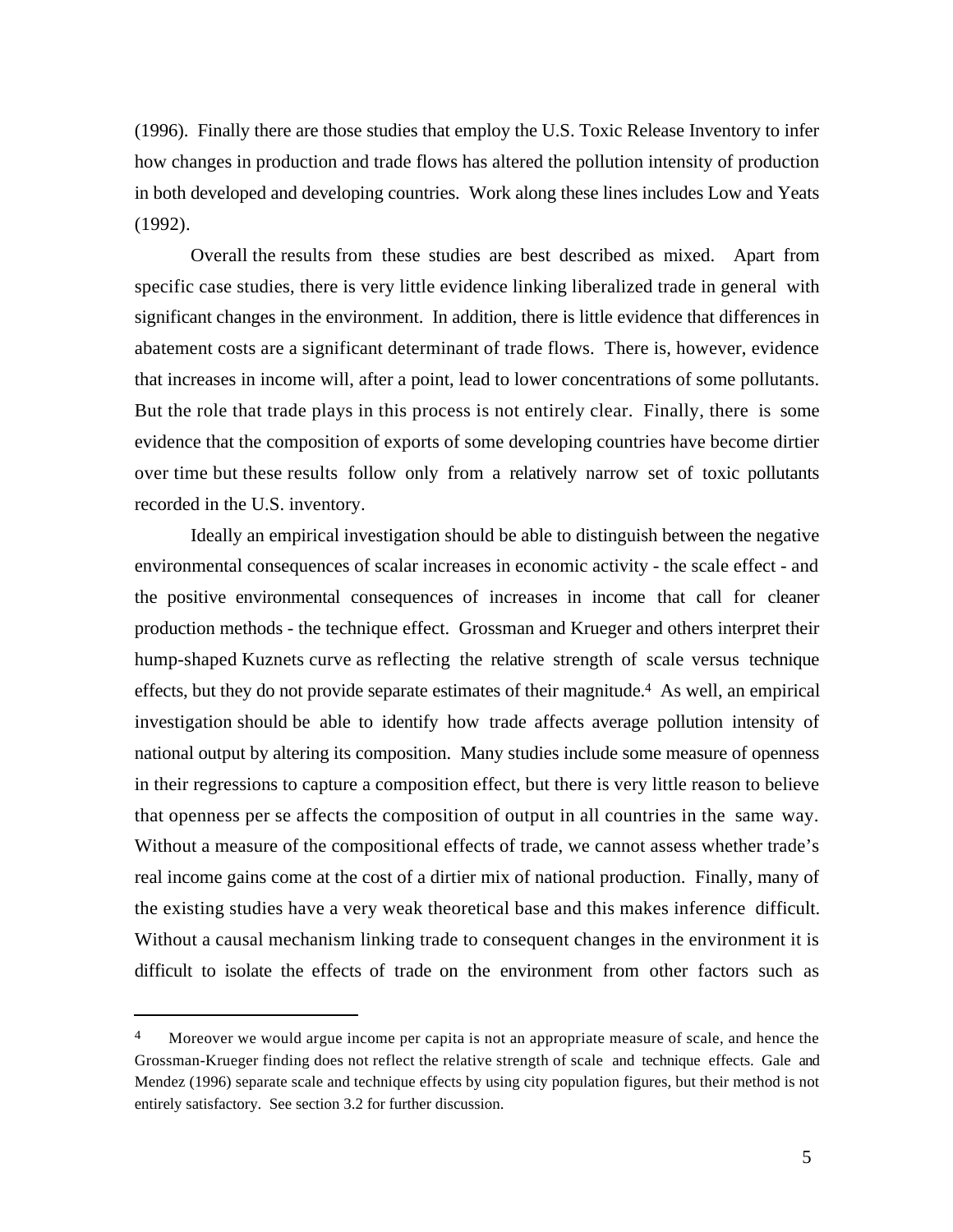technological changes in abatement activity, capital accumulation, or other sources of real income change.

We would be the first to admit that our simple theoretical model carries a heavy burden in providing us with the structure needed to isolate and identify the implications of international trade. We suggest however that earlier empirical investigations failed to find a strong link between environmental outcomes and freer trade precisely because they lacked a strong theoretical underpinning. With a more coherent theoretical framework we are able to look in the "right directions" for trade's effect.

The remainder of the paper is organized as follows. In section 2 we outline our theory and in section 3 we describe our empirical strategy. In section 4 we present our empirical results estimating trade's effect on pollution. Section 5 concludes. Appendix A contains summary statistics for data, plus additional notes on data sources and methods. Appendix B contains some additional supporting materials. In Appendix C we report results from a series of sensitivity tests of our specification.

# 2. Theory

#### **2.1. The model**

A population of N agents lives in a small open economy that produces two final goods, X and Y, with two primary factors, labor, L, and capital, K. Industry Y is labor intensive and does not pollute. Industry X is capital intensive and generates pollution as a by-product. We assume constant returns to scale, and hence the production technology for X and Y can be described by unit cost functions  $c^x(w,r)$  and  $c^y(w,r)$ . We let Y be the numeraire, set  $p_y = 1$ , and denote the relative price of X by p.

By choice of units, 1 unit of pollution is generated for each unit of X produced. We call this the base level of pollution and denote it by B. Producers have access to an abatement technology however, which for simplicity we assume uses only good X as an input. For a given base level of pollution B, the amount of pollution abated, A, is given by the function  $A(x_a, B)$ , where  $x_a$  is the amount of resources allocated to abatement. We will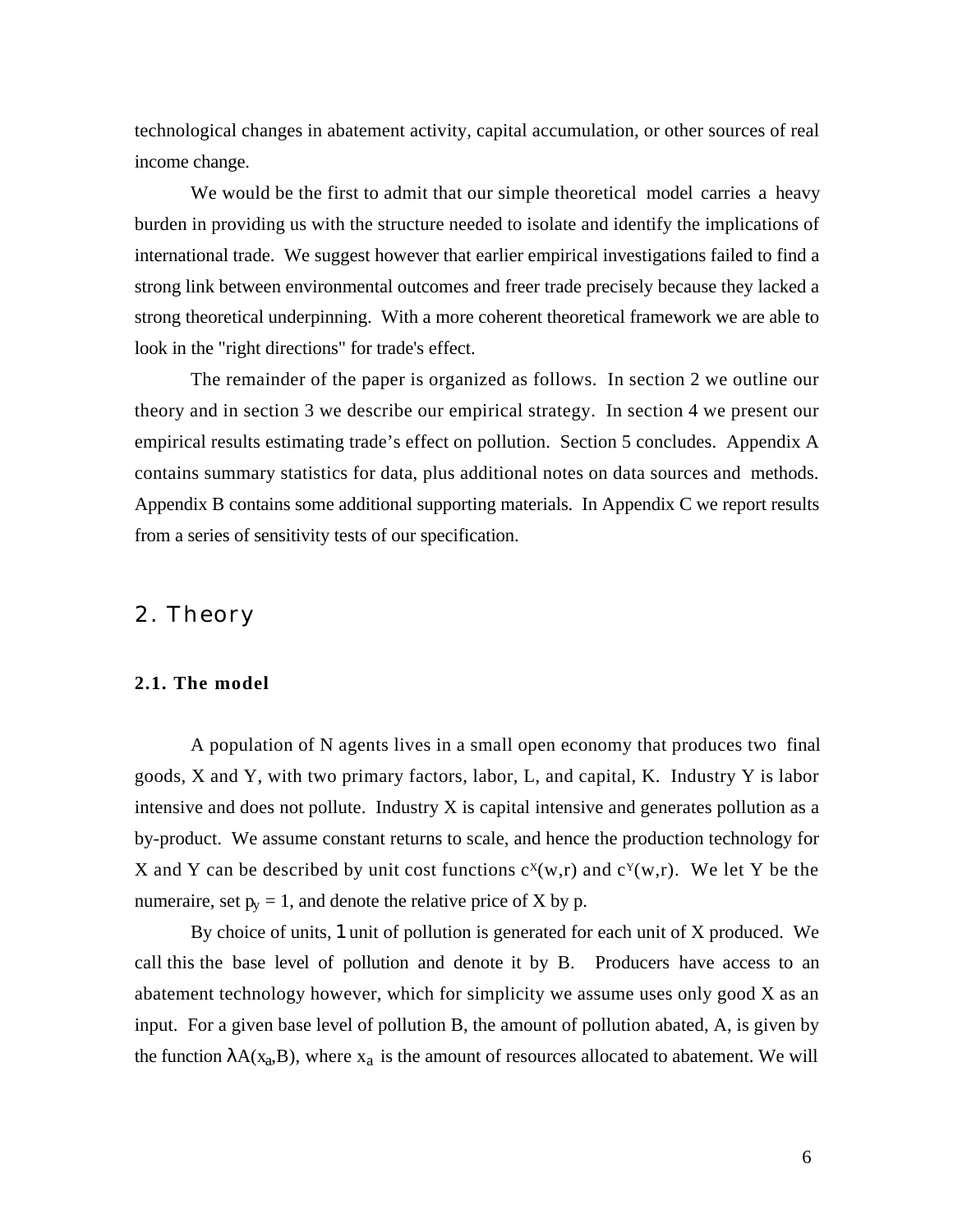treat as a parameter that may be affected by technological change. *Pollution emissions* are then given by B minus A, or:

$$
z = [x - A(x_a, x)].
$$
 (2.1)

We assume  $A(x_a, x)$  is linearly homogeneous, increasing, and concave in  $x_a$  and x. Hence we can write

$$
A(x_a, x) = xa( ), \qquad (2.2)
$$

where =  $x_a/x$  is the fraction of X output devoted to abatement, and a( ) A( ,1). We assume there is no abatement without inputs, and that it is not possible to fully abate all pollution: i.e.  $a(0) = 0$  and  $a(1) < 1$ . Note our specification implies increasing marginal abatement costs since, for a given level of base pollution, there are diminishing returns to abatement activity.

Using  $(2.2)$ , we can rewrite pollution emissions  $(2.1)$  as

$$
z = x[1 - a( )]. \tag{2.3}
$$

#### **Producers**

We can now specify the equilibrium conditions for the production side of the economy. We assume the government uses pollution emission taxes (which are endogenous) to reduce pollution. Given the pollution tax, the profits  $\bar{x}$  for a firm producing X are given by revenue, less production costs, pollution taxes, and abatement costs:

$$
x = px - c^{x}(w,r)
$$
  $x - [1 - a( )]x - p x.$  (2.4)

Firms will jointly choose gross output (x) and their abatement fraction to maximize profits. Define

$$
\tilde{p} = p(1 - ) - [1 - a( )].
$$

Then (2.4) becomes:

$$
x = \widetilde{p} x - c^x(w,r)x.
$$

Because of constant returns to scale, the output of an individual firm is indeterminate, but for any level of output, the first order condition for the choice of implies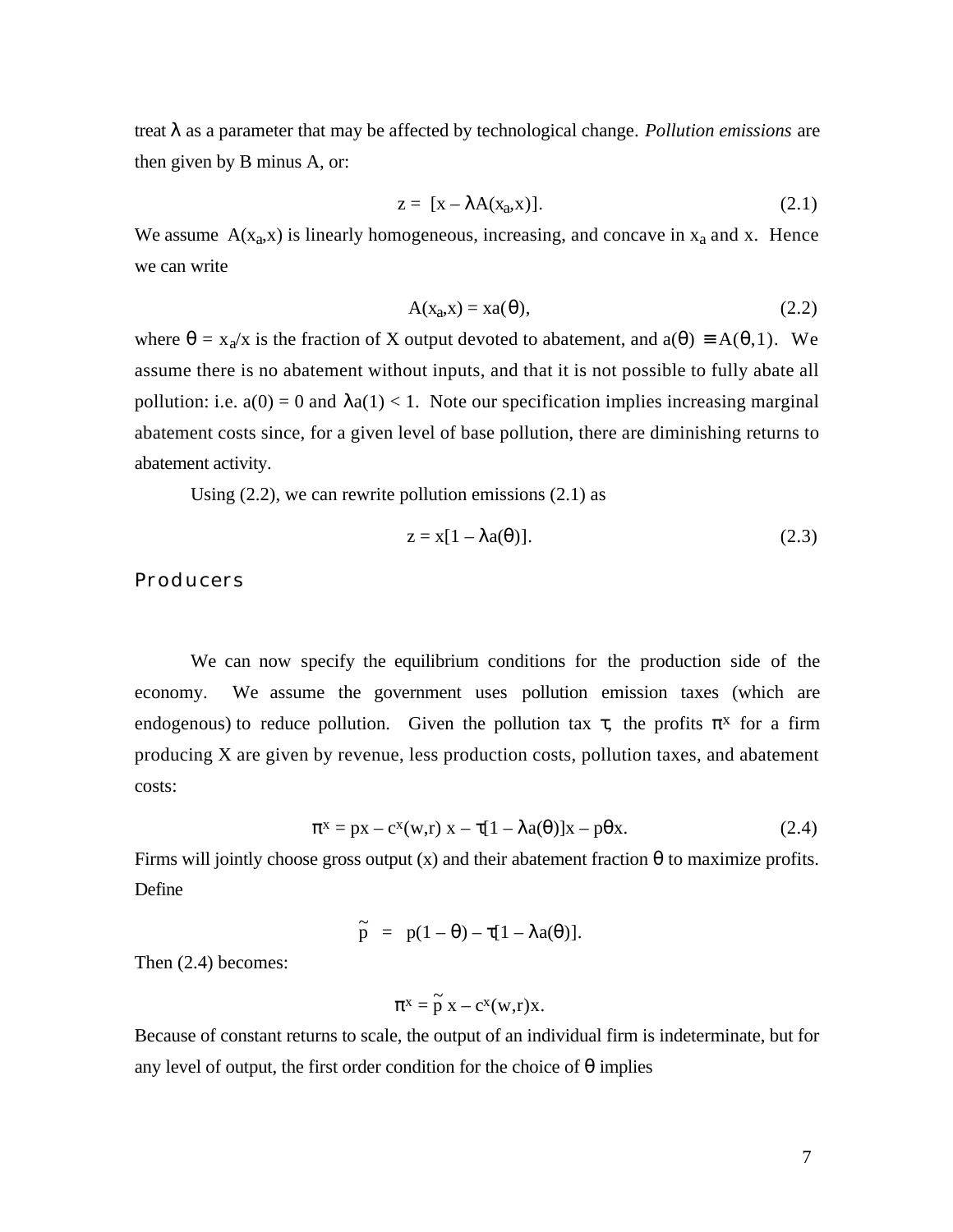$$
p = a'(\ )\tag{2.5}
$$

(2.5) implicitly defines the optimal abatement as an increasing function of  $/p$ :

$$
= \left( \begin{array}{c} \sqrt{p} \end{array} \right), \tag{2.6}
$$

where  $\geq 0$ . As one would expect, abatement activity is increasing in the level of the pollution tax.

With free entry, firms will enter each industry until profits are zero. Using (2.4), we have for the X industry

$$
c^{x}(w,r) = \tilde{p} \qquad (2.7)
$$

and for the Y industry, we have

$$
c^{Y}(w,r) = 1.
$$
 (2.8)

We assume both industries are active, and hence (2.7) and (2.8) determine factor prices w and r as functions of  $\tilde{p}$ . Factor prices in turn determine the unit input coefficients for each sector. For example, by Shepherd's Lemma, the unit labor requirement in X is given by  $c_w^x$  c  $c^{x}/$  w, etc. The full employment conditions then determine outputs:

$$
c_w^x x + c_w^Y y = L \tag{2.9}
$$

$$
c_r^X x + c_r^Y y = K \qquad (2.10)
$$

where, as noted before,  $x$  denotes gross output of  $X$ . Net output of  $X$  (that remaining for consumption and/or export) is  $x_n = x - x_a = x(1 - )$ .

#### **Consumers**

Each consumer maximizes utility, treating pollution as given. For simplicity, we assume preferences over consumption goods are homothetic and the marginal disutility of pollution is constant. The indirect utility function of a typical consumer is given by

$$
V(p, G/N, z) = u \frac{G/N}{(p)} - z,
$$
 (2.11)

where G is national income (so  $G/N$  is per capita income), is a price index, u is increasing and concave, and is the marginal disutility of pollution. Note that pollution is harmful to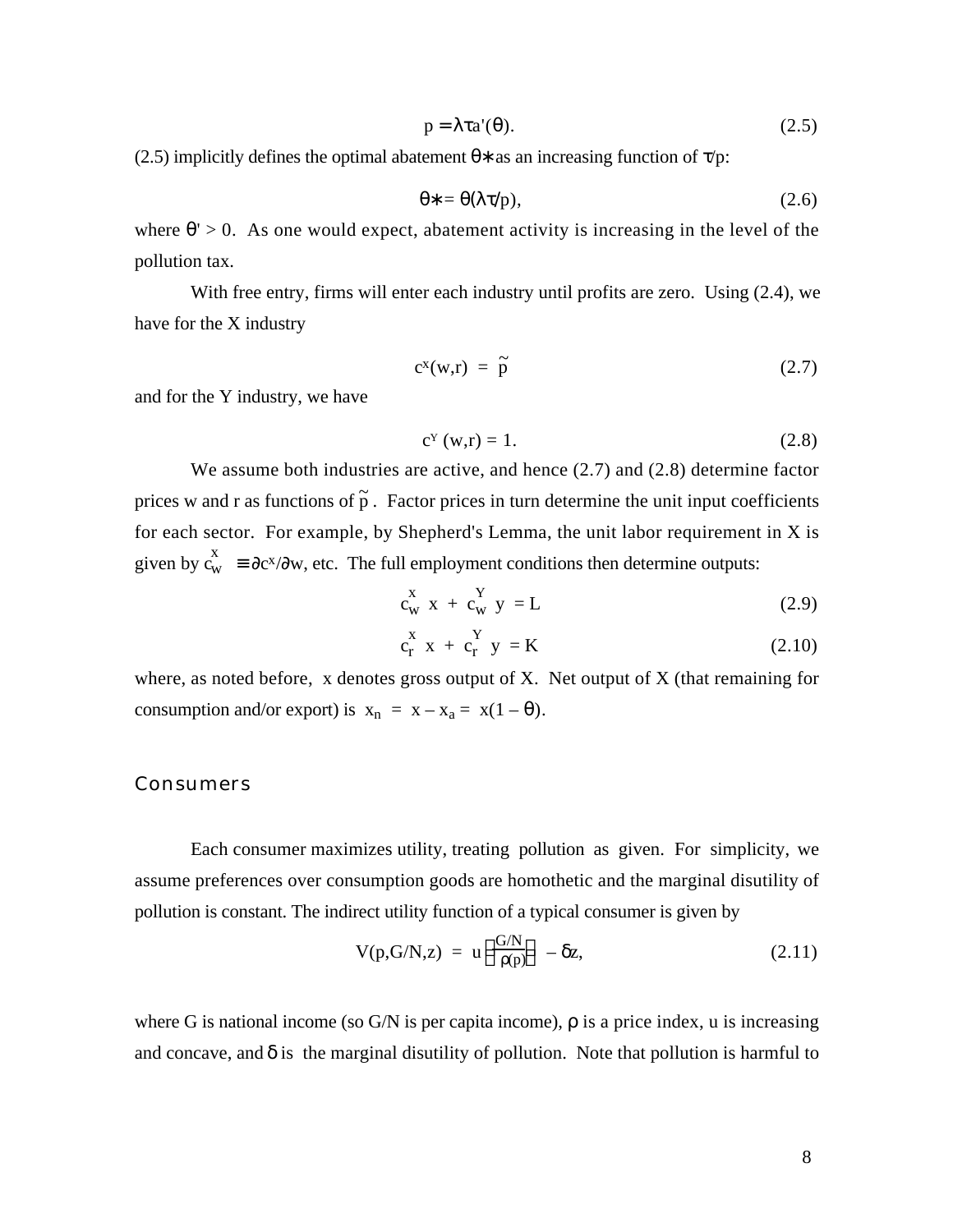consumers and is treated as a pure public bad (all consumers experience the same level of pollution).

It is convenient to define real per capita income as

$$
I \quad \frac{G/N}{(p)} \quad , \tag{2.12}
$$

and rewrite the indirect utility as  $u(I) - z$ .

#### **Government**

 Pollution policy is determined by the government, and will vary with economic conditions. We model the policy process very simply by assuming the government sets a pollution tax, and that the level of the tax is an increasing function of the optimal tax. This allows for the possibility that government behavior varies across countries (perhaps depending on country characteristics and political systems), but also allows pollution policy to respond endogenously to changing economic conditions.

Since all consumers are identical, the optimal pollution tax maximizes the sum of utilities:

$$
\max\limits_{\{\quad\}}\left\{N[u(I)-z]\right\}.
$$

The solution to this problem yields

$$
= N \quad [p,I], \tag{2.13}
$$

where =  $(p)$  /u', and  $\frac{1}{1} > 0$  since u is concave. [p,I] can be interpreted as marginal damage per person, and hence (2.13) is just the standard Samuelson rule. The pollution tax is the sum of marginal damages across all individuals and is increasing in real income because environmental quality is a normal good.

The actual pollution tax is assumed to be an increasing function of the optimal tax  $\ast$ :

$$
= ( )
$$
 (2.14)

where  $\vert > 0$ , T( $\vert$ ), and we assume  $\vert_{T, \vert}$  1. depends on variables (suppressed here) that reflect the responsiveness of the government to the efficient policy. If policy is always optimal, then the elasticity of T with respect to the optimal tax,  $T<sub>1</sub>$  = 1.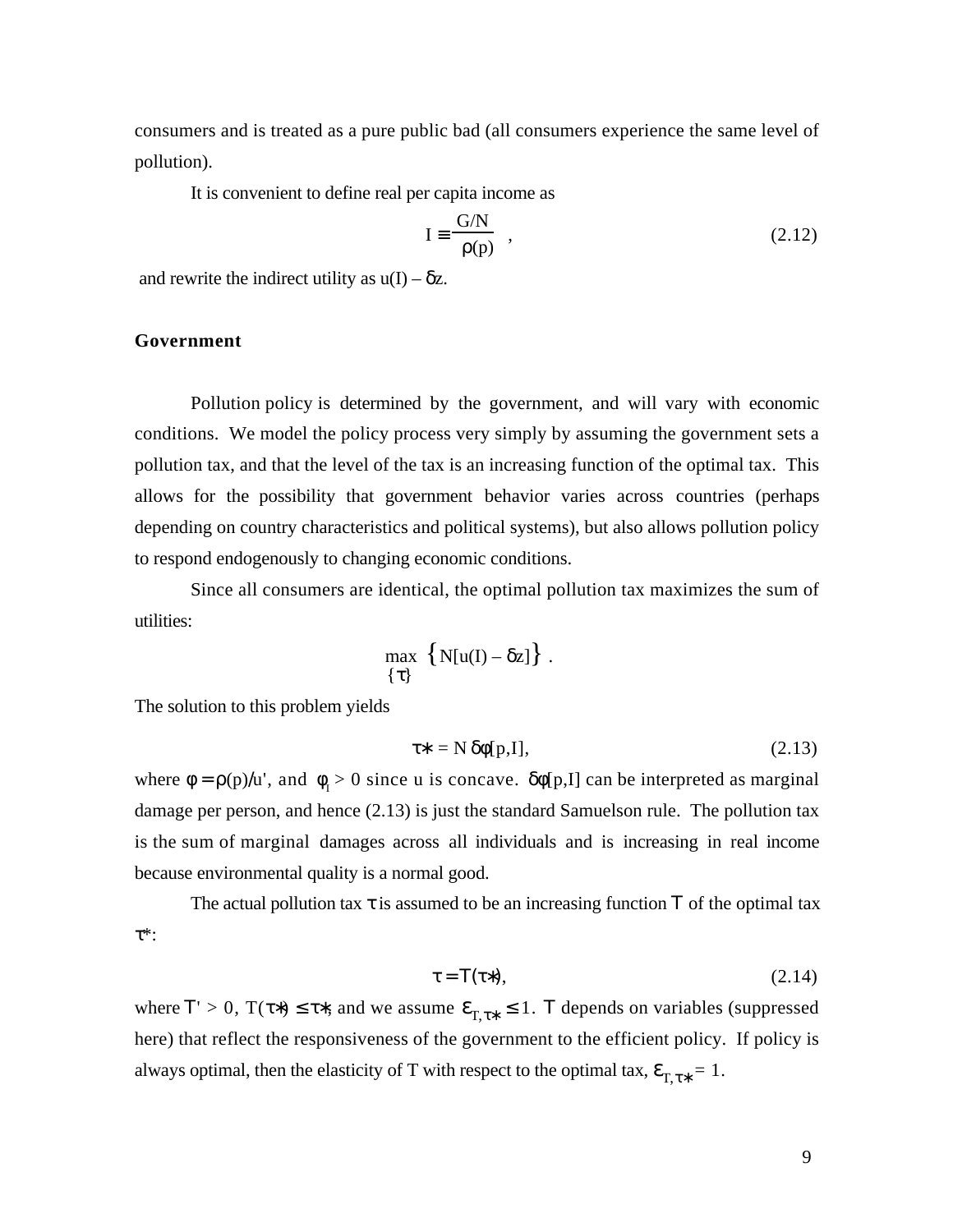The equilibrium level of pollution can now be determined by substituting (2.14) and  $(2.6)$  into  $(2.3)$ , and then using the market clearing conditions  $(2.7)$  -  $(2.10)$  to determine output levels.

#### **2.2. Scale, technique and composition effects**

 Because the relationship between economic activity and environmental quality is complex, it is useful to begin by decomposing the total effect of a change in pollution into scale, composition, and technique effects. To investigate further, define the scale of economic activity S as the value of the economy's gross output at world prices:<sup>5</sup>

$$
S = px + y. \tag{2.15}
$$

To define the composition effect it is convenient to work with  $x/y$  ratios. Let  $= x/y$  denote the relative supply of X. Solving  $(2.9)$  and  $(2.10)$  for x and y and dividing yields

$$
\frac{x}{y} = \frac{c_w^Y - c_r^Y}{c_r - c_w^X} \qquad (\bar{p}), \qquad (2.16)
$$

where = K/L is the economy's capital labor ratio. Note that is increasing in and  $\tilde{p}$ ; and therefore increasing in p and decreasing in . <sup>6</sup> We will refer to any change in the economy that alters  $(\overrightarrow{p})$  as creating a composition effect. Using (2.15) and (2.16), we can now rewrite our expression for pollution (2.3) as:

$$
z = \frac{[1 - a( )]}{1 + p} . \tag{2.17}
$$

To obtain our decomposition, totally differentiate (2.17) to yield:<sup>7</sup>

l

$$
\hat{z} = \hat{S} + \gamma - a,
$$
 (2.18)

where "^" denotes "percent change",  $y = y/(px+y)$  is the share of y in the value of gross output, a is the elasticity of a with respect to , and  $=$  a( $\forall x \neq a$  is the ratio of abated

<sup>&</sup>lt;sup>5</sup> There are other ways of defining scale. We need a quantity index, and (2.15) is convenient for our purposes.

<sup>&</sup>lt;sup>6</sup> To confirm this, note that = x/y is increasing in  $\tilde{p}$ , and that (using 2.5),  $d\tilde{p}$  /dp = 1– > 0, and  $d\tilde{p}$  /d = - (1- a( )) < 0.

<sup>&</sup>lt;sup>7</sup> We hold world prices and the abatement technology constant throughout this section. Section 2.3 considers changes in world prices and trade frictions.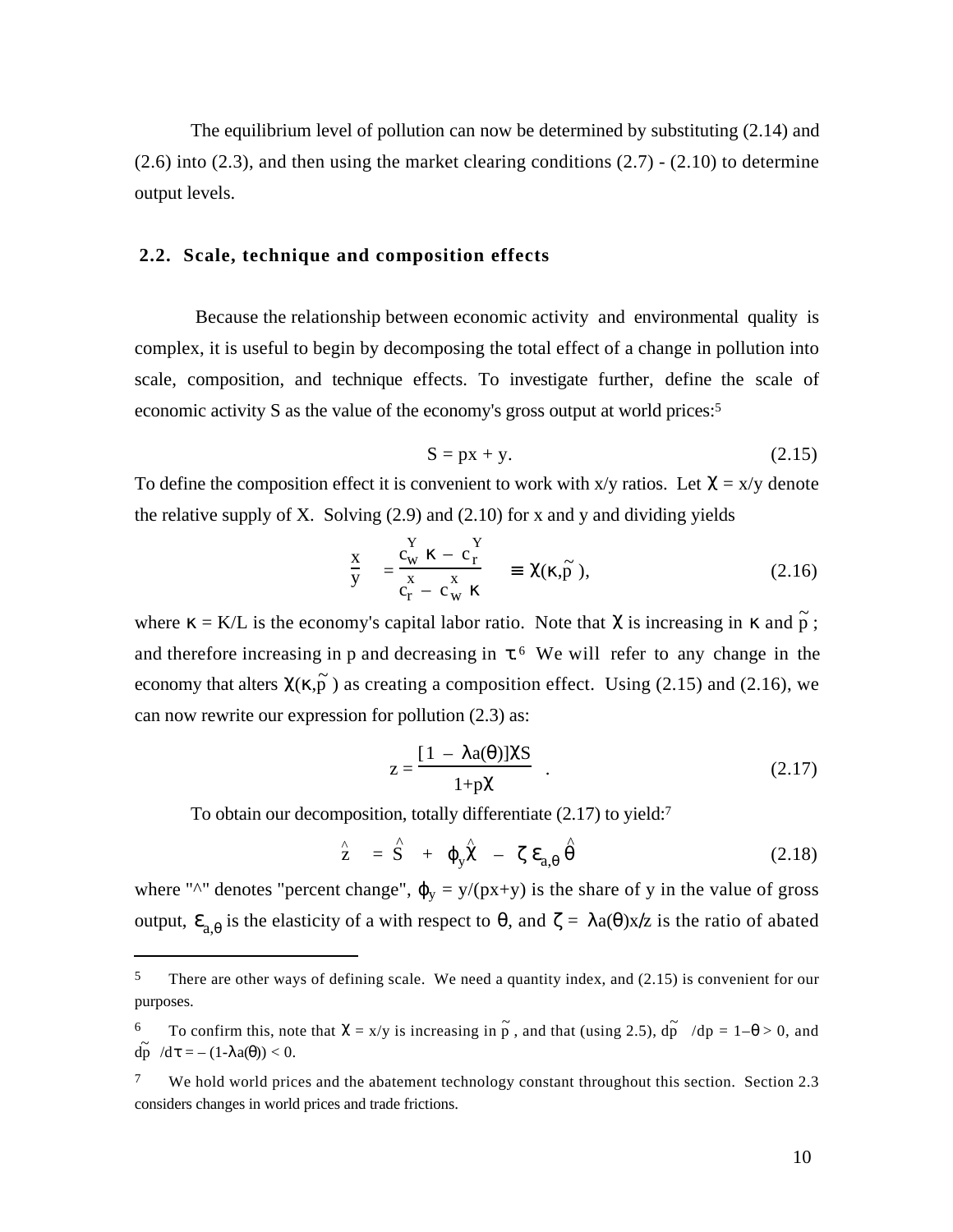pollution to actual pollution. The first term is the scale effect. Holding constant pollution abatement techniques and the mix of goods produced, an increase in the scale of economic activity will raise pollution. Next is the composition effect. Holding scale and techniques constant, a shift in the composition of production towards more pollution intensive goods will raise pollution. Finally, the technique effect: holding the scale and composition of economic activity constant, pollution levels will fall in response to an increase in the intensity of pollution abatement.

According to (2.18), the observed variation in our pollution data arises from variation in the scale, composition and techniques of economic activity across countries and over time. We will adopt a quantity index of output to proxy for scale in our empirical work. To relate the composition and technique effects to observable variables as well, we differentiate (2.16) and (2.6) to obtain expressions for  $\hat{ }$  and  $\hat{ }$  which we then substitute into (2.18). This yields

$$
\hat{z} = \hat{S} + y, k^{\wedge} - (y, \tilde{p} + a, \cdot)^{\wedge}
$$
 (2.19)

where  $\psi_{ij}$  denotes the elasticity of i with respect to j, and  $\psi = [1-a( )]\sqrt{p}$ . Since we do not observe policy directly in our data set, we must replace  $\hat{ }$  in (2.19) with its determinants. From  $(2.13)$  and  $(2.14)$  we can write  $\hat{ }$  as:

$$
= \tau, \quad [\stackrel{\wedge}{N} + \quad \stackrel{\wedge}{I^1} + \stackrel{\wedge}{I}]. \tag{2.20}
$$

The pollution tax depends on population size, real per capita income, and consumer tastes. Now substitute (2.20) into (2.19), to obtain:

^

l

$$
\hat{z} = \hat{1} \hat{S} + \hat{2} - \hat{3} \hat{1} - \hat{4} \hat{N} - \hat{5} , \qquad (2.21)
$$

where  $1 = 1$ ,  $2 = y, k > 0$ ,  $3 = 1, 4 > 0$ ,  $4 = 1, 4 = 0$ ,  $5 = 1, 5 = 0$ , and  $5 = 4 > 0$ .

 The first term in (2.21) is the scale effect, as before. The second term measures the effect on pollution of an increase in the capital/labor ratio. This is a composition effect. Since the polluting industry is capital intensive, a more capital abundant country generates more pollution, all else equal. The remaining terms all reflect the effects of changes in pollution policy; we will refer to them as technique effects.<sup>8</sup> An increase in the level of per

<sup>&</sup>lt;sup>8</sup> In fact, because an increase in also reduces  $\tilde{p}$  (the producer price of x), the technique effect is always reinforced by an induced composition effect. But for simplicity, we shall simply refer to the effects of policy changes as a technique effect.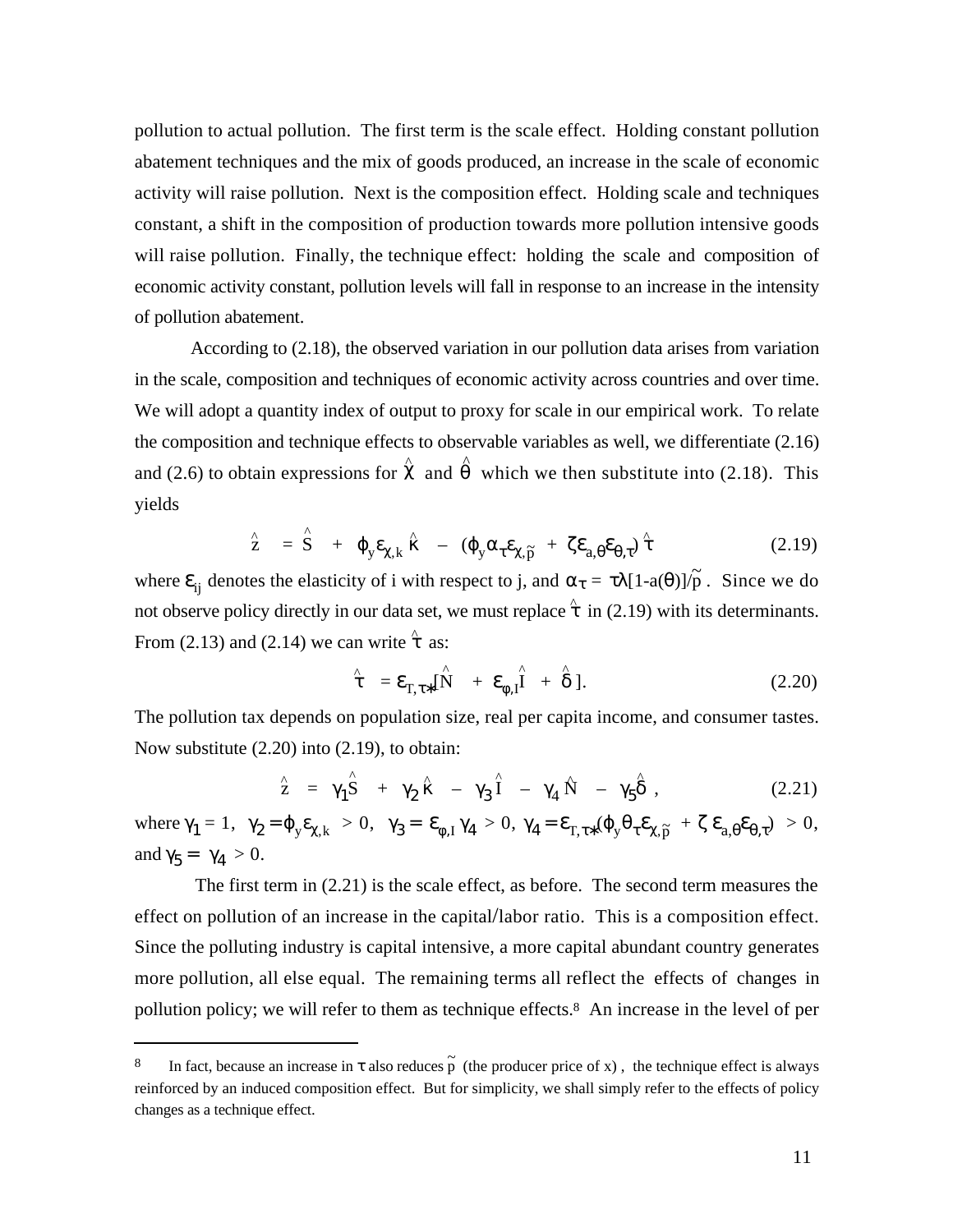capita income increases the demand for environmental quality, and leads to stricter pollution policy ( $I_{\text{I}} > 0$ ); an increase in the number of people exposed ( $\hat{N} > 0$ ) leads to stricter pollution policy via the Samuelson rule; and an increase in the marginal disutility of pollution  $\hat{p}$  > 0, which may arise from increased knowledge about pollution) will also increase the demand for environmental quality and increase the pollution tax. Finally it is worthwhile to note the strength of these last three technique effects depends on  $T<sub>1</sub>$ , which indexes the government responsiveness to the preferences of the representative agent.

Equation (2.21) neatly summarizes our predictions about how pollution varies across countries and over time in response to observable variables (holding prices and the abatement technology fixed). Pollution rises with the scale of the economy and capital abundance. Increases in income, the marginal disutility of pollution, and the number of people exposed to pollution lead to a tightening of policy and a reduction in pollution. Equation (2.21) is not a suitable basis for estimation however because we have held both world and domestic prices fixed in its derivation.

#### **2.3. Increased openness**

l

To examine the consequences of increased openness on pollution levels, suppose transport costs or other frictions act as a barrier to trade. Given a common world price pw, the domestic price in any country can be written,

 $p = p^w$ 

where measures the importance of trade frictions. Note  $> 1$  if a country imports X and  $< 1$  if a country exports X.<sup>9</sup> We refer to a movement of towards 1 as an increase in openness, or freer trade. Referring again to (2.18), recall that any change in the economy (including an increase in openness) generates scale, technique and composition effects. In deriving (2.21) we held domestic prices fixed. If we now allow for both trade frictions and world prices to change we have

<sup>&</sup>lt;sup>9</sup> For example, let be the level of iceberg transport costs (that is  $\leq$  1 is the fraction of the good that arrives at the destination when a unit is exported). Then if the good is exported from home, we have  $p<sup>d</sup> =$  $p^W$ , and if the good is imported, we have  $p^d = p^W/$ . Freer trade (an increase in) raises  $p^d$  if x is exported and lowers  $p^d$  if x is imported.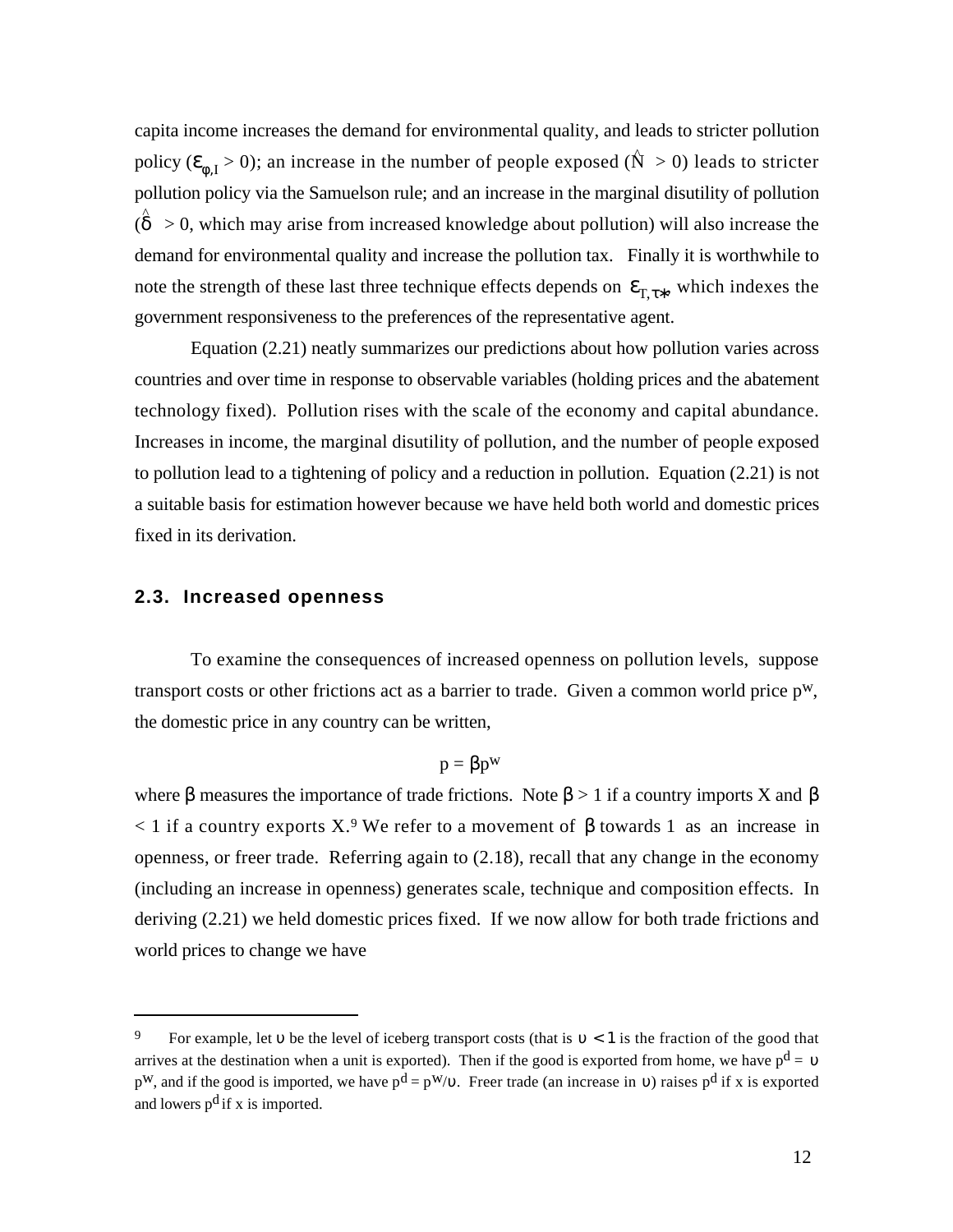$$
\stackrel{\wedge}{p} = \stackrel{\wedge}{\phantom{p}} + \stackrel{\wedge}{p} w.
$$

Amending (2.21) yields:

l

$$
\hat{z} = \hat{1} \hat{S} + \hat{2} - \hat{3} \hat{I} - 4 \hat{N} - \hat{5} + 6 \hat{p}^{w} + \hat{7}
$$
 (2.22)

where  $6 = 7 = y$ ,  $\tilde{p}$  + a,  $(1 - \tau, p) > 0$ . he remaining i are as defined previously. As before, pollution varies with scale, capital abundance, income levels, etc. but as well, pollution now also varies with world prices and trade frictions.

Equation (2.22) is very important to our subsequent analysis because it establishes one key result and naturally leads to a discussion of how we identify the impact of trade in our empirical work. The key result contained in (2.22) is simply that a reduction in trade frictions will affect different countries in different ways. We should not expect to find openness *per se* related in any systematic way to pollution. This follows because rises with freer trade for an exporter of the polluting good and falls for an importer. While the coefficient of  $\hat{\ }$  is positive, an increase in openness yields  $\hat{\ }$  > 0 for a country with a comparative advantage in dirty goods, and  $\hat{ }$  < 0 for a country with a comparative advantage in clean goods. We summarize these results in Proposition 1.

Proposition 1. Consider two economies which are identical, except with respect to openness (that is, they have the same scale, per capita income, population, tastes, technology, and relative factor abundance). (a) Suppose that both countries export the polluting good. Then pollution is higher in the country that has lower trade frictions. (b) Suppose that both countries import the polluting good. Then pollution is lower in the country that has lower trade frictions.

Proof: Suppose country 1 has lower trade frictions than country 2. In case (a), we have  $1$  $\langle$  2. In case (b) we have  $2 \langle 1$ . Now apply (2.22).

<sup>10</sup> The result that  $6 > 0$  requires a restriction on  $T<sub>1</sub>$ . A sufficient condition for  $6 > 0$  is that  $_{T, \text{u}, \text{p}}$  1. From Roy's Identity and the definition of following (2.13), we have  $_{P} = \frac{1}{x^c} < 1$ , where  $x_c$  is the share of x in consumption spending. If policy is always perfect or if the government is less than fully responsive to changes in the optimal tax, then  $\tau$ 1, and the result follows.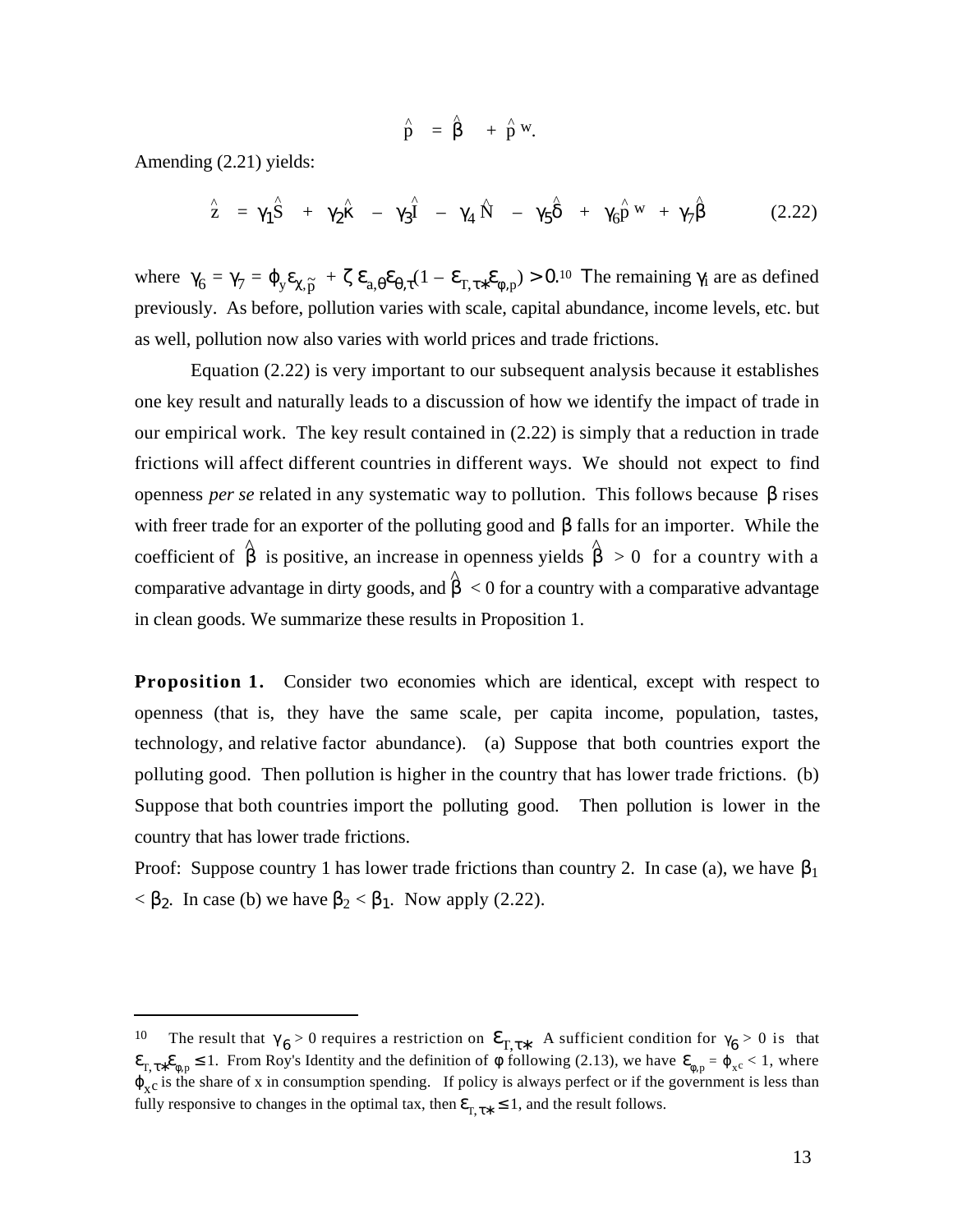The means by which a country is made cleaner or dirtier works through its impact on domestic relative prices. When  $\hat{p}^{\text{w}} > 0$  (or when  $\hat{p}^{\text{w}} > 0$ ) the relative price of the pollution intensive good rises. Holding the abatement intensity constant, an increase in the relative price of X stimulates the output of X, and hence increases pollution via this composition effect. Second, for given levels of the pollution tax, an increase in the price of X increases the cost of abatement activity and this also increases pollution. When  $\hat{p}^{\text{c}}$  < 0 (or when  $\hat{p}^{\text{w}}$  < 0) just the opposite occurs.

While all countries in our sample will respond similarly to a change in world prices, their response to a change in trade frictions depends on their comparative advantage. This feature of our theory provides a method for identifying the composition effect created by freer trade. It suggests that some of the variation in our pollution data could be explained by a country's openness, but only after we have conditioned on those country characteristics that determine comparative advantage.

It is important to recognize that a fall in trade frictions or change in world prices alters both the scale of economic activity and income per capita in addition to those changes mentioned above. As a result, the full impact of a reduction in trade frictions is not captured by the coefficient on  $\hat{ }$ . The  $\hat{ }$  term is a trade-induced composition effect, holding scale and per capita income fixed. A full accounting of the impact of further openness would have to take into account the induced scale and technique effects as well as any trade-induced composition effect. Totally differentiating  $(2.17)$  with respect to  $\theta$ , holding all else except trade frictions constant yields:

$$
\hat{z} = \hat{1} \hat{S} - \hat{3} + \hat{7}
$$

A fall in trade frictions results in an increase in economic activity and this scale effect increases pollution. There will also be an increase in real per capita income creating a technique effect. And finally, there is the composition effect discussed previously. We will not attempt to measure how a reduction in trade frictions alters either the scale of economic activity or income per capita in our empirical work. The scale of the economy and real per capita income are influenced by many factors in addition to openness to trade. Identifying the separate influence of trade on growth and on static income levels is the subject of an already voluminous, and somewhat controversial, literature. Our strategy is to provide a direct estimate of the composition effect created by an increase in openness by controlling for scale and per capita income. We also provide estimates linking the scale of economic activity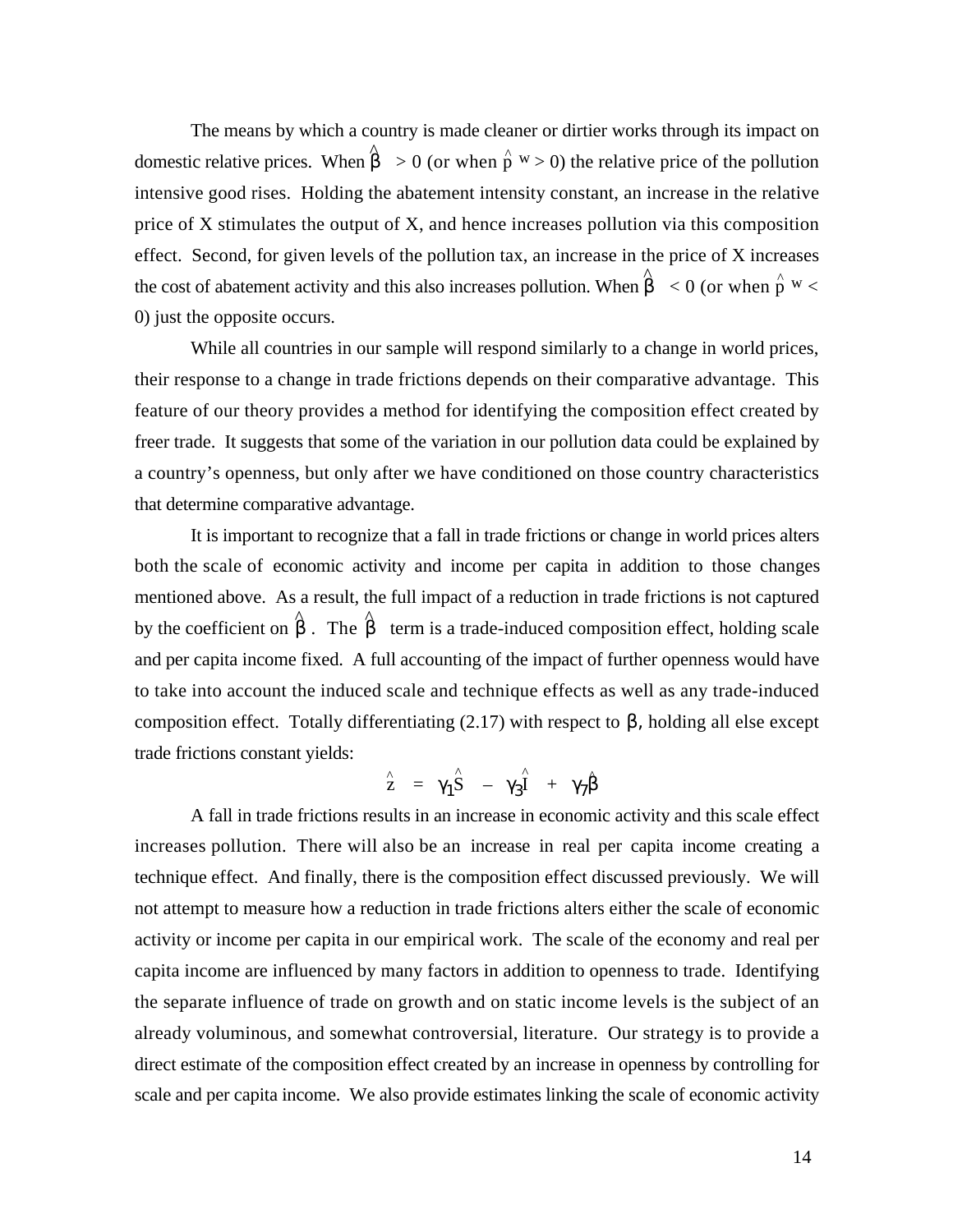and income levels to pollution concentrations. We then use economic theory to tell us how to combine our estimates of scale, technique and (trade-induced) composition effects in order to assess the environmental consequences of freer trade.<sup>11</sup>

#### **The pattern of trade**

Proposition 1 tells us that looking for a simple correlation between openness and environmental quality is unlikely to be fruitful. Rather, we have to focus on the link between openness, comparative advantage, and pollution. Hence we need to take study the factors determining a country's comparative advantage. In our model, comparative advantage is determined by the interplay of relative factor endowments and differences in pollution policy, (which are mainly due to differences in per capita income). To investigate the determinants of comparative advantage we solve for autarky relative prices.

Because preferences over consumption goods are homothetic and there are constant returns to scale in production we can use relative supply and demand curves to determine autarky prices. Recalling that p denotes the relative price of good x, let RD(p) denote the demand for good x relative to good y. Then the autarky relative price of good x is determined by the intersection of the (net) relative supply and demand curves

$$
RD(p) = (1 - \ ) \ (\tilde{p}) \tag{2.23}
$$

where the gross relative supply  $= x/y$  is defined by (2.16), and net relative supply is  $(1-)$ . Totally differentiating and using  $(2.13)$ , we obtain an expression showing how autarky prices vary with income and endowments:

where 
$$
=
$$
  $p$   ${}_{,\tilde{p}} + \cdots T, * \cdot {}_{,p}I \qquad {}_{,\tilde{p}} + \cdots$   $\frac{\hat{n}}{1}$ ,  
\nwhere  $=$   $p$   ${}_{,\tilde{p}} + \cdots T, * \cdot {}_{,p}I \qquad {}_{,\tilde{p}} + \cdots$   $1 RD,p > 0.$  (2.24)

The pattern of trade is determined by the interaction of two influences: relative factor abundance and pollution policy. Pollution policy in turn is influenced by income. To show how each of these factors affect comparative advantage let us consider them separately.

<sup>11</sup> See section 4.3.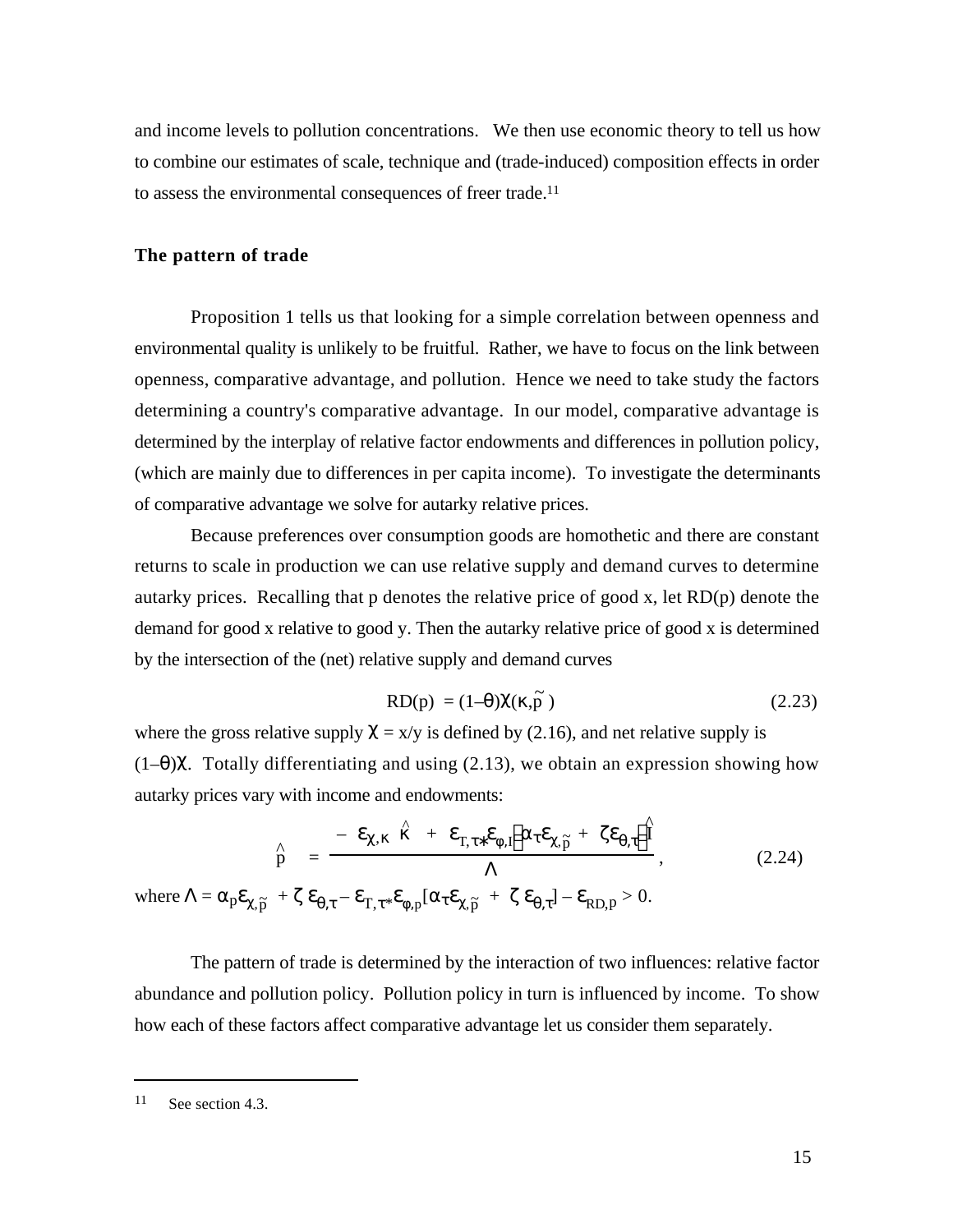#### **The role of factor endowments**

Standard factor endowment theories predict that capital abundant countries should export capital intensive goods. In our model this need not be true because pollution policy can potentially reverse the pattern of trade. Nevertheless, capital abundance is still one of the key determinants of comparative advantage in our model. Because X is relatively capital intensive, an increase in , holding all else constant, increases Home's relative supply of X, and lowers Home's autarky relative price of X. [Using (2.24), we obtain  $\hat{p} \le 0$  since , > 0]. All else equal, an increase in the relative abundance of the factor used relatively intensively in the pollution intensive sector should increase the likelihood that a country will be an exporter of pollution intensive goods. More concretely, we can show that if the country is *sufficiently* capital abundant, it must export the capital intensive (polluting) good:

**Proposition 2.** Suppose the world price p is fixed. Then, for a given level of income I, there exists such that if  $\geq$ , then Home exports X. Moreover, for such a country, the pure composition effect of trade liberalization will be to increase pollution.

Proof. For a given p and I, Home's relative demand  $RD(p)$  is fixed. Relative supply is given by (2.16) for the case where the economy is diversified in both goods. For given p and I, the unit input coefficients in  $(2.11)$  are fixed, and hence approaches infinity as rises. Consequently, there exists some  $\equiv$  such that for  $\geq$   $\equiv$ , exceeds relative demand, and hence Home exports X. The increase in pollution via the composition effect follows from Prop. 1.

#### **The role of income differences**

An alternative theory of trade patterns is the *pollution haven hypothesis*. According to this view, poor countries have a comparative advantage in dirty goods because they have relatively lax pollution policy, and rich countries have a comparative advantage in clean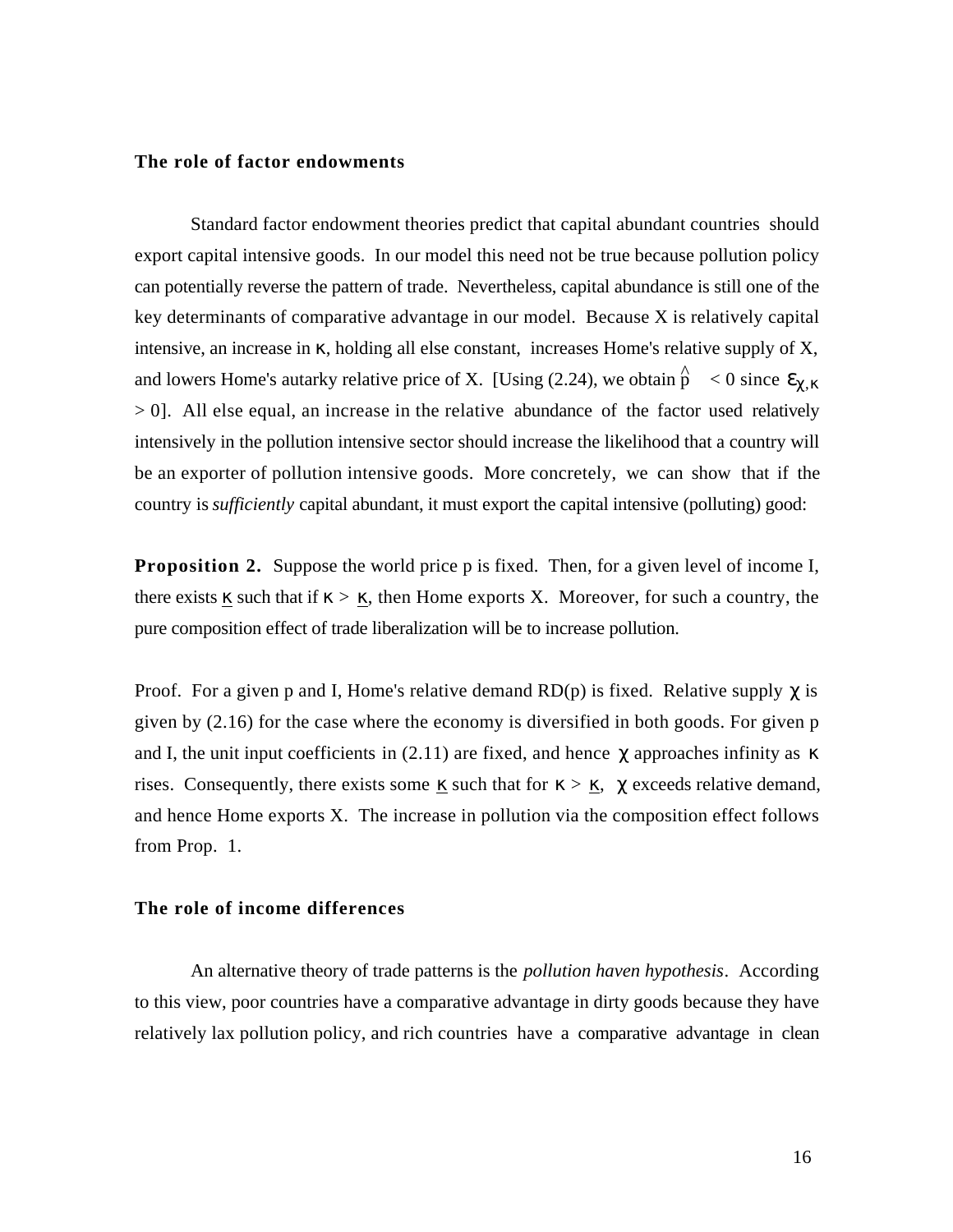goods because of their stringent pollution policy.12 This result can be obtained as a special case of our model: if all countries have the same relative factor endowments, but differ in per capita incomes, then indeed richer countries will have stricter pollution policy and this will lead to a comparative advantage in clean goods. When countries differ in factor endowments as well, then we can obtain a weaker result: if a country is sufficiently rich, holding all else constant, then it will export the clean good.

As before, we begin by determining domestic prices prior to trade. Consider the effects of increasing income in a country, holding relative factor abundance constant. In this case, (2.24) reduces to

$$
\hat{p} = \frac{T, \quad I, \quad \tilde{p}^+ \quad \tilde{I}}{1}, \tag{2.25}
$$

Since environmental quality is a normal good, we have  $I<sub>I</sub> > 0$ . Hence we conclude from (2.25) that  $\hat{p} > 0$ . In autarky, the relative price of the pollution intensive good rises with per capita income if we control for relative factor abundance. Hence high income, all else equal, tends to generate a comparative disadvantage in pollution intensive goods. More concretely, we can show that if the country is *sufficiently* rich, it must export the labor intensive (clean) good.

**Proposition 3.** Suppose the world price p is fixed and there exists  $\_\text{such that} \_\_\text{A} > \_\text{B}$ 0. Then, for a given level of the capital/labor ratio κ (and holding all else constant), there exists I, such that if  $I > I$ , then Home exports Y. Moreover, for such a country, the pure composition effect of trade liberalization will be to reduce pollution.

Proof: The relative price of x facing producers is  $\tilde{p} = p(1 - ) - (1 - a()) < p(1 - ) (1 - a(1))$  where  $a(1) < 1$ ). Because  $\frac{1}{1} > 1$ , the pollution tax increases without bound as income rises (and moreover rises), and hence there must exist some I for which  $\tilde{p}$  falls to 0, in which case the output of  $X$  is 0. The relative demand for  $X$  is, however, independent of income. Hence for sufficiently large I, Home must import X and export Y. The fall in pollution follows from Prop.1.

<sup>12</sup> See Copeland and Taylor (1994) for a model that explores this issue.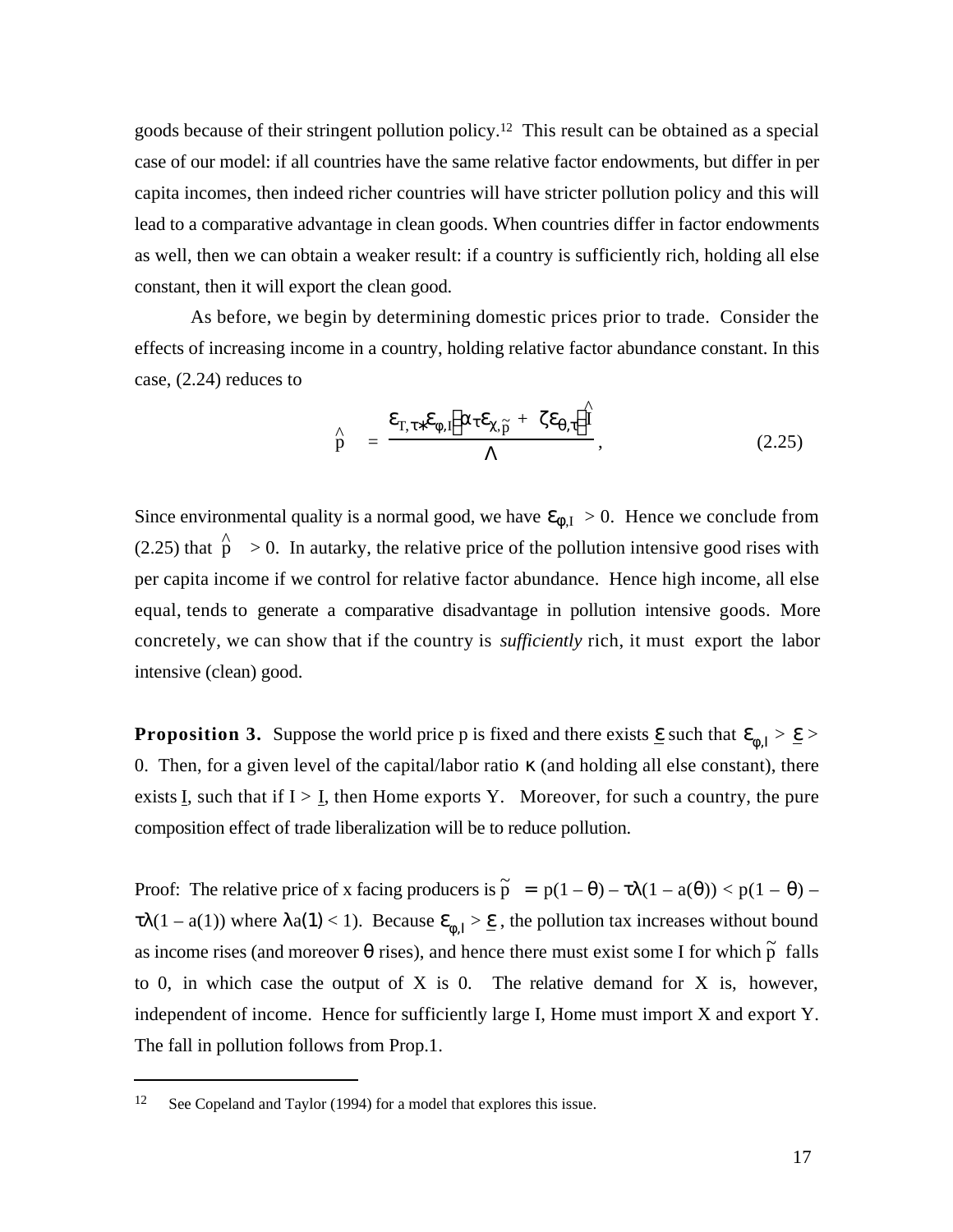Propositions 1, 2 and 3 contain the major implications of our model. Proposition 1 tells us that international trade has an impact on environmental quality that varies with the comparative advantage of a country. If we compare countries with similar incomes and scale, we expect to find openness associated with higher pollution in countries with a comparative advantage in the polluting good, and openness associated with lower pollution in countries with a comparative advantage in the clean good. This observation suggests that conditioning on country characteristics is important if we are to isolate trade's composition effect. Proposition 2 and 3 give us some limiting results concerning the determinants of comparative advantage. Even though comparative advantage is set by the complex interplay of income differences and relative factor abundance, these results indicate that if a country is *sufficiently rich* then the pollution haven motive for trade will eventually outweigh factor endowment considerations and this country will export the clean good in trade. Similarly, if a country is *sufficiently capital abundant* then the factor endowment basis for trade will eventually outweigh any pollution haven motive for trade and this country will export the dirty good. The theory is perhaps at its weakest here because it does not provide a simple definition of either sufficiently rich or sufficiently capital abundant. But it should be recognized that these definitions would have to be functions of the entire distribution of both factor abundance and per-capita income in the world as a whole.

# 3. Empirical Strategy

This section describes how we move from our theory to an estimating equation. To do so we need to discuss our data, its sources and limitations (section 3.1) and then address the links between theory and our estimating equation (section 3.2).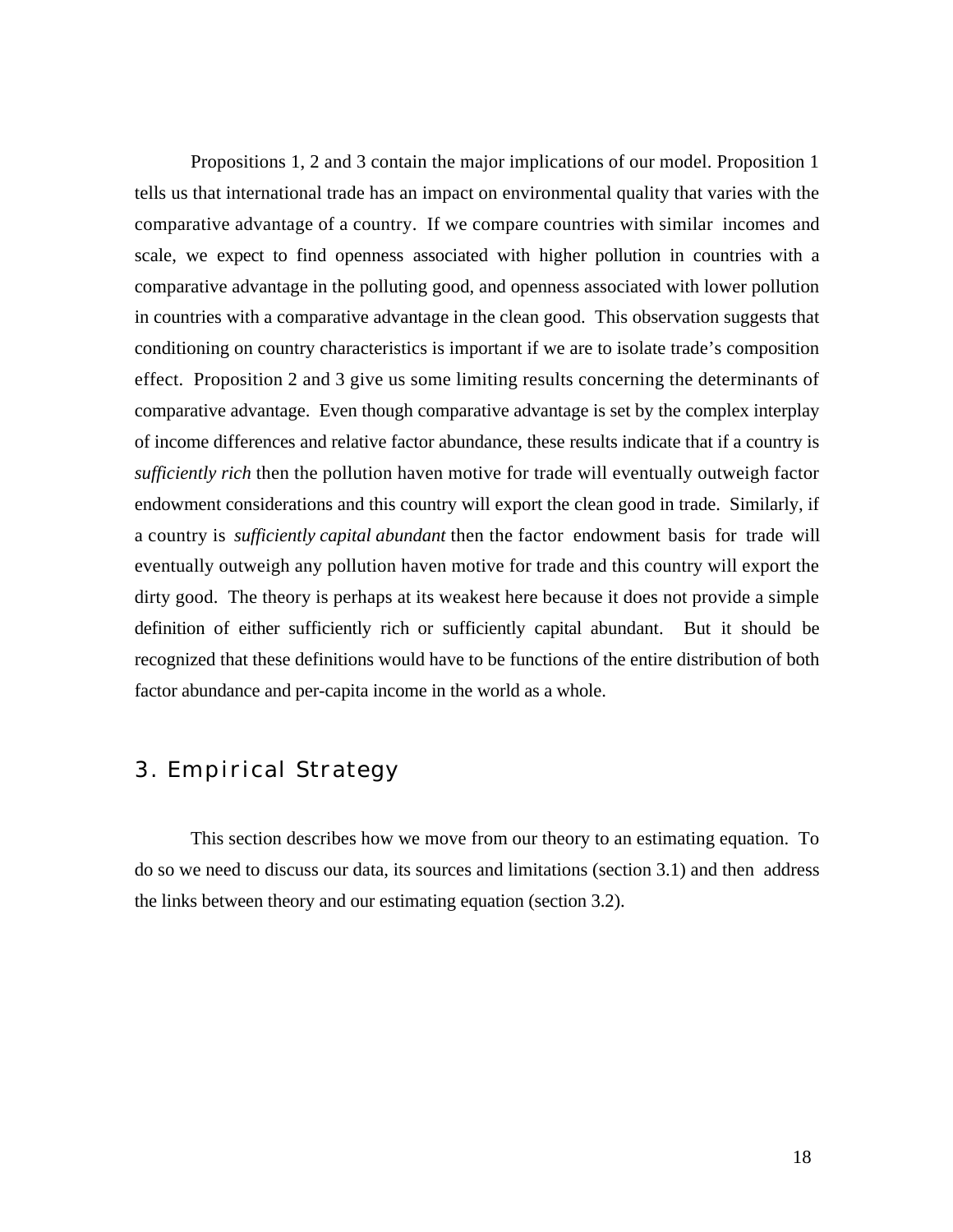#### **3.1 Data Sources and Measurement Issues**

 A real world pollutant useful for our purposes would: (1) be a by-product of goods production; (2) be emitted in greater quantities per unit of output in some industries than others; (3) have strong local effects; (4) be subject to regulations because of its noxious effect on the population; (5) have well known abatement technologies available for implementation; and (6), for econometric purposes have data available from a mix of developed and developing and "open" and "closed" economies. An almost perfect choice for this study is sulfur dioxide.

Sulfur dioxide is a noxious gas produced by the burning of fossil fuels. Natural sources occur from volcanoes, decaying organic matter and sea spray. Anthropogenic sources are thought to be responsible for somewhere between one-half to one-third of all emissions (UNEP (1991), Kraushaar (1988)). Emissions in developed countries accrue to a large extent from electricity generation and the smelting of non-ferrous ores; in some developing countries diesel fuel and home heating are also large contributors. SO2 is primarily emitted as either a direct or indirect product of goods production and is not strongly linked to automobile use. As a result, because energy intensive industries are also typically capital intensive, a reasonable proxy for dirty SO2 creating activities may be physical capital intensive production processes.

SO2 emissions can be controlled by altering the techniques of production in three ways. By the process of flue gas desulphurization (adding scrubbers to flue stacks), by altering the combustion process of fuels, and by a change to lower sulfur content fuels. Therefore, readily available although costly methods for the control of emissions exist and their efficacy is well established. In addition, in many countries SO2 emissions have been actively regulated for some time.

The Global Environment Monitoring System (GEMS) has been recording SO2 concentrations in major urban areas in developed and developing countries since the early 1970s. Our data set consists of 2621 observations from 293 observation sites located in 109 cities representing 44 countries spanning the years 1971-1996.13 The GEMS network was

<sup>&</sup>lt;sup>13</sup> We have only a handful of data points (two or three observations) for some countries. Accordingly we do not draw any country specific conclusions for these countries.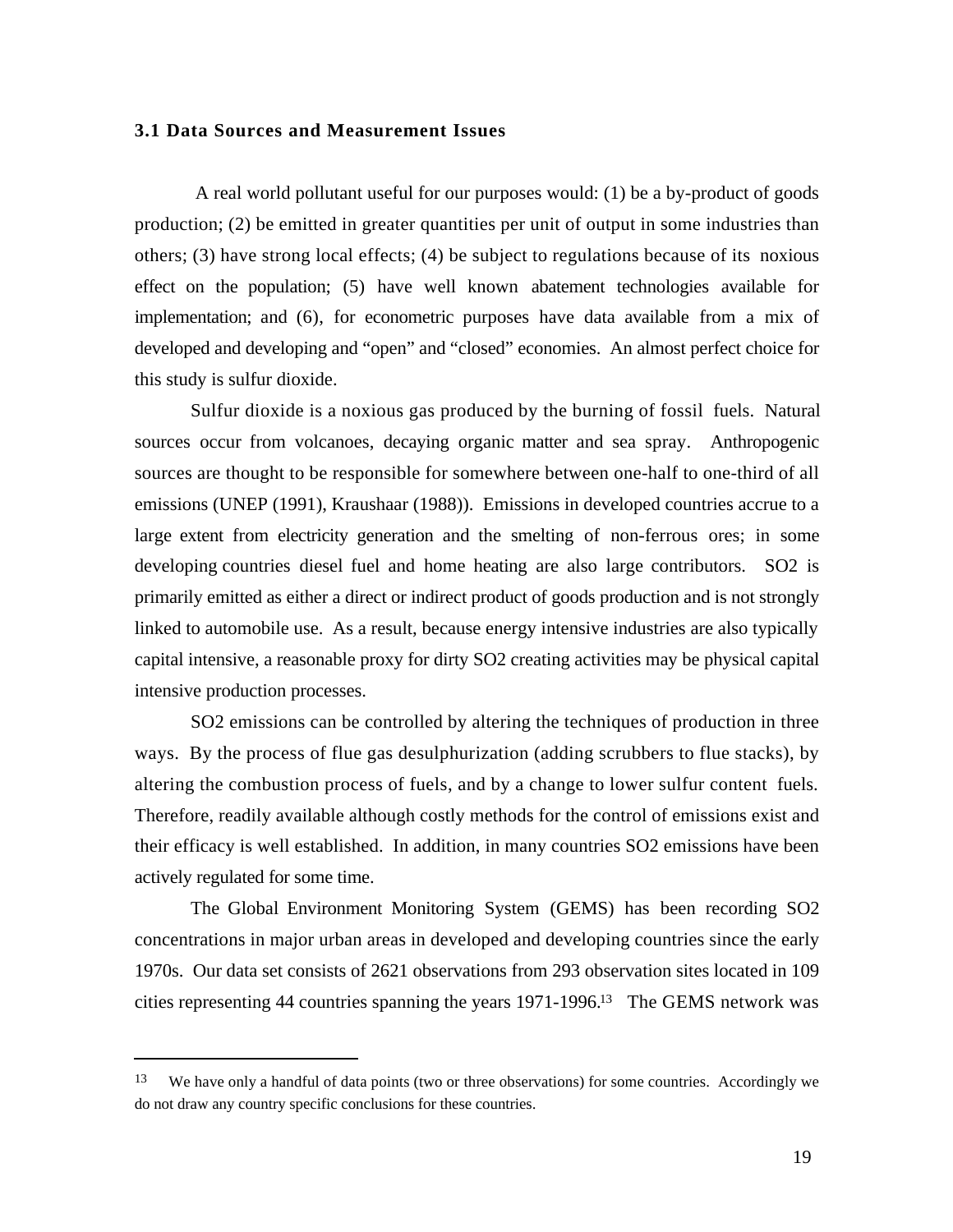set up to monitor the concentrations of several pollutants in a cross section of countries using comparable measuring devices.<sup>14</sup> The panel of countries includes primarily developed countries in the early years, but from 1976 to the early 1990s the United Nations Environment Programme provided funds to expand and maintain the network. The coverage of developing economies grew over time until the late 1980s. In the 1990s coverage has fallen with data only from the US for 1996. WHO (1984) reports that until the late 1970s data comparability may be limited as monitoring capabilities were being assessed, many new countries were added, and procedures were being developed to ensure validated samples. Accordingly, we investigate the sensitivity of our findings to the time period, but leave the reporting of these (largely confirming results) to Appendix C.

The GEMS data is comprised of summary statistics for several percentiles of the yearly distribution for concentrations at each site together with highest recorded values and both geometric and arithmetic means. In this study we use the log of median SO2 concentrations at a given site, for each year, as our dependent variable. We use a log transform because the distribution of yearly summary statistics for SO2 appears to be log normal (WHO (1984)). Previous work in this area by the WHO and others has argued that a log normal distribution is appropriate because temperature inversions or other special pollution episodes often lead to large values for some observations. In contrast, even weather very helpful to dissipation cannot drive the natural level of the pollutant below zero.<sup>15</sup>

In addition to the data on concentrations the GEMS network also classifies each site within a city as either city center, suburban or rural in land type, and we employ these land type categories in our analysis. A list of the cities involved, the years of operation of GEMS stations, and the number of observations from each city is given in Appendix A.

In moving from our theoretical model to its empirical counterpart we need to include variables to reflect scale, technique and composition effects. As well, we have to include site-specific variables to account for the density of economic activity and meteorological

<sup>&</sup>lt;sup>14</sup> The range of sophistication of monitoring techniques used in the network varies quite widely, but the various techniques have been subject to comparability tests over the years. Some stations offer continuous monitoring while others only measure at discrete intervals.

<sup>15</sup> For further information on the distribution of SO2 see appendix A, and our discussion of alternative transformations in appendix C.2.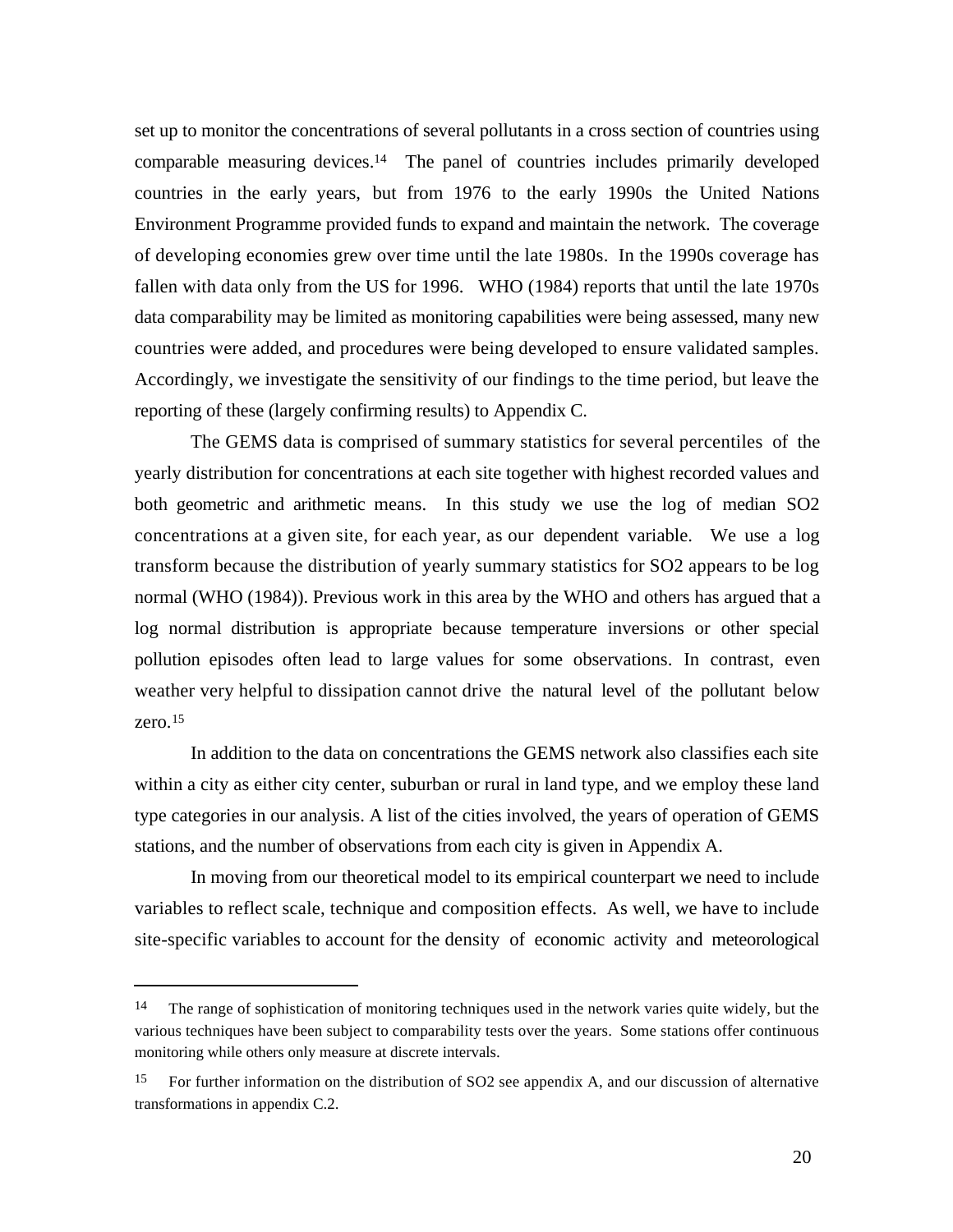conditions. Our estimations will require the use of data on real GDP per capita, capital to labor ratios, population densities, and various measures of "openness". The majority of the economic data were obtained from the Penn World Tables 5.6. The remainder was obtained from several sources. A full description of data sources and our methods for collection are provided in Appendix A together with a table of means, standard deviations, and units of measurement for the data.

#### **3.2 Linking Theory to the Estimating Equation**

To derive an estimating equation, assume measured concentrations at any observation site are a function of the country specific economic determinants of emissions, E; sitespecific meteorological and density variables (V); common to world trends in abatement technology and world prices (C); and a site-specific error that includes other relevant, but unmeasured determinants of pollution, plus an idiosyncratic measurement error reflecting human and machine error. If we take a Taylor series approximation to this general functional form we can then write pollution concentrations at site i, city j, in country k, at time t as

$$
z_{ijkt}^E = E_{ijkt} + \sqrt{V_{ijkt}} + C_{t} + i_{ijkt}
$$
 (3.1)

where  $E_i$  v and  $E_i$  are parameter vectors and  $E_{ijk}$  v  $V_{ijk}$  and  $C_i$  represent vectors of regressors to be explained below.

#### **Economic Determinants**

The economic determinants we include in E, follow quite directly from equation (2.22) relating differences in emissions across countries (or differences within a country over time) to differences in country characteristics and trade frictions. We reproduce (2.22) below:

$$
\hat{z} = \hat{1} \hat{S} + \hat{2} - \hat{3} \hat{4} - \hat{4} \hat{N} - \hat{5} + \hat{6} \hat{p}^{w} + \hat{7}
$$
 (2.22)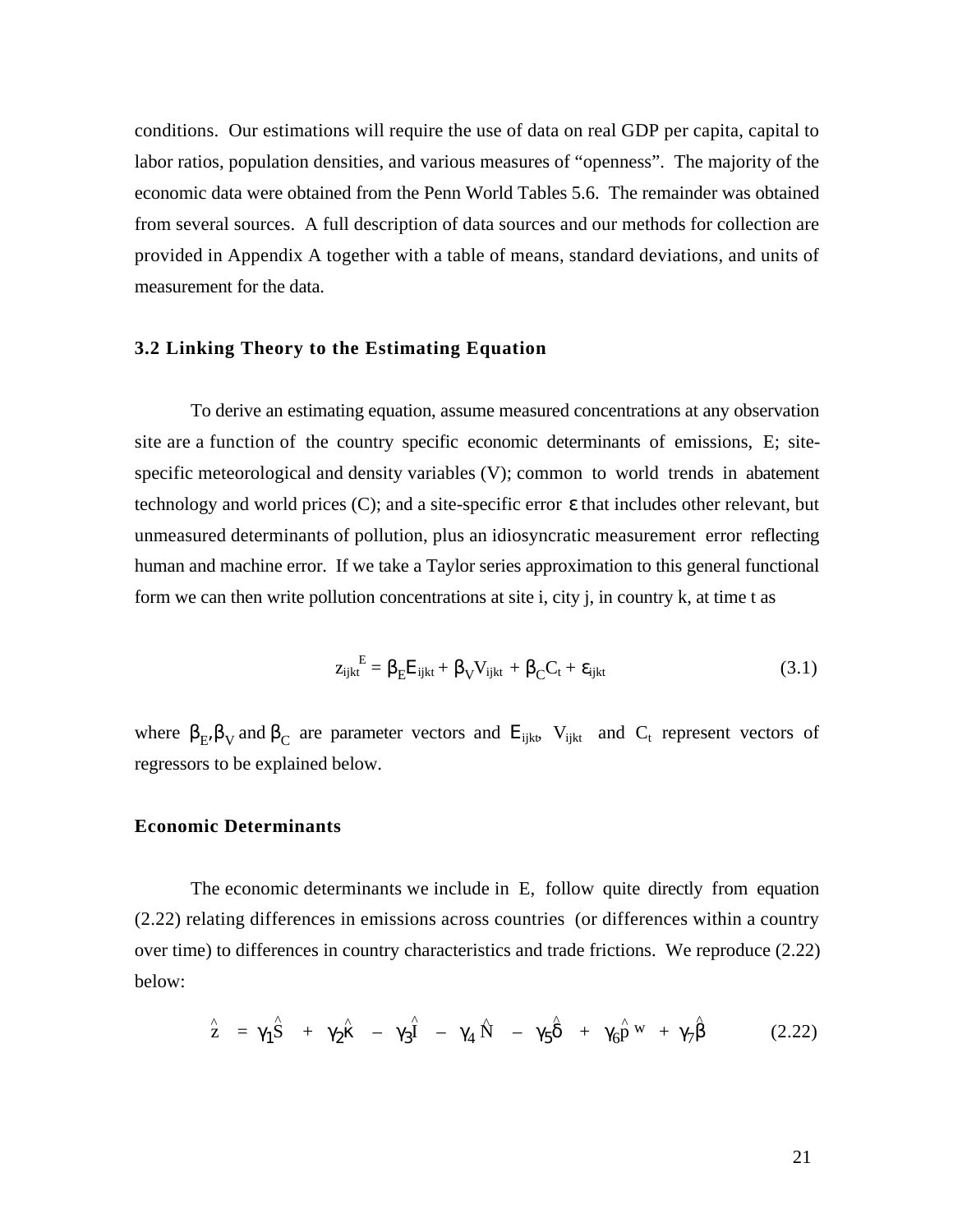In our empirical work we measure the scale of activity at any site, S, by constructing an intensive measure of economic activity per unit area. This intensive measure is GDP per square kilometer. Lacking detailed data on "Gross City Product", we construct GDP per square kilometer for each city and each year by multiplying city population density with country GDP per person. This measure has two key benefits. First, it is measured in intensive form, as is our dependent variable. To explain *concentrations of pollution* we need a measure of scale reflecting the *concentration of economic activity* within the same geographical area. Other possible proxies for scale fail this test: GDP per person makes no allowance for cities of different size; GDP scaled by city population makes no allowance for cities of different density. Only GDP per square kilometer captures differences in the flow of economic activity per unit area across cities that vary in population size and density.

A second benefit of our measure is that it allows for heterogeneity across cities within the same country in the scale of economic activity. This within-country heterogeneity is key to disentangling the technique and scale effects.

The composition effect is captured by capital abundance, , as measured by a nation's capital to labor ratio. We implicitly assume that this ratio is the same for all cities within a country. In our estimations we will include both a country's capital to labor ratio and its square. This non-linearity is appealing because theory suggests capital accumulation should have a diminishing effect at the margin.

We proxy our technique effect by a moving average of lagged income, I. Because we believe the transmission of income gains into policy is both slow and reflects long run averages, we use as our proxy for income a (one period lagged) three year moving average of GDP per capita. We have also allowed the technique effect to have a diminishing impact at the margin by entering both the level and the square of income per capita in all of our regressions.

Population size, N, appears in (2.22) because the Samuelson rule sums marginal damage over all individuals exposed to a unit of pollution. Air pollution standards are in most countries uniform throughout the country with the actual level of the standard either set by, or heavily influenced by, national governments. Since policy is nation wide, our theory would indicate that the relevant regressor arising from the Samuelson rule would be some average number of exposed individuals taken from a mix of metropolitan and nonmetropolitan areas in the country. Exposure would also have to reflect country specific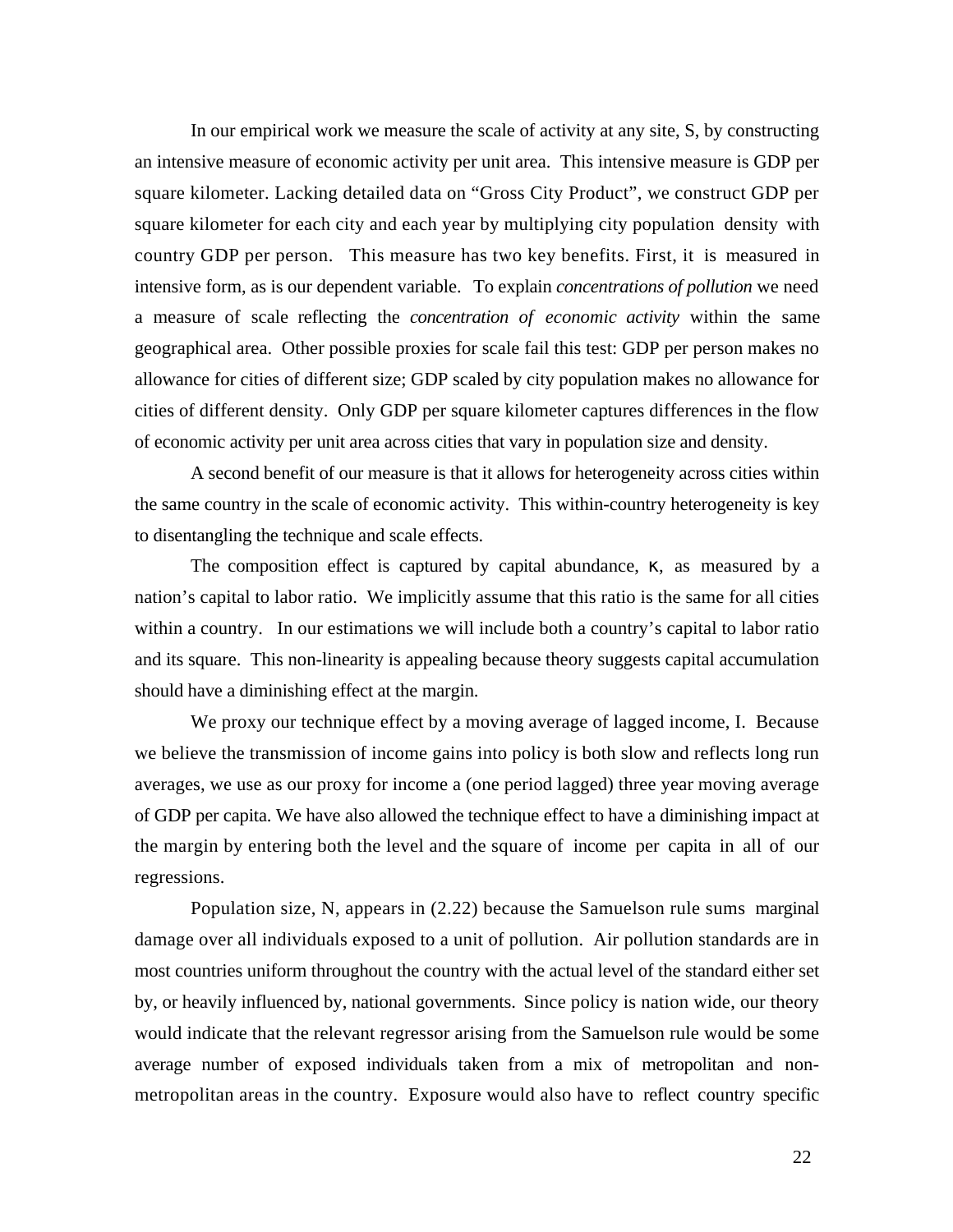disbursement potential and weather patterns. Since we have very little confidence in our ability to construct a suitable proxy, we treat this factor as an unobservable component in our error term.

Changes in tastes or knowledge concerning pollution, plus changes in world prices are treated as common-to-world trends and are discussed subsequently in the section on common-to-world determinants.

Finally our theory ties trade frictions to pollution concentrations, but the sign of this composition effect depends on a country's comparative advantage. Comparative advantage is in turn a function of a country's income per capita and its capital abundance. To capture this feature in our empirical work we proceed as follows. First, we need a measure to reflect the extent to which international trade affects the domestic economy. We adopt for this purpose a country's trade intensity ratio: the ratio of exports plus imports to GDP. This proxy accords well with our theory because a movement of towards 1 raises the ratio of exports plus imports to GDP for any country.

Second, we then need to condition this impact on country characteristics. To condition the impact of openness on country characteristics we interact the trade intensity measure with our model's predicted determinants of comparative advantage. Within our framework the most important country characteristics determining trade patterns are a country's capital to labor ratio and its income per capita. Moreover, because comparative advantage is a relative concept, we express our measures of country characteristics relative to their corresponding world averages.16 This procedure allows us to condition the predicted environmental impact of further openness on our theoretical determinants of comparative advantage.

Finally, we need to somehow account for the two possible motives for trade when we introduce our interaction terms with country characteristics. In general the trade-off between the factor endowment basis for trade and the pollution haven motive is exceedingly complex and not amenable to simple formulation.17 Rather than imposing specific functional

<sup>16</sup> See appendix A for details.

<sup>&</sup>lt;sup>17</sup> Without imposing severe restrictions on the relative factor intensities in the two industries, elasticities of substitution in production, and elasticities of marginal damage from pollution it is not possible to state precisely how these two potentially offsetting characteristics interact to determine a nation's comparative advantage.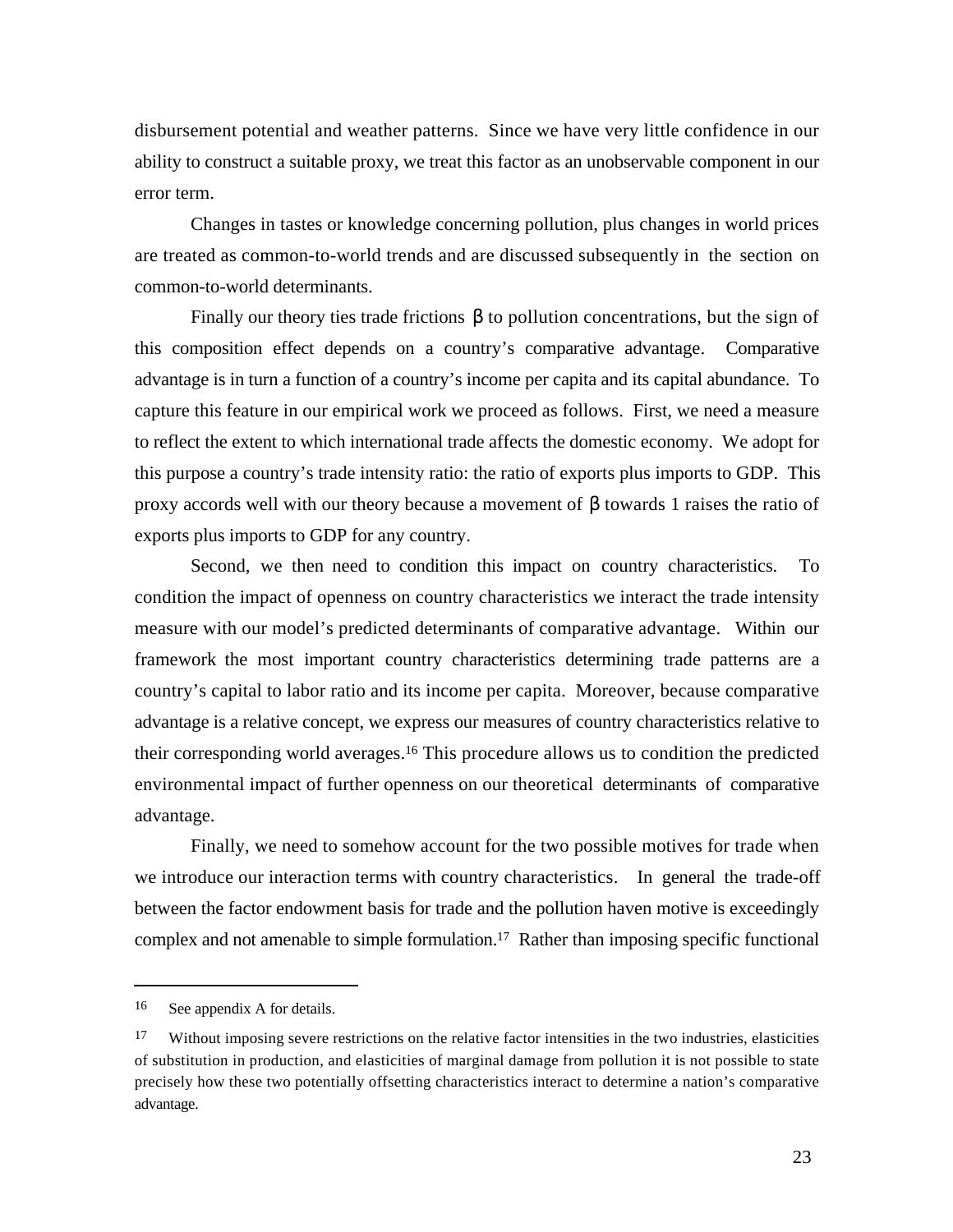forms that arise from some tractable special cases of our model, we instead rely on the results presented in Proposition 2 and 3. Because our theory does not tell us at what point further increases in the capital to labor ratio raise pollution (via the composition effect) or when increases in per capita income finally lower pollution (via the composition effect), we adopt a flexible approach to estimation. We interact a quadratic in a country's (relative) characteristics with its trade intensity ratio.

We then expect our interacted quadratic in relative capital to labor to imply a positive impact of further openness for high capital to labor ratios but a negative effect for lower levels. Proposition 2 shows that regardless of a country's other characteristics if its capital to labor ratio is sufficiently high relative to those of its trading partners then it must export good X.18 Alternatively, if its capital to labor ratio is relatively low then it must import good X. This partial result reflects the factor endowment hypothesis.

Similarly we expect that our quadratic in relative income per capita to imply a negative impact of further openness on concentrations for high incomes but a positive effect for lower incomes. Proposition 3 indicates that regardless of other country characteristics, if a country's income per capita is sufficiently high it must import good X. Alternatively if its income per capita is relatively low, it must export good X. This partial result reflects the pollution haven hypothesis.

#### **Site-specific Determinants**

l

 Since our data are observations of ground level SO2 concentrations at sites in various participating cities around the world it is apparent that site-specific weather and topographical conditions may have a large bearing on concentration levels for any given level of emissions. Unmeasured topographical features are captured in some of our estimations through site-specific fixed and random effects. In earlier research, measured site-specific influences such as proximity to oceans or deserts have sometimes proven useful<sup>19</sup>. Our

<sup>&</sup>lt;sup>18</sup> Strictly speaking the proposition says that if a country's capital to labor ratio exceeds some threshold level taking income I and world price p as given then the composition effect of trade must be positive. In fact world prices are determined by the rest of world's abundance in capital and hence our relative statement in the text.

<sup>19</sup> See for example Grossman and Krueger (1993).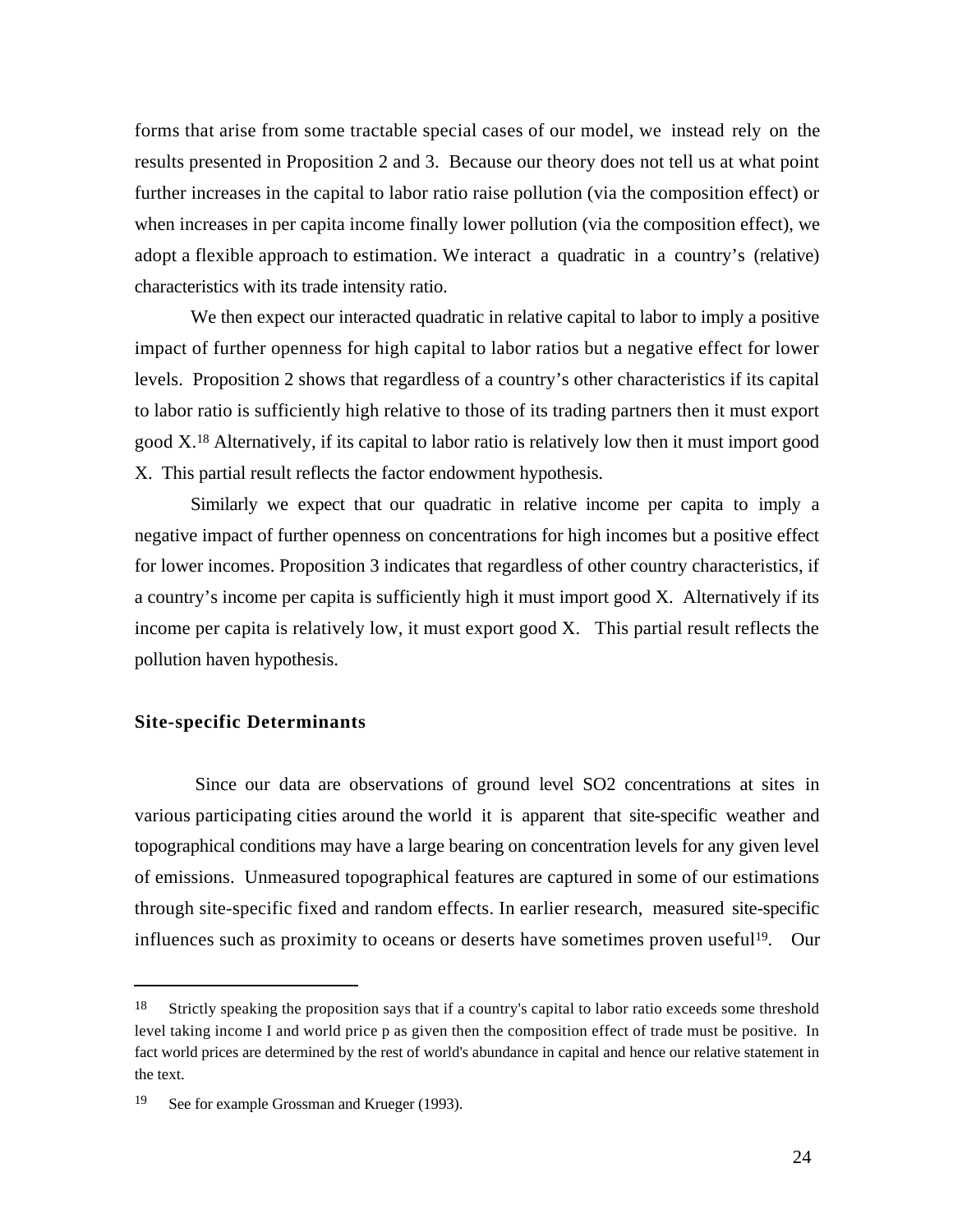experience with these variables has been that they are rarely significant in determining concentrations. In addition to site-specific fixed effects we also employ city-specific weather variables to capture differences across cities in their natural cleansing abilities and in seasonal influences on emissions. While weather variables are unlikely to be strongly correlated with our economic variables their inclusion may help us obtain more accurate estimates. To capture seasonal influences on the demand for fuels and hence emissions of SO2 we include the average monthly temperature from each site. As well we have included the variation in precipitation at the site as well to proxy for the ability of precipitation to wash out concentrations. If precipitation is largely concentrated in one season then its ability to wash out concentrations over the year is reduced. Seasonal influences have been found to be important in similar studies (See for example WHO (1984)).

#### **Common-to-World Determinants, Error Components and Excluded Variables**

We assume our error term  $_{i}$ <sub>ijkt</sub> is composed of three elements. First, a common-toworld but time varying component  $<sub>t</sub>$  reflecting trends in the public's awareness of</sub> environmental problems, in abatement technology, and in world prices. We capture these common-to-world components via a linear time trend.20 Second, we include time invariant site components ijk to reflect unmeasured meteorological or topographical features of a site as well as any time invariant country-specific effects such as government or country type. And finally we include an idiosyncratic component  $\theta$  is reflecting both human and machine measurement error at the site. Most of these assumptions are not controversial, although the issue of government type deserves some discussion.

In developing our model we allowed pollution policy to be flexible and responsive to changes in the economy. In contrast, we took the existing level of trade frictions as exogenous. Since trade frictions undoubtedly contain a component reflecting trade policy we have in fact taken this part of policy as exogenous. This assumption may be problematic if pollution and trade policies are correlated because political economy considerations, income levels, and other factors jointly determine them. Consider for example government type.

<sup>&</sup>lt;sup>20</sup> In appendix C we show that our results are not affected by allowing for a full set of unrestricted time dummies as well.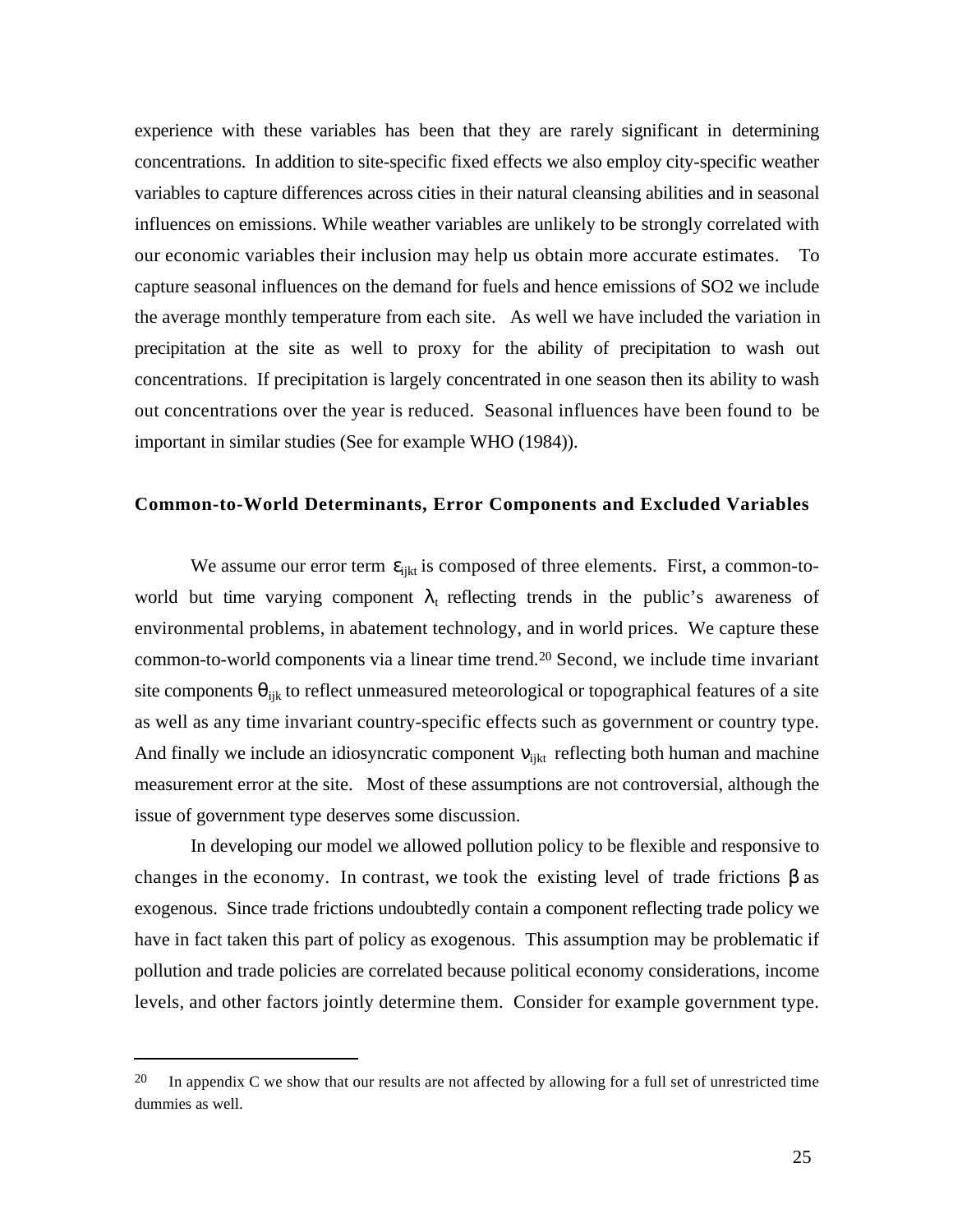Suppose our sample of countries was divided into two types: democracies and communist countries. Suppose democracies are both relatively open and fairly clean, while communist countries are relatively closed to trade and very dirty. As a result, if we ignore the correlation of trade and environmental policy induced by political systems, our trade intensity measure may be correlated with our equation's error term. All else equal, open economies will appear cleaner because they are open rather than because they are democracies.

In this simple case, the problem is not difficult to remedy and we do so by allowing for a communist dummy in our estimations.<sup>21</sup> In other cases such a simple fix is not available. Many of the candidate measures of trade frictions or "openness" may be contaminated by other more subtle country characteristics that jointly determine trade and environmental policy. For example, the trade intensity variable we employ reflects country type considerations such as proximity to markets, geographic size and natural resource endowments and in general tends to be highest for small countries within close proximity to their trading partners. Because our pollutant under study is well known to have serious transboundary effects, there may be a correlation between countries with large measured openness and SO2 regulation.22 The openness measure developed by Sachs and Warner (1995) and measures of the black-market exchange-rate premium also suffer from similar problems.

Panel-data methods offer different ways to deal with the possibility of countryspecific and/or site-specific excluded variables. When such effects are viewed simply as parametric shifts of our regression function, a suitable estimation approach is the leastsquares dummy-variable (i.e., fixed-effects) estimator that treats these effects as constants. This approach is appropriate when the model is viewed as applying only to the countries or observation sites in the sample but not to additional ones outside the sample. If, however, the model is viewed as a random draw of countries or observation sites from a larger population, it is appropriate to use a random-effects estimator to capture the level effect

<sup>&</sup>lt;sup>21</sup> Further, in some estimations we interact this dummy with our income per capita terms to test the hypothesis that communist governments care little about their public's demand for a cleaner environment.

<sup>&</sup>lt;sup>22</sup> For example, many countries in Europe are very open by our measure while the U.S. is not. At the same time, European countries are much more sensitive to, and aware of, the problems caused by acid rain than is the U.S. Therefore, there may be a cross-sectional negative correlation between SO2 concentrations and openness as measured in our data set. Once again we must be careful about using the cross-sectional variation in our data set. We do not want to attribute to openness or trade what is due to geography.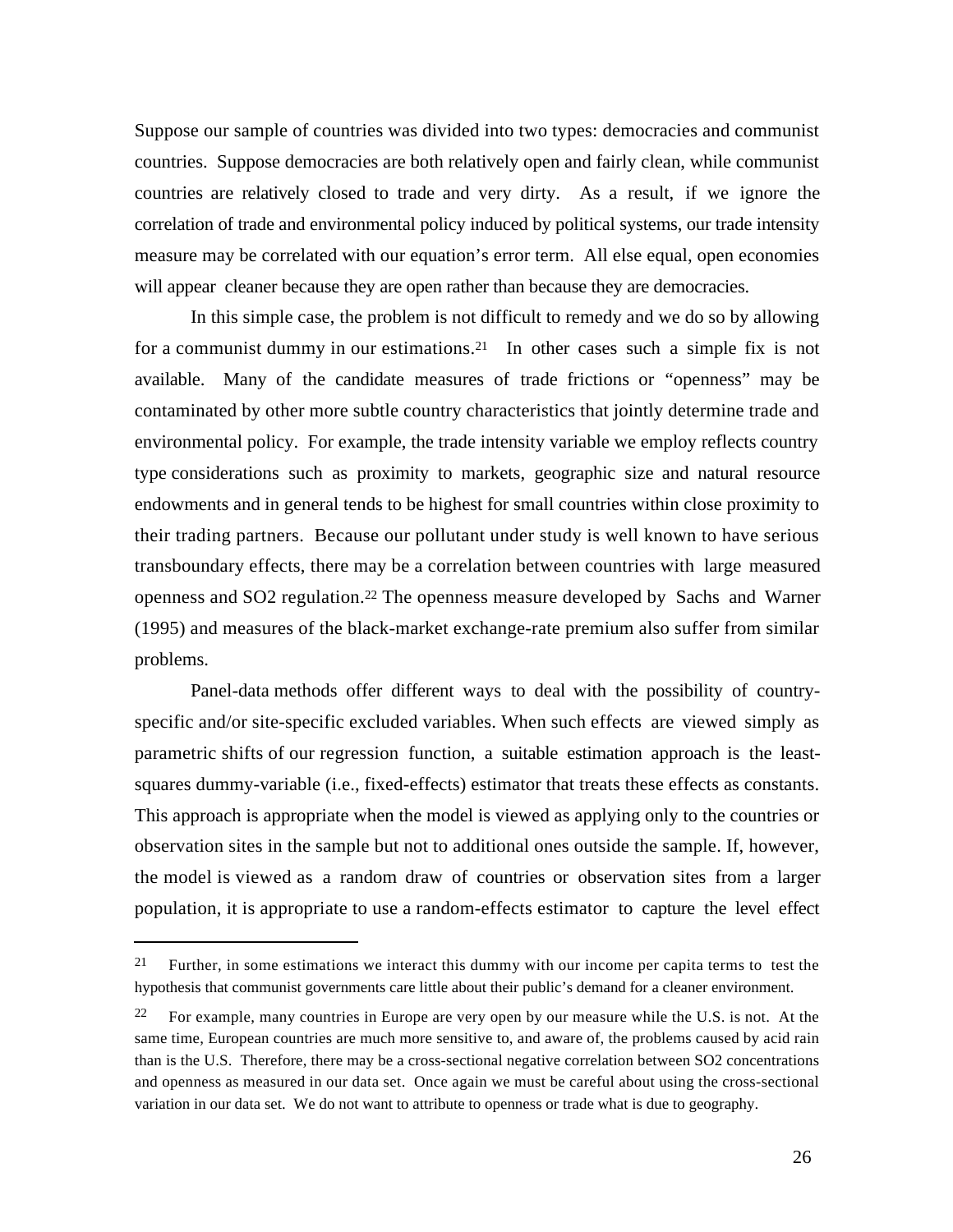through a random variable. Because this estimator treats the level effects as uncorrelated with the other regressors, it may suffer from inconsistency due to omitted variables. By comparison, the fixed-effects estimator does not suffer from this inconsistency problem, but it focuses exclusively on the variation over time in our data. Acknowledging the strengths and weaknesses of both types of estimators, our strategy is to estimate both fixed and random effects versions of our model whenever possible. We also report results from the Hausman test comparing these two methods.23 Occasionally we are forced to rely on the random effects implementation alone because some of our regressors would not be identified in a fixed effects estimation. Both of these methods have been widely used in the literature.<sup>24</sup>

#### **The Estimation Equation**

l

Combining the economic, site-specific, and common-to-world components we obtain:

$$
z_{ijkt} = 0 + 1GDP_{jkt} + 2KL_{kt} + 3(KL_{kt})^{2} + 4I_{kt} + 5(I_{kt})^{2} + 4I_{kt} + 7B_{ijk} + 7B_{ijk} + 8M_{jkt}^{T} + 4I_{jkt}^{P} + 10I_{kt} + 11O_{kt} RKL_{kt} + 12I_{kt} (RKL_{kt})^{2} + 13I_{kt} RKL_{kt} + 14I_{kt} (RKL_{kt})^{2} + 13I_{kt} (RKL_{kt})^{2} + 13I_{kt} (RKL_{kt})^{2} + 14I_{kt} (RKL_{kt})^{2} + 15I_{kt} (RKL_{kt})^{2} + 15I_{kt} (RKL_{kt})^{2} + 15I_{kt} (RKL_{kt})^{2} + 15I_{kt} (RKL_{kt})^{2} + 15I_{kt} (RKL_{kt})^{2} + 15I_{kt} (RKL_{kt})^{2} + 15I_{kt} (RKL_{kt})^{2} + 15I_{kt} (RKL_{kt})^{2} + 15I_{kt} (RKL_{kt})^{2} + 15I_{kt} (RKL_{kt})^{2} + 15I_{kt} (RKL_{kt})^{2} + 15I_{kt} (RKL_{kt})^{2} + 15I_{kt} (RKL_{kt})^{2} + 15I_{kt} (RKL_{kt})^{2} + 15I_{kt} (RKL_{kt})^{2} + 15I_{kt} (RKL_{kt})^{2} + 15I_{kt} (RKL_{kt})^{2} + 15I_{kt} (RKL_{kt})^{2} + 15I_{kt} (RKL_{kt})^{2} + 15I_{kt} (RKL_{kt})^{2} + 15I_{kt} (RKL_{kt})^{2} + 15I_{kt} (RKL_{kt})^{2} + 15I_{kt} (RKL_{kt})^{2} + 15I_{kt} (RKL_{kt})^{2} + 15I_{kt} (RKL_{kt})^{2} + 15I_{kt} (RKL_{kt})^{2} + 15I_{kt} (RKL_{kt})^{2} + 15I_{kt} (RKL_{kt})^{2} + 15I_{kt} (RKL_{kt})^{2} + 15I_{kt} (RKL_{kt})^{2} + 15I_{kt} (RKL_{kt})^{2} + 15I_{kt} (RKL_{kt})^{2} +
$$

where GDP<sub>jkt</sub> is measured by real GDP/km<sup>2</sup>,  $KL_{kt}$  is measured by the capital to labor ratio,  $I_{kt}$  is one period lagged three year moving average of GDP per capita,  $R_{ijk}$  is a dummy indicating site ijk is in a rural location,  $B_{ijk}$  is a dummy indicating site ijk is in a suburban location,  $M_{jkt}^T$  is average temperature in city j at time t,  $M_{jkt}^F$  is the variation in precipitation in city j at time t,  $O_{kt}$  is measured by the ratio of exports and imports to GDP,  $O_{kt} RKL_{kt}$  and  $O_{kt}$  (RKL<sub>kt</sub>)<sup>2</sup> are interactions of openness with country k's relative capital to labor ratio and

<sup>23</sup> Moulton (1987) cautions against misinterpreting the Hausman test. The fixed-effects estimator is very sensitive to errors-in-variables. Rejection of the Hausman test could be due to either correlation between the regressors and the group effects, *or* bias from errors-in-variables intensified under the fixed-effects model.

<sup>24</sup> See for example Grossman and Krueger (1993, 1995), Seldon and Song (1995), Shafik (1994), etc.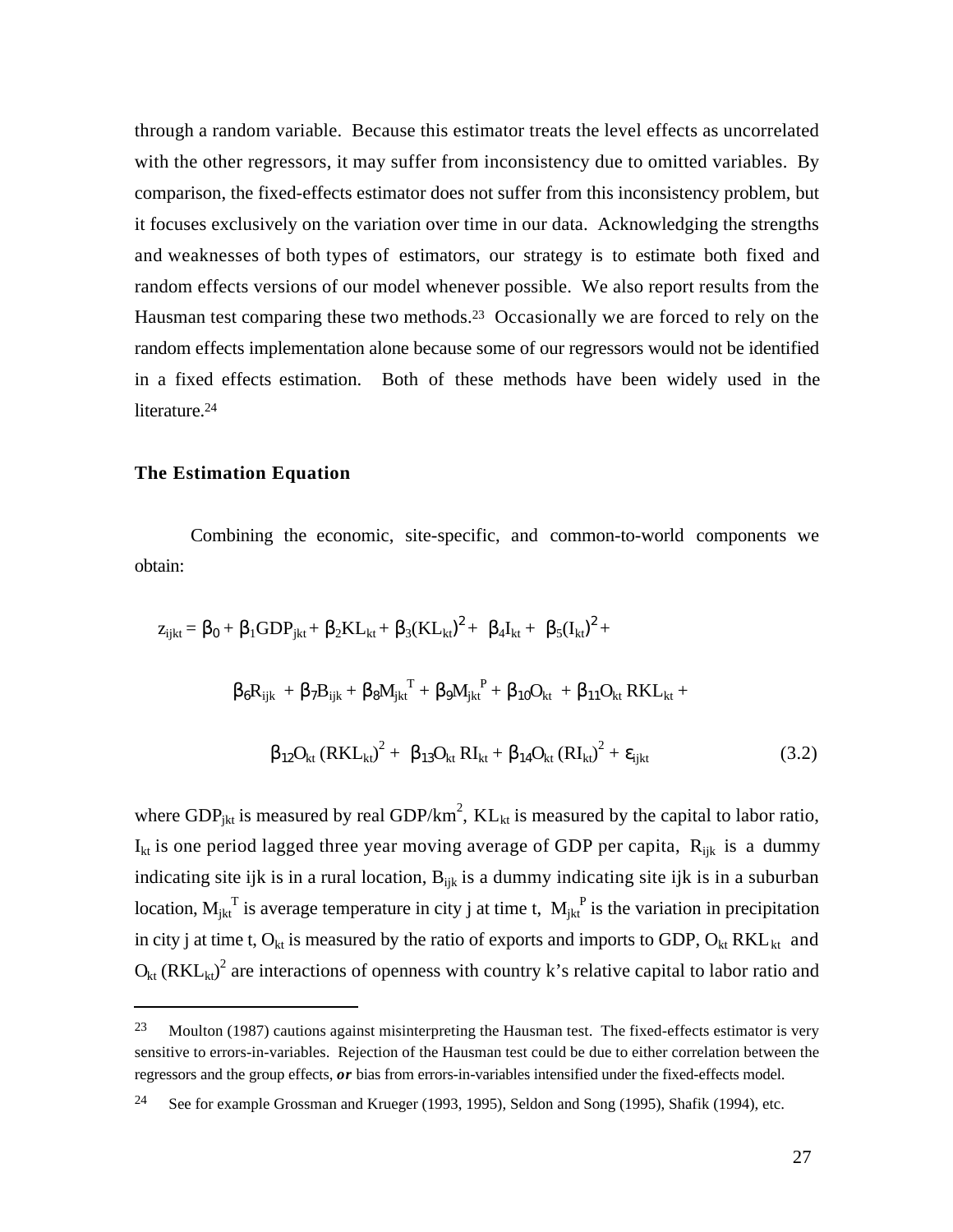its square, and  $O_{kt}$  RI<sub>kt</sub><sup>C</sup> and  $O_{kt}$  (RI<sub>kt</sub>)<sup>2</sup> are interactions of openness with country k's income per capita and its square. In addition to these determinants we include a dummy for communist countries in all of our estimations.

## 4. Empirical Results

#### **4.1 Empirical Strategy**

Our empirical strategy has four steps. We first estimate (3.2) excluding the terms involving openness to determine whether our simple model specification capturing scale, composition and technique effects is useful in explaining pollution concentration levels around the world. We then take a second step by adding several measures of "openness" to our basic model and noting the consequences. Our purpose here is to investigate whether a simple and definitive relationship exists between openness to international markets and pollution concentrations (after controlling for differences across countries in scale, factor endowments, etc.) In our third step, we include our openness interactions to allow trade's effect to differ across countries. Our theory would suggest that conditioning the impact of further openness on country characteristics is the key to determining how trade affects the pollution intensity of national output. In our fourth and final step we combine our scale, technique and trade intensity elasticities to provide a preliminary assessment of how trade affects SO2 concentrations.

#### **Scale, Composition and Technique Effects**

Table 1 presents initial estimates from our random and fixed effect implementation of (3.2). There are three important properties shown in the table.

First, there is a comforting consistency across the regressions in both the size and sign of the estimated coefficients. Second, at conventional levels of significance the vast majority of all coefficients are statistically different from zero. Third, the results are almost universally in line with the theory detailed in section 2.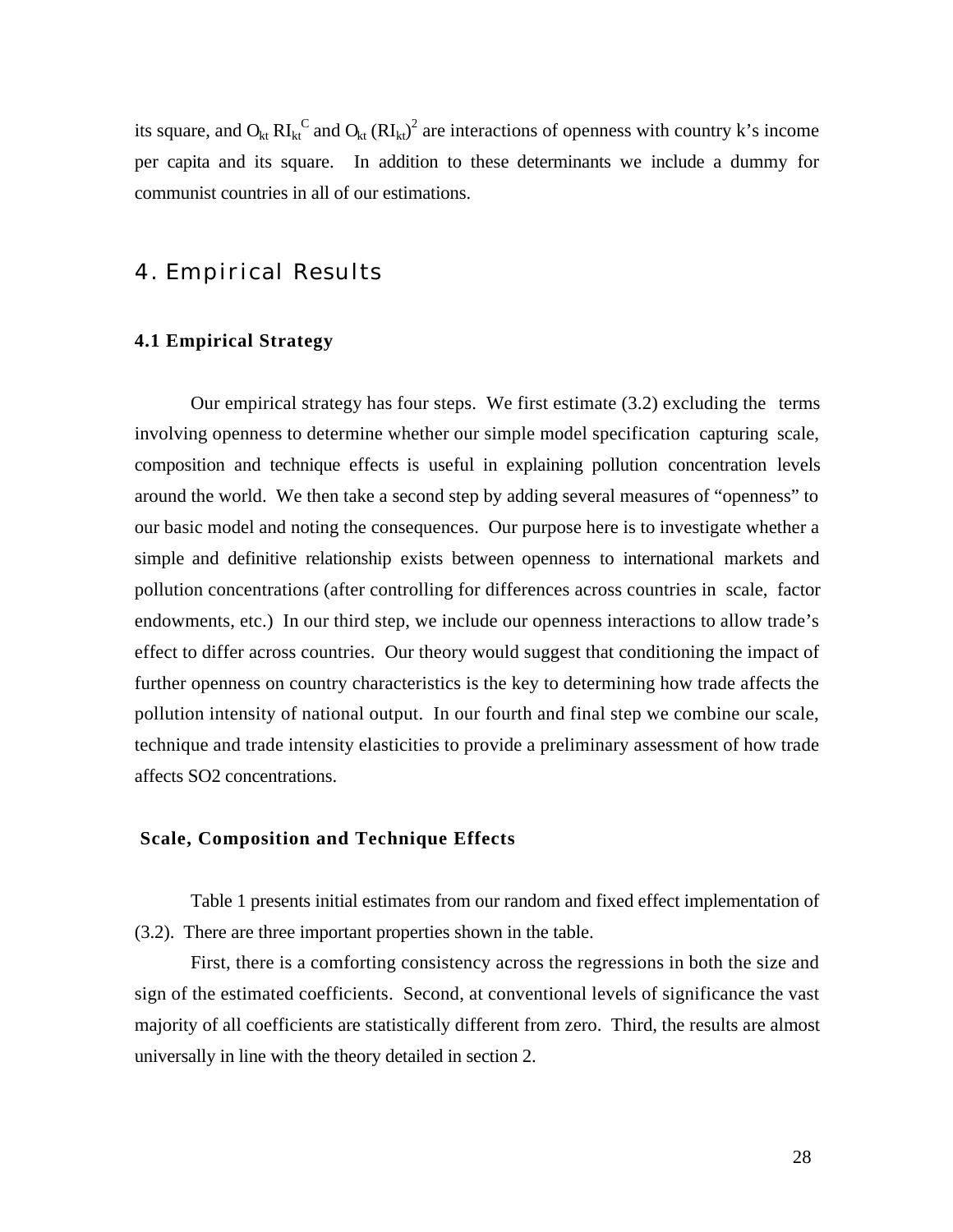| Variable                       | <b>Fixed Effects</b> |        | <b>Random Effects</b> |         |  |
|--------------------------------|----------------------|--------|-----------------------|---------|--|
| Intercept                      | $-4.27278**$         | (8.80) | $-3.57378**$          | (12.26) |  |
| GDP/km <sup>2</sup>            | $0.04659**$          | (4.41) | $0.05342**$           | (8.62)  |  |
| Capital abundance $(K/L)$      | $0.05061**$          | (3.10) | $0.03176**$           | (2.63)  |  |
| $(K/L)^2$                      | $-0.00078**$         | (4.51) | $-0.00054**$          | (3.98)  |  |
| Lagged p.c. income $(I)$       | $-0.11068**$         | (2.84) | $-0.13462**$          | (4.60)  |  |
| $I^2$                          | $0.00286**$          | (2.98) | $0.00316**$           | (3.86)  |  |
| <b>Communist Country</b>       |                      |        | 0.34283               | (1.65)  |  |
| Suburban                       |                      |        | $-0.48528**$          | (2.69)  |  |
| Rural                          |                      |        | $-0.73596$            | (1.90)  |  |
| <b>Average Temperature</b>     | $-0.04400$           | (1.80) | $-0.06034**$          | (5.88)  |  |
| <b>Precipitation Variation</b> | 6.13769              | (1.45) | 3.73900               | (0.96)  |  |
| Time Trend                     | $0.03491**$          | (6.76) | $-0.03501**$          | (8.63)  |  |
| <b>Observations</b> / Groups   | 2621                 | 293    | 2621                  | 293     |  |
| $R^2$ (overall)                | 0.204                |        | 0.329                 |         |  |
| Hausman Test                   |                      |        | $\chi^2_8 = 21.38$    |         |  |

TABLE 1: THE DETERMINANTS OF SO<sub>2</sub> CONCENTRATION

Note: T-statistics are shown in parentheses. Significance at the 95% and 99% confidence levels are indicated by  $*$  and  $**$ , respectively. Dependent variable is the log of the median of  $SO<sub>2</sub>$  concentrations at each observation site.

|             | <b>Openness</b> | <b>Black</b> | Avg.    | Avg.    | Sachs&  |
|-------------|-----------------|--------------|---------|---------|---------|
|             | $(X+M)$         | Market       | Tariff  | Quota   | Warner  |
|             | /GDP            | Premium      | [%]     | [%]     | Dummy   |
| Estimate    | $-0.00239$      | 0.02606      | 0.00088 | 0.00594 | 0.03934 |
| t-Stat.     | (1.819)         | 1.496)       | (0.349) | (1.917) | (0.454) |
| Obsv.       | 2621            | 2621         | 2369    | 2298    | 2621    |
| Groups      | 293             | 293          | 270     | 263     | 293     |
| $\bar{R}^2$ | 0.326           | 0.324        | 0.354   | 0.364   | 0.324   |

TABLE 2: ISOLATING TRADE'S EFFECT: A FIRST STEP

Note: The results shown were obtained through a random-effects estimation. Tstatistics are shown in parentheses. Significance at the 95% and 99% confidence levels are indicated by  $*$  and  $**$ , respectively. Dependent variable is the log of the median of SO<sub>2</sub> concentrations at each observation site. Note that the black market premium, average tariff and quota coverage variables measure the *inverse* of openness; their sign has thus to be reversed to interpret the direction of the estimates as an increase in openness.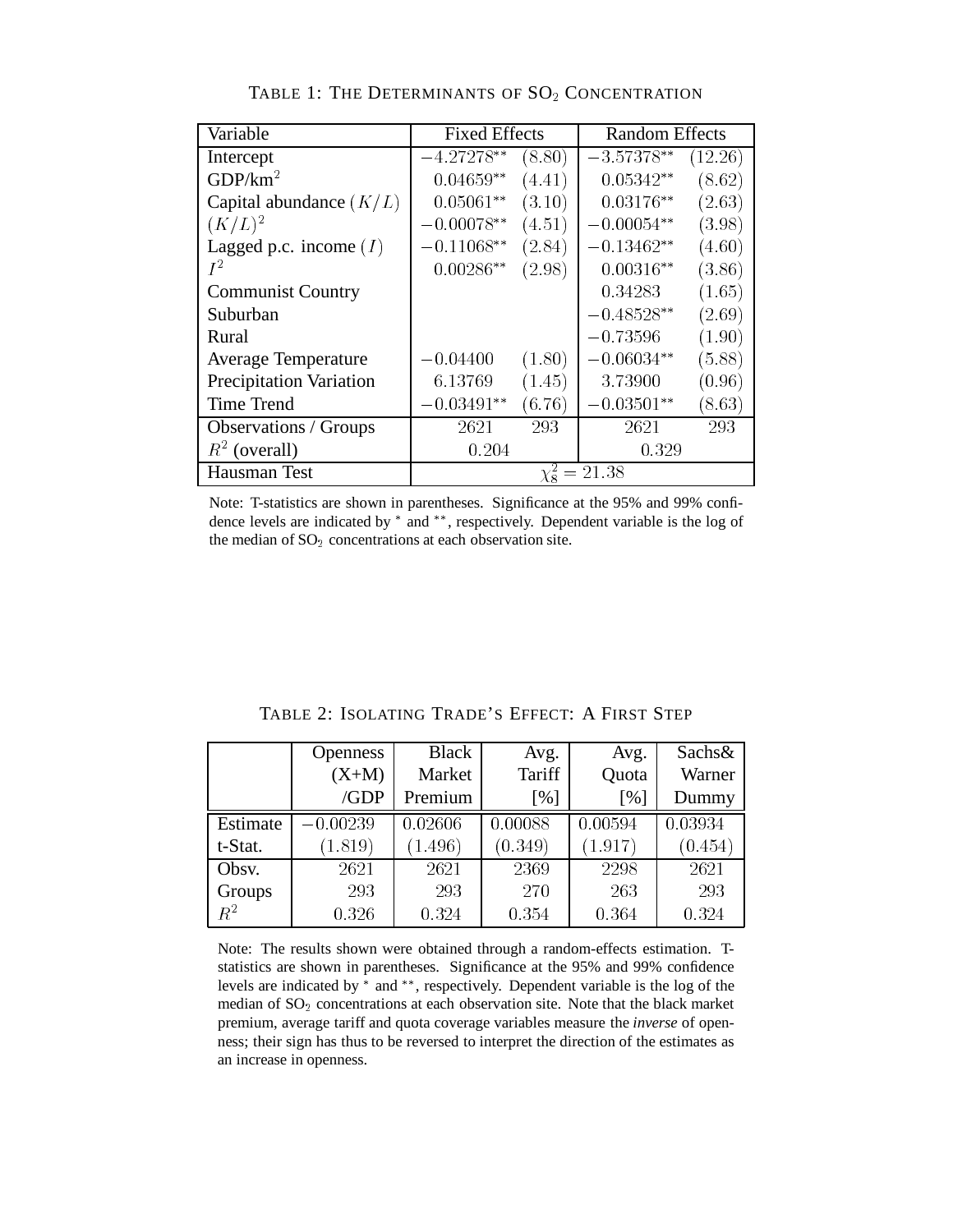Consider our core variables representing scale, composition and technique effects. In both columns of table 1 we find a positive relationship between the scale of economic activity as measured by GDP/km<sup>2</sup> and concentrations. Similarly, both columns report that an increase in the capital labor ratio raises emissions - consistent with a positive composition effect - albeit increases in this ratio have a diminishing impact much as we may expect. This diminishing effect probably reflects a lower average pollution intensity of capital equipment in high-income countries. Our theory predicts that high-income countries have tighter standards in place, and this in turn implies the pollution consequences of capital accumulation should fall as development proceeds. Finally, the income per capita terms indicate a strong and significantly negative relationship between per capita income levels and concentrations. We again find a diminishing effect but it is less pronounced than that for the capital to labor ratio.<sup>25</sup>

From table 1 it also appears that our strategy for identifying the separate, but related, impacts of changes in scale and technique is successful. Recall that since scale is measured in the intensive form GDP/ $km^2$  there is within-country heterogeneity in the scale variable for most countries. If, as we assume, pollution policy is determined by average income per capita in a country, then variation in the scale variable across cities within the same country can be used to separate the influence of scale from that of technique. Therefore the recognition that scale should be measured in intensive form together with a theoretical restriction linking policy to national income allows us to disentangle these two effects in our data.

In addition to these observations table 1 also reports that it may be important to distinguish between communist and non-communist countries. This would appear to support our concerns to distinguish carefully across countries according to the type of political system. If we investigate further and interact the communist dummy with our income terms reflecting the technique effect we find that pollution concentrations in communist countries are much less responsive to increases in real income. This result is consistent with our theory as it implies that  $\tau$  is must smaller for communist countries. In the fixed effects case, the elasticity of concentrations to an increase in per capita income in communist

<sup>&</sup>lt;sup>25</sup> We have estimated the turning points for both quadratics and their confidence intervals. These estimates and their confidence intervals can vary quite widely according to the specification. Our robust finding is that of a diminishing effect at the margin. The turning points may or may not fall outside of the sample range.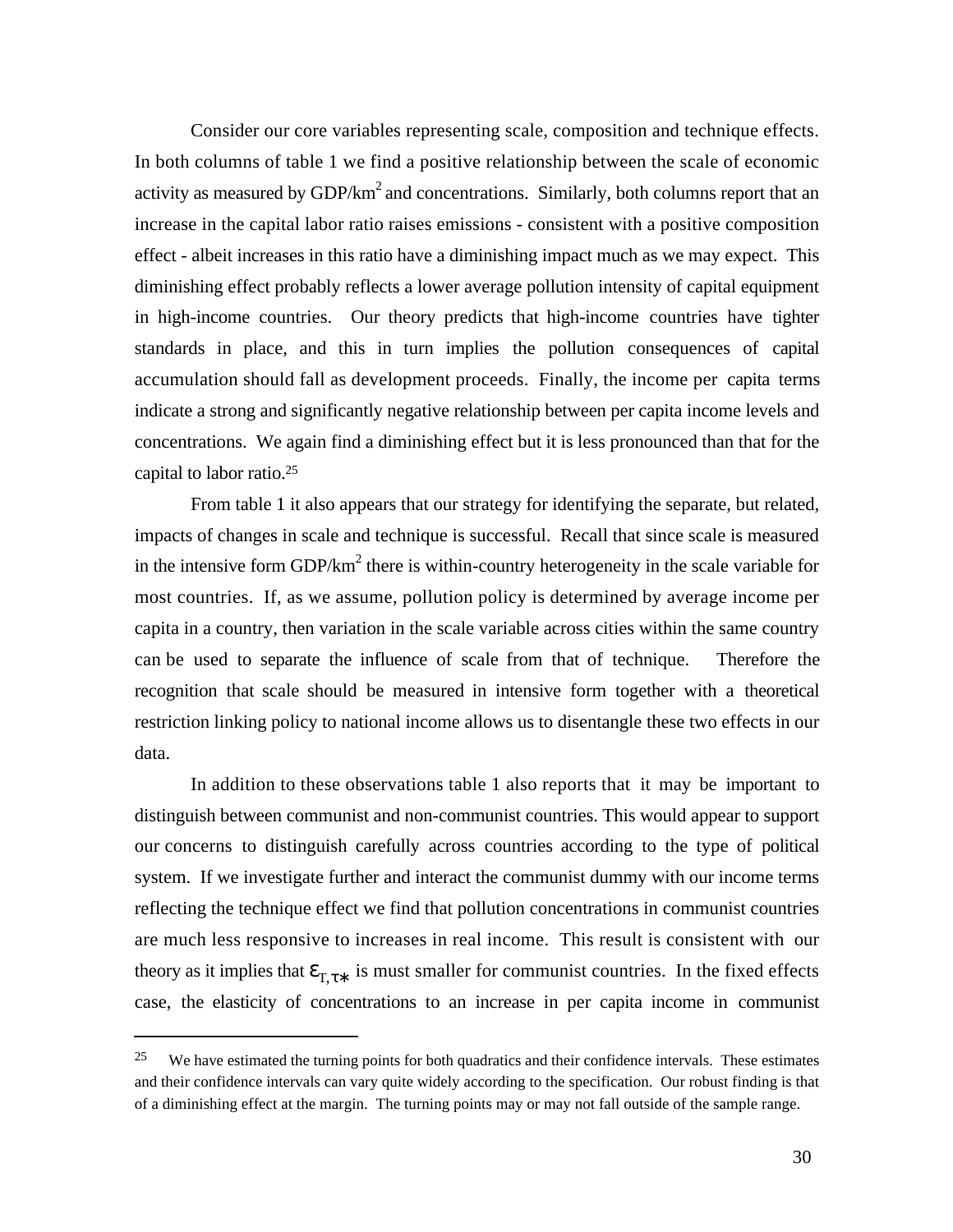countries has a point estimate of 0.594 but the 95% confidence interval includes zero and is given by (-0.139,1.326). And hence we cannot reject the hypothesis of no technique effect in communist countries! In the random effects case, the point estimate is -0.587 with a 95% confidence interval of (-1.062,-0.111). We have excluded the communist-income interaction terms from table 1 to avoid clutter, but include them in all subsequent regressions.

It also appears that weather has a significant affect on concentrations. We find an increase in average temperature reduces concentrations as we may expect, and an increase in the concentration of yearly precipitation raises concentrations. Finally, the estimates indicate that locations in less dense areas, either suburban or rural locations, experience less pollution than locations at city center (our excluded category).

#### **Isolating Trade's Effect**

We now investigate several relatively simple hypotheses regarding the effect of international trade on pollution concentrations by adding various measures of "openness" to the random effect implementation of our model. We are forced to limit ourselves to a random effect implementation because many of the candidate measures of openness are not identified in a fixed effect implementation. The estimated coefficient for the openness variable introduced in each regression is reported in table 2 below. All other estimates are suppressed because the inclusion of the additional variable had very little if any impact on the other estimates as reported in table 1.<sup>26</sup>

The new variables are: (1) the ratio of exports plus imports to GDP (i.e. trade intensity); (2) a measure of the black market premium in foreign exchange markets over the 1970s and 1980s (BMP); (3) the average level of tariffs on imports over 1985-88 (Tariffs); (4) the percent of imports affected by a quota over 1985-1988 (Quotas); and (5), an indicator variable created by Sachs and Warner (1995) reflecting a country's policy stance toward trade (Sachs). All of these measures except for the trade intensity measure were taken from Sachs and Warner (1995, p65-66).

In their study of the NAFTA, Grossman and Krueger (1993) employ the trade intensity measure and report a significant and negative relationship between concentrations

<sup>26</sup> See appendix B for the complete set of estimates.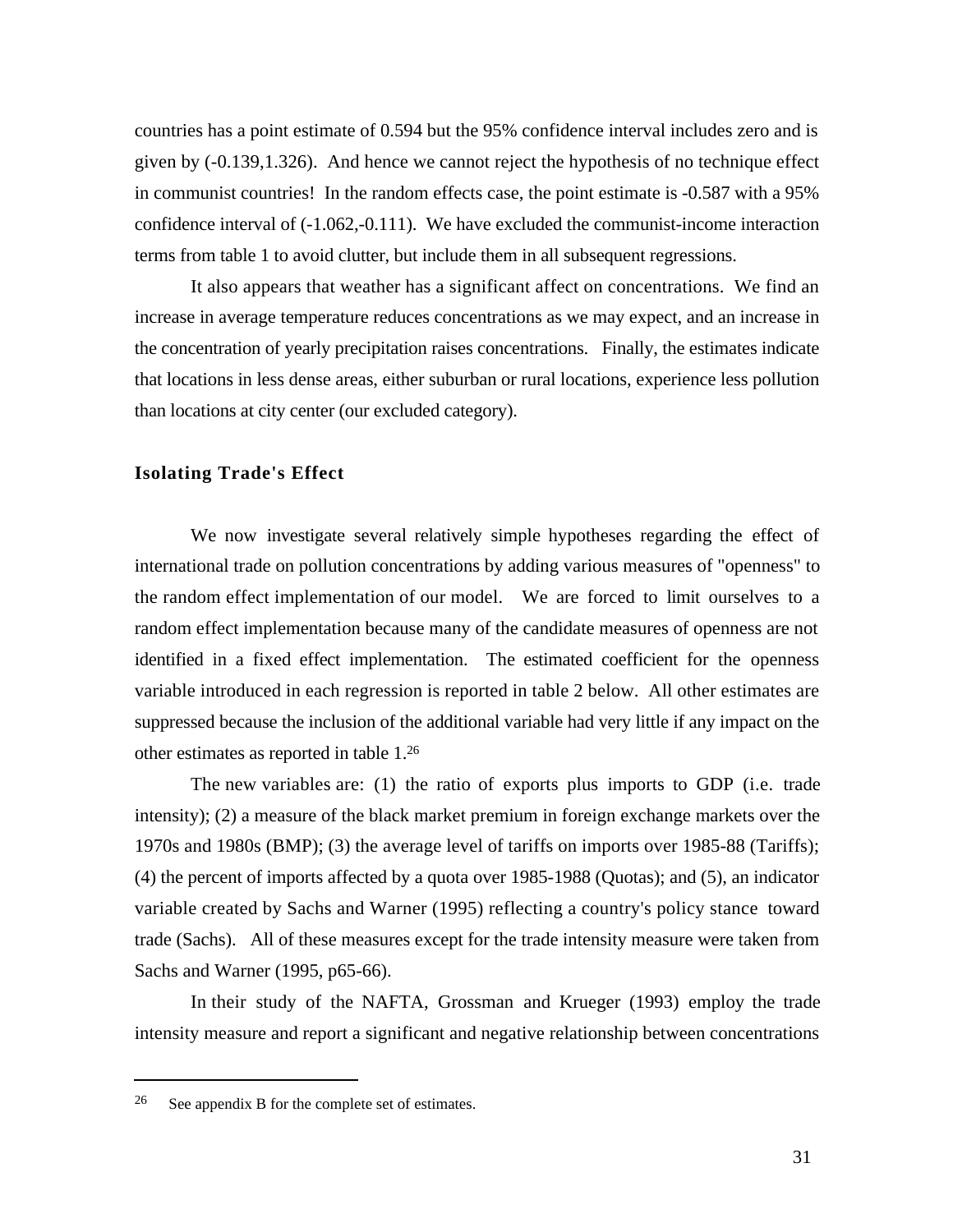and trade intensity. We establish a similar result although the variable is not significant at conventional levels. We note that the black market premium enters positively, suggesting that moving away from world markets and restricting convertibility may be correlated with an increase in pollution concentrations, although again this relationship is not significant at conventional levels. There is little to report regarding the relationship between concentrations and tariff levels, but there appears to be a positive relationship between quota coverage and concentrations. The Sachs and Warner measure in column 5 appears to add little as well.

Overall the estimates given in table 2 offer very little evidence of a strong relationship between openness, however measured, and resulting pollution concentrations. It is possible to pick and choose carefully from the table to craft a story where openness to international markets is good for the environment. Neglecting statistical significance, we could note that an increase in openness lowers pollution, while a rise in quota coverage or a movement away from international markets and currency convertibility raises pollution. This reading of table 2 is, however, very selective.

Our reading of table 2 is far less complex: the lack of any significant relationship between concentrations and openness is exactly what we might expect to find. After controlling for other differences across countries, the impact of further openness on pollution should, in theory, only reflect the induced composition effect of trade. But the sign of this trade-created composition effect should vary with country characteristics. If we fail to condition on country characteristics, then we are at best measuring an average, unconditional, effect of openness. This unconditional response may be positive or negative and will depend on the characteristics of countries in our sample.

#### **4.2. A Second Step: Conditioning on Country Characteristics**

We now present estimates from our complete model allowing for the interaction of country characteristics with a measure of openness. We report only interactions with the trade intensity measure of openness because other candidate measures have either very little time series variation or were eliminated because of insufficient data. We report the results for our second step procedure for finding trade's effect in table 3.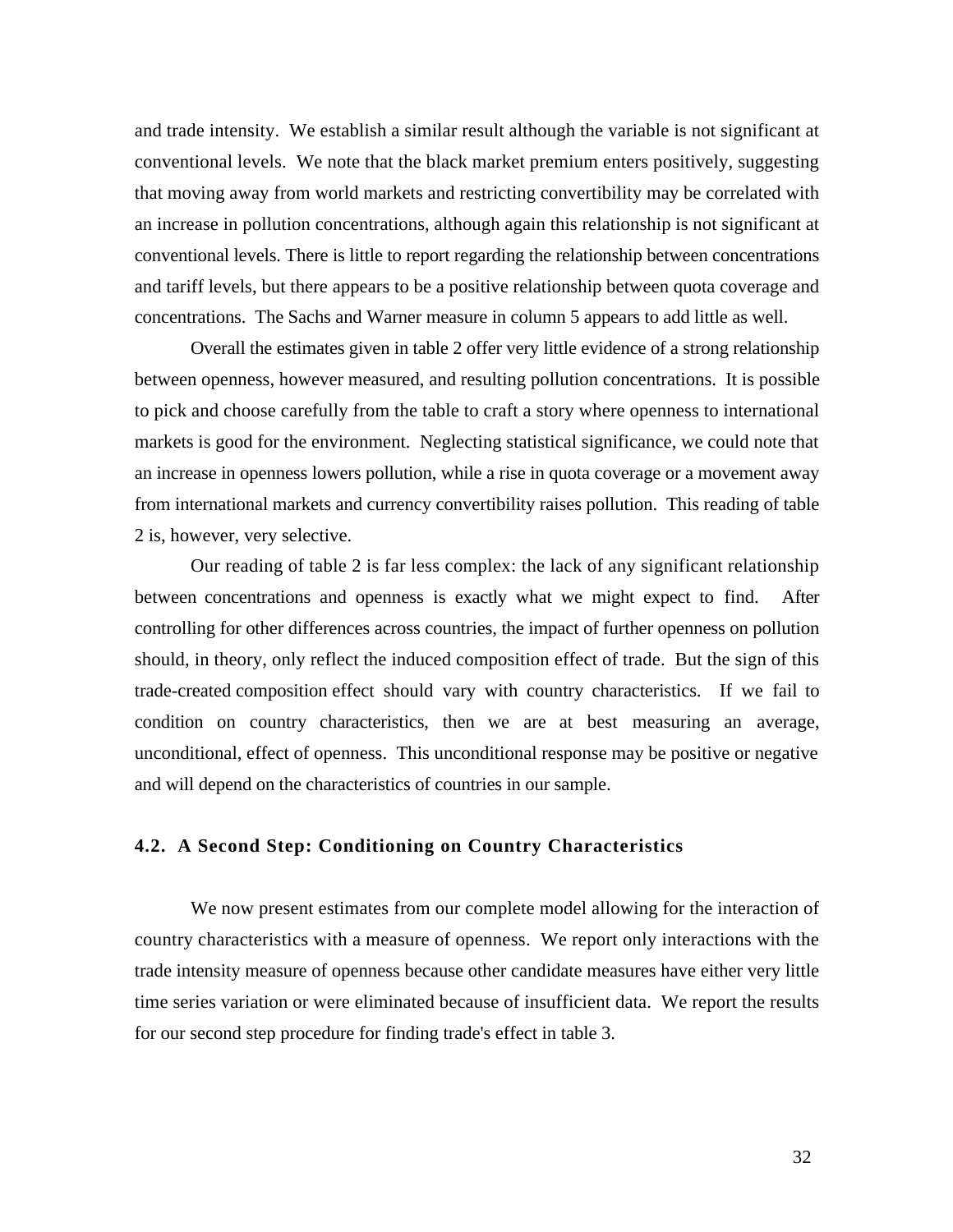| Variable                            | <b>Fixed Effects</b> |                       | <b>Random Effects</b> |        |  |
|-------------------------------------|----------------------|-----------------------|-----------------------|--------|--|
| Intercept                           | $3.66165**$          | (6.71)                | $3.05851**$           | (9.39) |  |
| GDP/km <sup>2</sup>                 | $0.04263**$          | (3.64)                | $0.05418**$           | (8.08) |  |
| Capital abundance $(K/L)$           | $0.11915**$          | (6.04)                | $0.09194**$           | (5.83) |  |
| $(K/L)^2$                           | $-0.00149**$         | (6.76)                | $-0.00123**$          | (6.92) |  |
| Lagged p.c. income $(I)$            | $-0.31075**$         | (5.50)                | $-0.29750**$          | (7.72) |  |
| $I^2$                               | $0.00740**$          | (6.10)                | $0.00687**$           | (6.74) |  |
| <b>Communist Country</b>            |                      |                       | $-0.45554$            | (1.16) |  |
| $C.C. \times I$                     | 1.15287**            | (4.48)                | 0.30231               | (1.85) |  |
| C.C. $\times I^2$                   | $-0.08355***$        | (4.00)                | $-0.02066$            | (1.38) |  |
| $\theta = (X+M)/GDP$ in %           | $-0.02293**$         | (3.34)                | $-0.01078*$           | (2.25) |  |
| $\theta \times$ relative $(K/L)$    | $-0.03054**$         | (5.69)                | $-0.02290**$          | (6.12) |  |
| $\theta \times$ relative $(K/L)^2$  | $0.00592**$          | (5.12)                | $0.00427**$           | (5.70) |  |
| $\theta \times$ relative income     | $0.03428**$          | (5.38)                | $0.02247**$           | (4.95) |  |
| $\theta \times$ relative income sq. | $0.00523**$          | (3.72)                | $-0.00330**$          | (3.19) |  |
| Suburban                            |                      |                       | $-0.43767*$           | (2.33) |  |
| Rural                               |                      |                       | $-0.67739$            | (1.74) |  |
| <b>Average Temperature</b>          | $-0.05924*$          | (2.42)                | $-0.06161**$          | (5.87) |  |
| <b>Precipitation Variation</b>      | 7.96498              | (1.89)                | 3.98493               | (1.03) |  |
| <b>Time Trend</b>                   | $0.03838**$          | (6.85)                | $0.03400**$           | (7.70) |  |
| Observations / Groups               | 2621                 | 293                   | 2621                  | 293    |  |
| $R^2$ (overall)                     | 0.137                |                       | 0.343                 |        |  |
| Hausman Test                        |                      | $\chi_{15}^2 = 62.79$ |                       |        |  |

TABLE 3: ISOLATING TRADE'S EFFECT: A SECOND STEP

Note: T-statistics are shown in parentheses. Significance at the 95% and 99% confidence levels are indicated by  $*$  and  $**$ , respectively. Dependent variable is the log of the median of  $SO<sub>2</sub>$  concentrations at each observation site.

TABLE 4: SCALE, COMPOSITION, TECHNIQUE, & TRADE ELASTICITIES

| Elasticity                      | Estim.                           | Std.Err. | 95%-Conf. Iv.          |  |  |  |  |  |  |  |
|---------------------------------|----------------------------------|----------|------------------------|--|--|--|--|--|--|--|
| <b>Fixed Effects Regression</b> |                                  |          |                        |  |  |  |  |  |  |  |
| Scale                           | 0.193                            | 0.053    | 0.297<br>0.089         |  |  |  |  |  |  |  |
| Composition                     | 1.135                            | 0.301    | 1.724<br>0.546         |  |  |  |  |  |  |  |
| Technique                       | $-1.611$                         | 0.366    | $-2.328$<br>$/ -0.894$ |  |  |  |  |  |  |  |
| <b>Trade Intensity</b>          | $-0.869$                         | 0.149    | $-1.161$ / $-0.576$    |  |  |  |  |  |  |  |
|                                 | <b>Random Effects Regression</b> |          |                        |  |  |  |  |  |  |  |
| Scale                           | 0.245                            | 0.030    | 0.305<br>0.186         |  |  |  |  |  |  |  |
| Composition                     | 0.783                            | 0.230    | 1.233<br>0.332         |  |  |  |  |  |  |  |
| Technique                       | $-1.580$                         | 0.222    | $-2.015$<br>$/ -1.146$ |  |  |  |  |  |  |  |
| <b>Trade Intensity</b>          | $-0.533$                         | 0.093    | $-0.715$ / $-0.351$    |  |  |  |  |  |  |  |

Note: All elasticities are evaluated at sample means.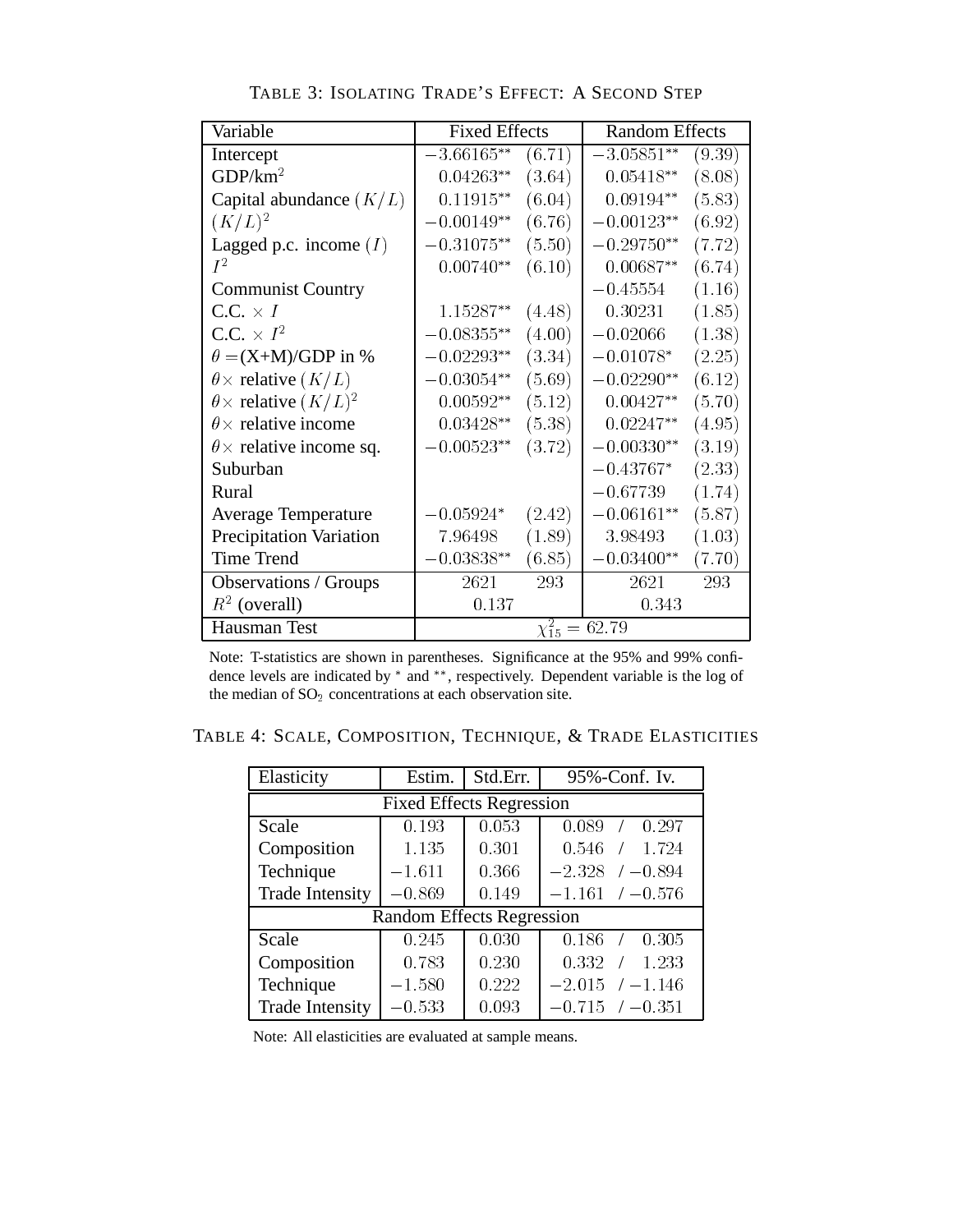There are several features of note in the table. First, adding the openness interactions has not undermined the model's basic predictions regarding scale, technique and composition effects. In particular, the sign of our basic regressors is maintained and in most cases the significance levels are enhanced by the inclusion of the openness interactions.

Second, the inclusion of country characteristics appears to have made a large difference to the impact openness has on pollution. The coefficient on our measure of openness is now highly significant whereas in table 2 it was not significant at conventional levels. Its magnitude is now approximately ten times its former size. The interaction terms with country characteristics are also highly significant.

Third, the sign pattern of the interaction terms is as expected from theory. The linear interaction term on openness and (relative) income per capita is positive in both columns and the quadratic term is always negative. Consequently if a country has a relatively low level of income per capita relative to the rest of the world, then – all else equal - the impact of further openness must be to make this country dirtier. Relatively rich countries would be made cleaner with trade. These results may reflect the ceteris paribus pollution haven hypothesis where relative income differences alone determine the composition effect of trade. Similarly, the linear interaction term on (relative) capital intensity is always negative and the quadratic term always positive. Therefore, if a country has a sufficiently high capital to labor ratio relative to the rest of the world, then the impact of further openness must be to make this country dirtier. Capital-scarce countries would be made cleaner with trade. This sign pattern may reflect the ceteris paribus factor-endowment hypothesis where factor abundance differences alone determine the composition effect of trade.

Together these results indicate that scale, technique and composition effects are still at work determining pollution concentrations but open economy considerations also matter. But while the sign and statistical significance of the estimates in table 3 are supportive of our approach it is important to investigate whether the magnitude of the coefficient estimates are in some sense plausible.

#### **Scale, Composition and Technique Elasticities**

There are several ways to evaluate these results. One method is to examine whether the implied elasticity estimates for scale  $(GDP/km^2)$ , technique (income per capita),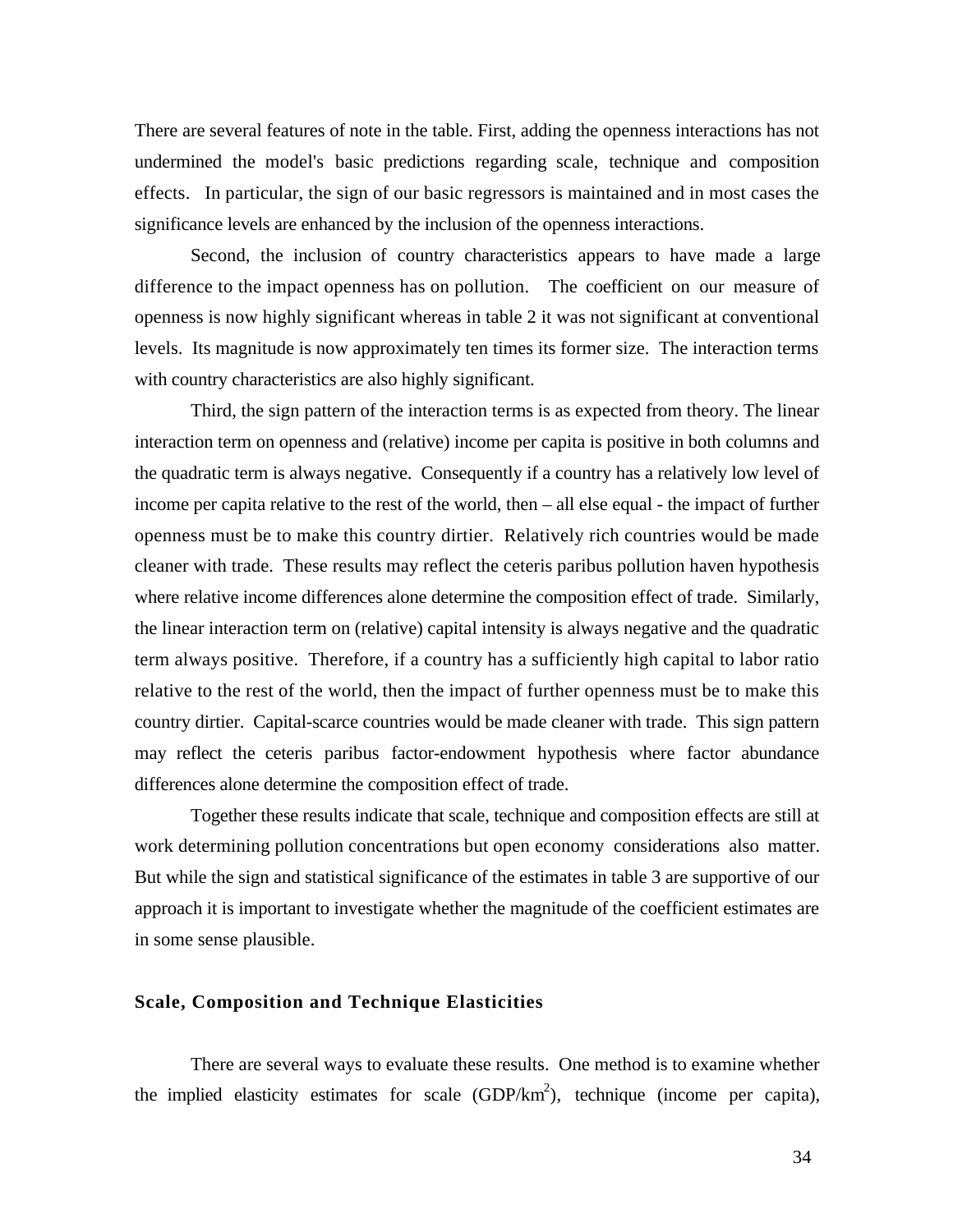composition (capital to labor ratio), and trade intensity (exports plus imports divided by GDP) lead to implausible conclusions regarding income growth or technological progress. In table 4 below we present the elasticities implied by our estimates in table 3. All elasticities are evaluated at the sample means and therefore can be interpreted as those applying to an "average country" in our sample. In calculating the technique and composition elasticities we have assumed that our "average" country's relative position in the world remains constant when it undergoes either income growth or capital accumulation.

The results in table 4 are largely supportive of our theory. The estimated elasticities are not implausibly high, and all elasticity estimates are significantly different from zero. Moreover the signs for the scale, technique and composition elasticities are as predicted by theory. To investigate the plausibility of these estimates further note that neutral technological progress of 1% would raise GDP and GDP per person by 1%. Therefore, neutral technological progress creates a positive scale effect on concentrations, but according to our estimates this scale effect is more than offset by a negative technique effect.<sup>27</sup> Therefore our estimates indicate that increases in economic activity driven by neutral technological progress lowers concentrations.

Alternatively, if we consider an increase in GDP fueled entirely by capital accumulation the picture is far less favorable to the environment. Our estimates indicate that a 1% increase in the capital to labor ratio raises concentrations by about 1% all else equal. However an increase in the capital to labor ratio will have accompanying impacts on the scale of economic activity and on real incomes. If we make a back-of-the-envelope calculation by taking capital's share in the value of domestic output at 1/3, then capital accumulation leading to a 1% increase in the capital to labor ratio creates a 1/3 percentage point increase in GDP per capita and GDP/ $km^2$ . Applying the estimates from table 4 we find that the induced technique effect is approximately -.5 and the induced scale effect is perhaps .08. Adding the direct composition effect to these estimates suggests that economic growth fueled entirely by capital accumulation raises pollution concentrations.

While these two exercises are not tests of our theory, the results are reassuringly close to what we may have expected ex ante. More speculatively, these last two thought

<sup>&</sup>lt;sup>27</sup> In the fixed effects case the point estimate for such an experiment is  $-1.45$  with a 95% confidence interval of (-2.1, -.76). The random effects case tells a similar story with a point estimate of -1.36 with a confidence interval of  $(-1.78, -0.95)$ .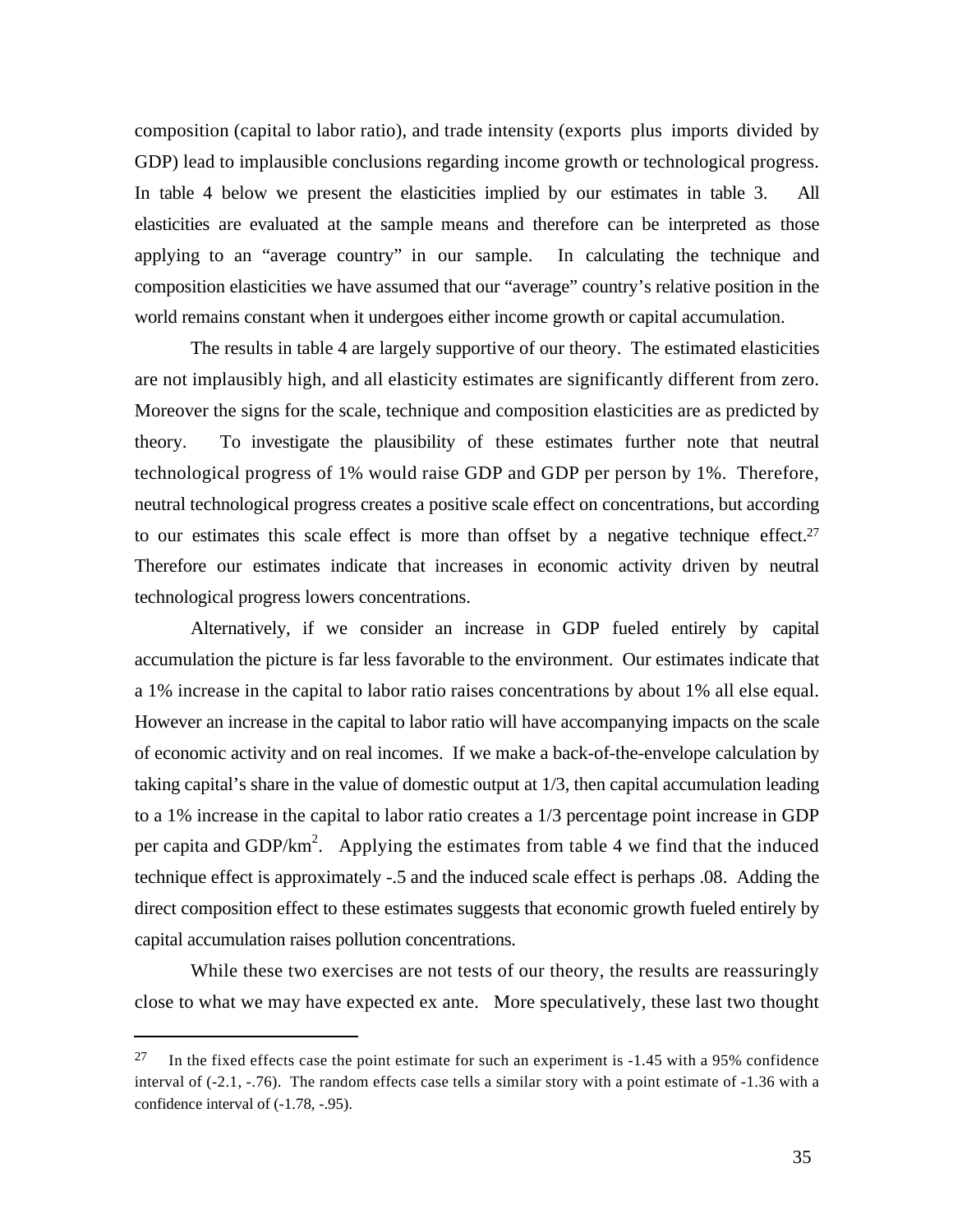experiments may also provide a possible explanation for the Kuznets curve that many authors have found between pollution and per capita income. If economic growth is driven primarily by capital accumulation in the early stages of development, and primarily by technological progress in later years, then our results indicate that pollution concentrations may at first rise and then fall with increases in income per capita.

#### **Trade Intensity Elasticity**

Next consider the trade intensity elasticity. The trade intensity elasticity measures the predicted change in concentrations for a 1% change in the ratio of exports plus imports to GDP. This measure indicates that a 1% change in the share of trade in GDP should reduce concentrations by .53% in the random effects model and .86% in the fixed effects model. These seem rather large in isolation, but the estimates from table 3 also indicate that technological progress in abatement technology or changing knowledge and attitudes toward pollution appear to be driving concentrations down by 3-4% per year.

Note our trade intensity estimate (evaluated at the mean of our sample) is negative and significantly different from zero in both formulations. This is a somewhat surprising result because it indicates that trade has an overall negative composition effect rather than a close to zero effect we may have expected. Proposition 1 indicates that the sign of the trade intensity elasticity should reflect a country's comparative advantage in clean versus dirty goods. Therefore it is not plausible that all countries in the world have a negative composition effect. Although we have only a sample of countries it seems reasonable to expect both positive and negative elasticities.

As a check on our theory we calculated each country's trade elasticity. We find that the country specific elasticity estimates are both positive and negative.28 About 1/3 of the countries have trade elasticities indistinguishable from zero. We find some positive elasticity estimates, but the majority of elasticities in our sample are negative and statistically different from zero. These findings are roughly consistent with our theory, because our theory only predicts that there should be a distribution of these elasticities around zero.

<sup>28</sup> See appendix table B.2.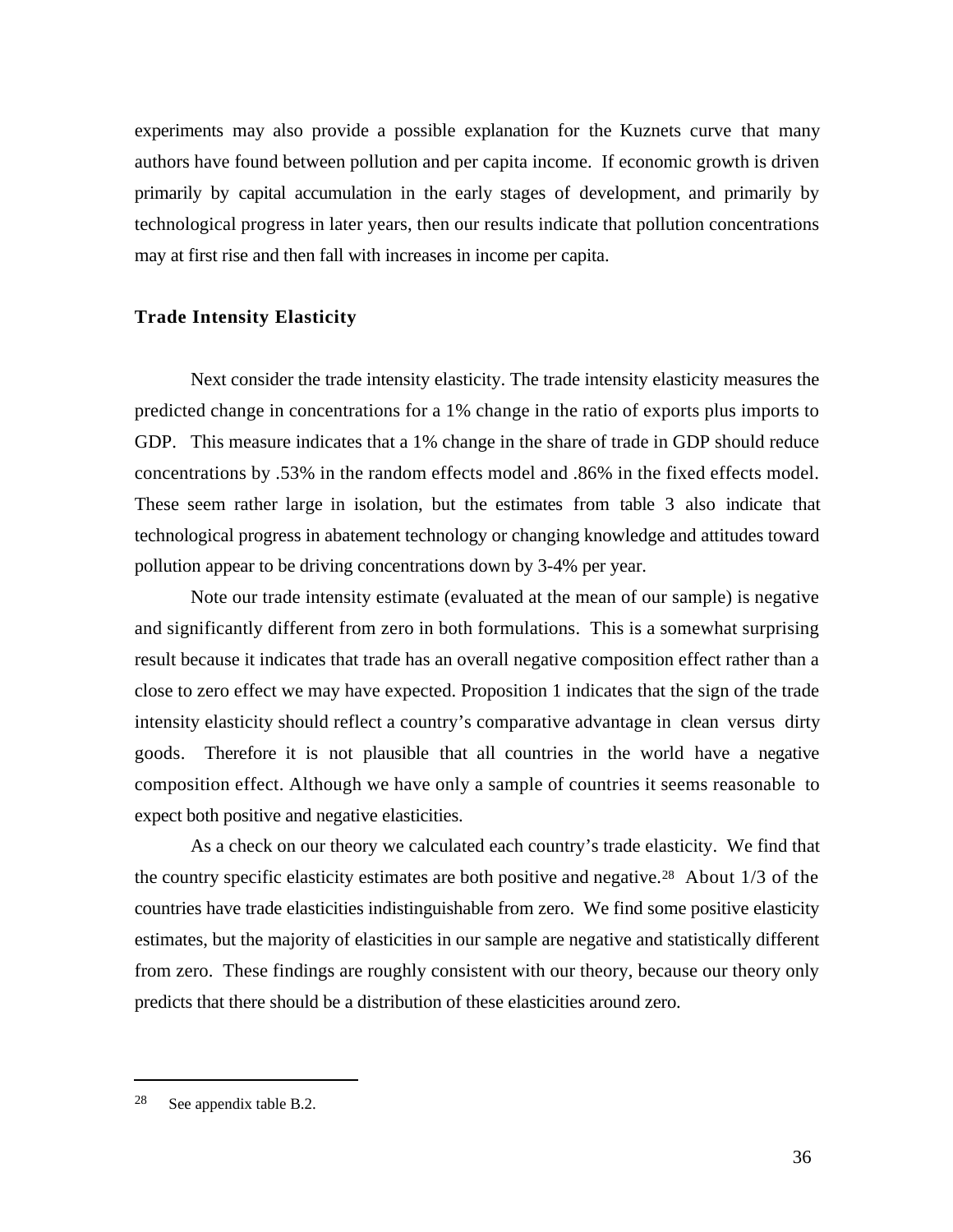Relative Lagged Income (World=1.0) Elasticity 0.2 0.4 0.6 0.8 1.0 1.2 1.4 1.6 1.8 2.0 2.2 2.4 2.6 2.8 3.0 3.2 3.4 3.6 3.8 4.0 -2.8 -2.6 -2.4 -2.2 -2.0 -1.8 -1.6 -1.4 -1.2 -1.0 -0.8 -0.6 -0.4  $-0.2$ II 0.0 0.2 0.4 0.6 0.8 1.0 MYS IRL **IDN<sup>I</sup>HA** •CSK •GRC •ISR  $\overline{\text{EGY}}\bullet\text{ }_{\text{P}}\text{ }_{\text{P}}\text{ }_{\text{P}}\bullet\text{ }_{\text{P}}\text{ }_{\text{P}}\text{ }_{\text{P}}\text{ }_{\text{P}}\text{ }_{\text{P}}\text{ }_{\text{P}}\text{ }_{\text{P}}\text{ }_{\text{P}}\text{ }_{\text{P}}\text{ }_{\text{P}}\text{ }_{\text{P}}$ CHL - IRN - ESP IRN PESP BELO .<br>Politics were very very number of the NLD  $\Gamma$ <sub>CHN</sub>  $\Gamma$ <sub>CHN</sub>  $\Gamma$  **ESP**  $\Gamma$ <sup>TT</sup> BEL BRA YUG THEO TABLE ON TABLE ON TABLE ON TABLE ON TABLE ON TABLE ON TABLE ON TABLE ON TABLE ON TABLE ON TABLE O<br>THE ONLY TABLE ON TABLE ON TABLE ON TABLE ON TABLE ON TABLE ON TABLE ON TABLE ON TABLE ON TABLE ON TABLE ON TA  $I_{\bullet}$  HKG  $GBR_{\bullet} \cdot I_{\bullet}$  SWE FIN<br>JPN CANUS SWE CANSA DEU

FIGURE 1: Country-specific Openness Elasticities vs. Relative Income

FIGURE 2: Country-specific Openness Elasticities vs. Relative Capital Abundance



Note: The elasticities shown in the above diagrams correspond to the random-effects regression presented in table 3, evaluated at corresponding sample means. Countries with less than five observations in the data set were excluded from the above diagrams.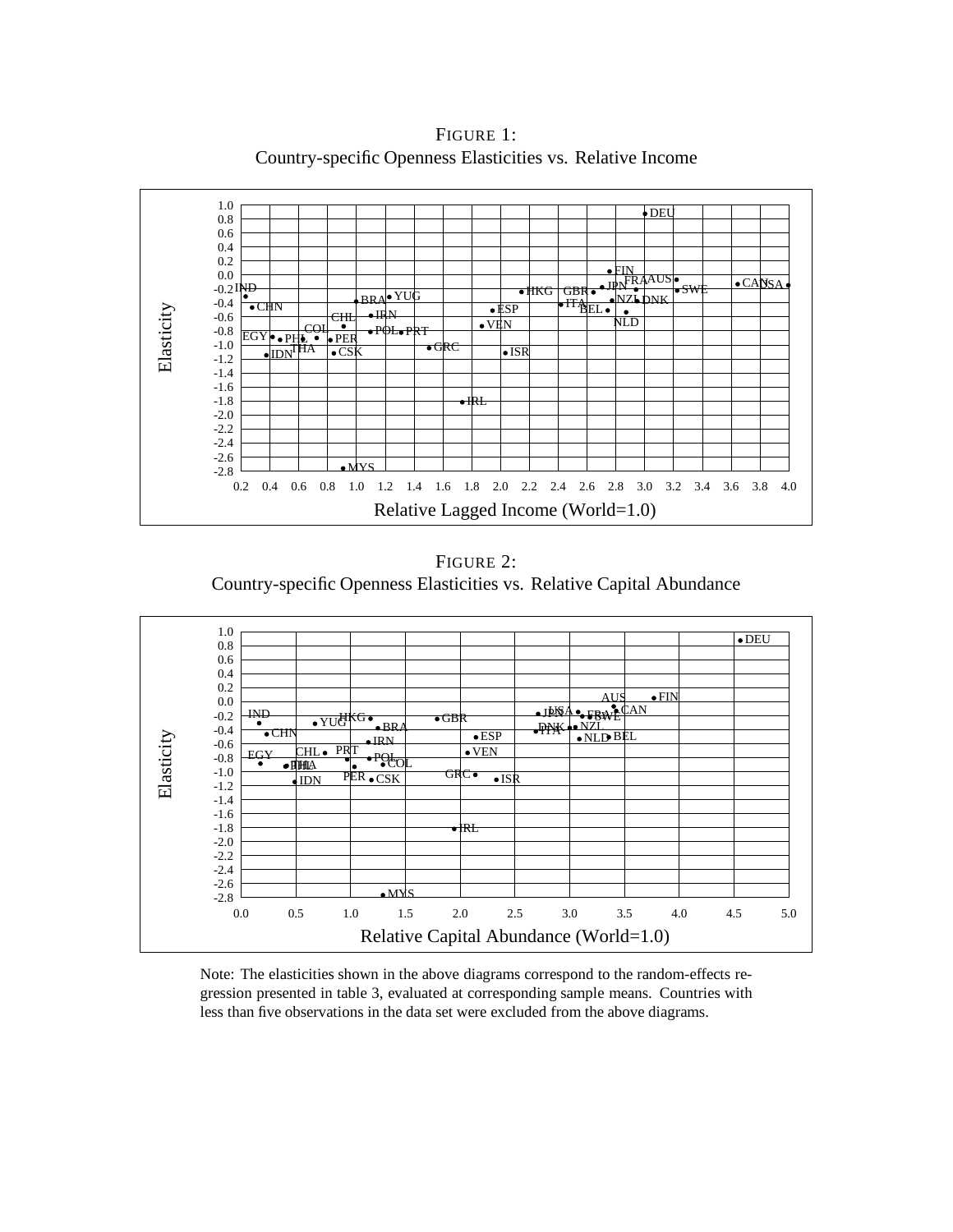Finally we may ask what country characteristics are tied with a trade elasticity that is negative or one that is positive. If the compositional effects of trade were primarily driven by the simple pollution haven hypothesis we would expect a strong negative correlation between relative income and the magnitude of the trade elasticity. In fact as shown in Figure 1, there is no such relationship between the size of a country's trade elasticity and its relative income level.

Similarly, if the compositional effects of trade were primarily driven by the simplest factor endowment hypothesis we would expect a strongly positive relationship between relative capital abundance and the sign of a country's trade elasticity. In fact as shown in Figure 2, there is little apparent relationship between the strength of a country's trade elasticity and its relative capital abundance.

The explanation for these finding is simple: low-income countries typically have both low income per capita and low capital to labor ratios. The pollution haven hypothesis suggests that a low-income economy should be made dirtier by trade, but if pollution intensive industries are also capital intensive then whatever benefits accrue from lax pollution regulation could be largely undone by the relatively higher price of capital in this capital scarce country. As a result, further openness to trade will have a very small effect on the pollution intensity of output for low-income countries. Similarly, high-income countries have both high income and high capital to labor ratios. The former argues in favor of trade lowering the pollution intensity of output, while the latter argues in favor of trade raising it. It is not that the (ceterus paribus) pollution haven hypothesis is wrong, or that the (ceterus paribus) factor endowment driven basis for trade is absent. Rather it is that given the relationship between income per capita and capital to labor ratios (summarized for example by the one-sector neoclassical growth model) these two partial theories work against each other. Consequently, the potentially very large composition effects predicted by either theory turn out to be relatively small in practice.

#### **4.3 The Last Step: Putting it all Together**

We argued previously (in section 2.3) that because we could not quantify the impact of trade liberalization on either GDP or GDP per person we could not identify the impact of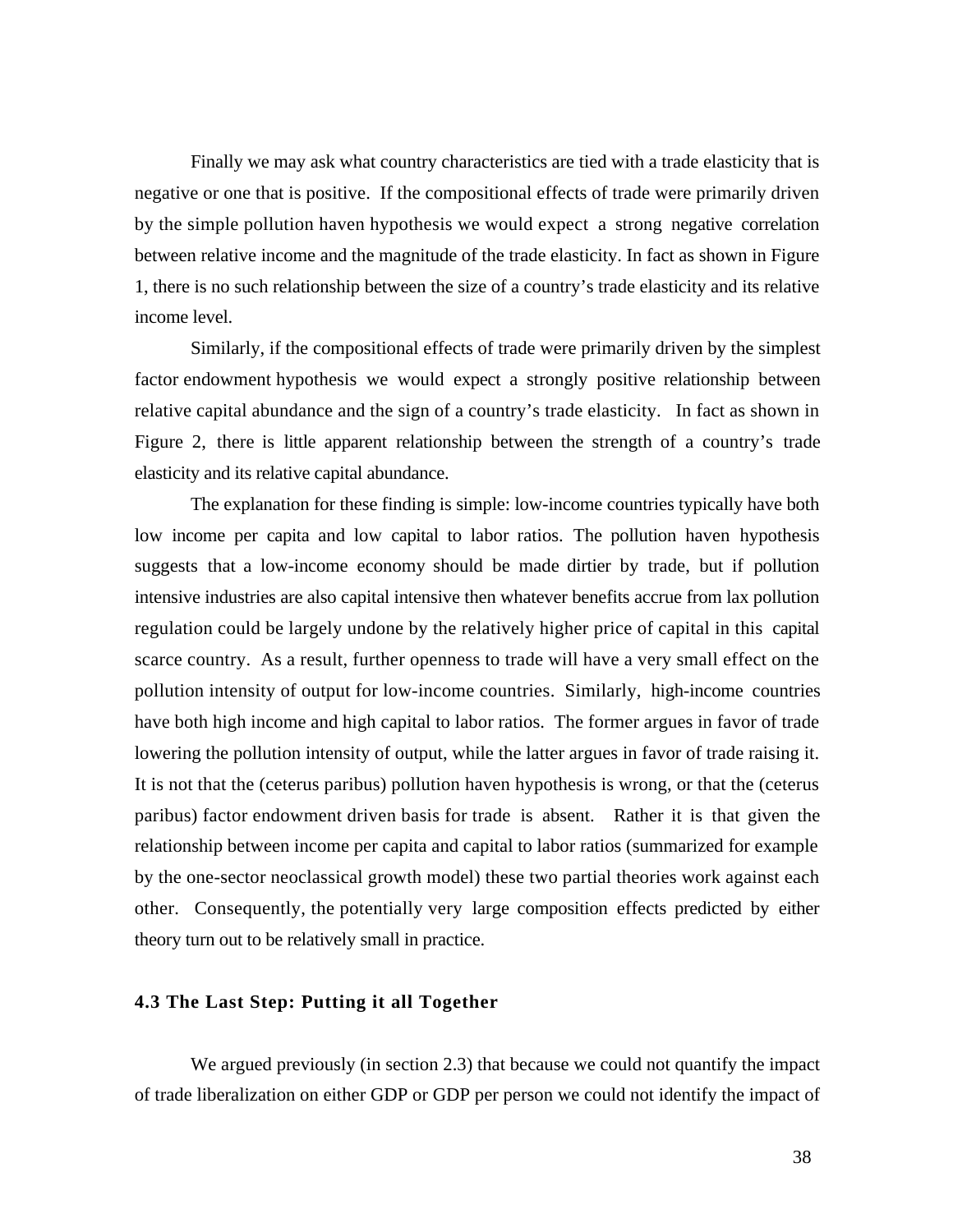trade liberalization on pollution through either the scale or the technique effect. Our empirical strategy could at best provide an estimate of the composition effect created by trade. We would now like to suggest that this admission of defeat was in fact a strategic retreat from the question posed in our title - not an outright surrender. Our estimates in table 4 indicate that a change in GDP that creates both a scale and technique effect (but leave a country's K/L unchanged) will lower pollution. One possible cause for such a change is neutral technological progress. Trade liberalization is another: taking factor endowments as fixed, a lowering of transport costs or trade barriers raises the value of domestic output and real income for a small open economy. The value of output and the value of income rise by the same percentage and this creates both scale and technique effects.

Our estimates indicate that the net effect of this trade-induced increase in output and income will be a fall in concentrations. For example, if we use the estimates from the fixedeffects regression from table 4, the scale elasticity for an average country is .193 while the technique elasticity is –1.611. Taken together, they imply a net effect of -1.418 with a 95% confidence interval of (-2.110, -0.726). The composition effect of trade for our average country is also negative. It is apparent then that for an average country in our sample, the full impact of further openness to international trade - through scale, technique and composition effects - will be a reduction in SO2 concentrations!

How large a reduction any one country reaps from a reduction in trade frictions will of course depend on country characteristics, the impact further trade has on domestic income and output, and how the ongoing process of globalization is affecting country characteristics elsewhere in the world. Since countries will differ somewhat in their particular scale, technique and trade intensity elasticities, some may indeed be made dirtier from a reduction in trade frictions, but we expect that trade's effect – whether positive or negative – will be small. After all the estimated impact of even a large trade liberalization on GDP is small, and when this small increase in GDP is then filtered through our estimated scale and technique elasticities the net effect is likely to be smaller still. While in theory, trade's impact on the pollution intensity of output can be large, in practice our estimates suggest a much more muted response.

These conclusions rely however on our assumption that factor endowments and technology remain fixed when trade frictions fall. If further trade spurs capital accumulation or if trade brings knowledge spillovers and hastens technological progress then other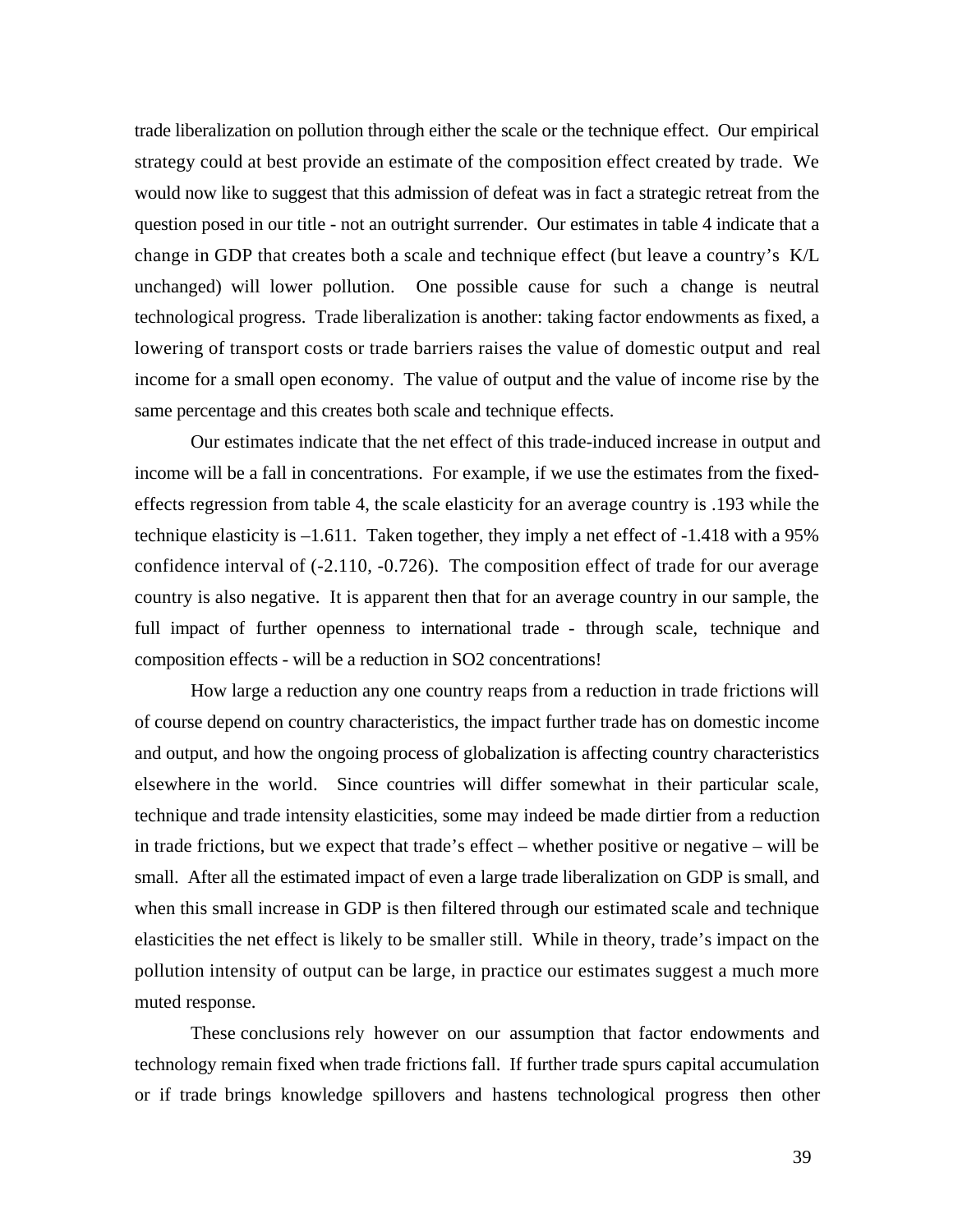calculations must come into play. Whether these trade-induced changes bring about a net improvement in the environment will depend quite delicately on their estimated size since our estimates indicate that they have opposing effects on pollution concentrations. There is a burgeoning empirical literature linking openness to growth and technology adoption and we have nothing new to add here. But clearly our estimates together with input from these other sources might provide another method for assessing trade's full impact.

While the balance of our evidence suggests that freer trade is more likely to be good rather than bad for the environment, this conclusion is subject to several provisos. Our work has several strong maintained assumptions that may be false. As well, our data is not perfect, and it is important to emphasize that the pollutant we study - sulfur dioxide - is but one of many pollutants that may be affected by trade. Clearly much more work could and should be done along these lines. And while we are reasonably confident in our analysis some readers may want further analysis. In order to meet these demands we present a series of sensitivity tests in Appendix B. In this appendix we investigate whether our findings are robust to: changes in the dependent variable (mean, median, 95%, etc.); other transformations of the dependent variable (Box-Cox, linear); the inclusion of unrestricted time dummies; the inclusion of resource endowments and the real price of energy; changes in the time period of the analysis; and changes in the estimation procedure to allow for the simultaneous determination of both income and pollution levels. Overall the results in Appendix B are surprisingly similar to those presented in the text. The main features of our analysis remain intact: the technique effect remains surprisingly strong in relation to the scale effect, and our trade intensity interactions retain their sign and significance levels.

## 5. Conclusion

This paper sets out a theory of how openness to trading opportunities affects pollution concentrations. We started with a theoretical specification that gave pride of place to scale, technique and composition effects and then showed how this theoretical decomposition is useful in thinking about the relationship between openness to international markets and the environment. In our empirical section we adopted a specification directly linked to our earlier theory. We then estimated this specification paying special attention to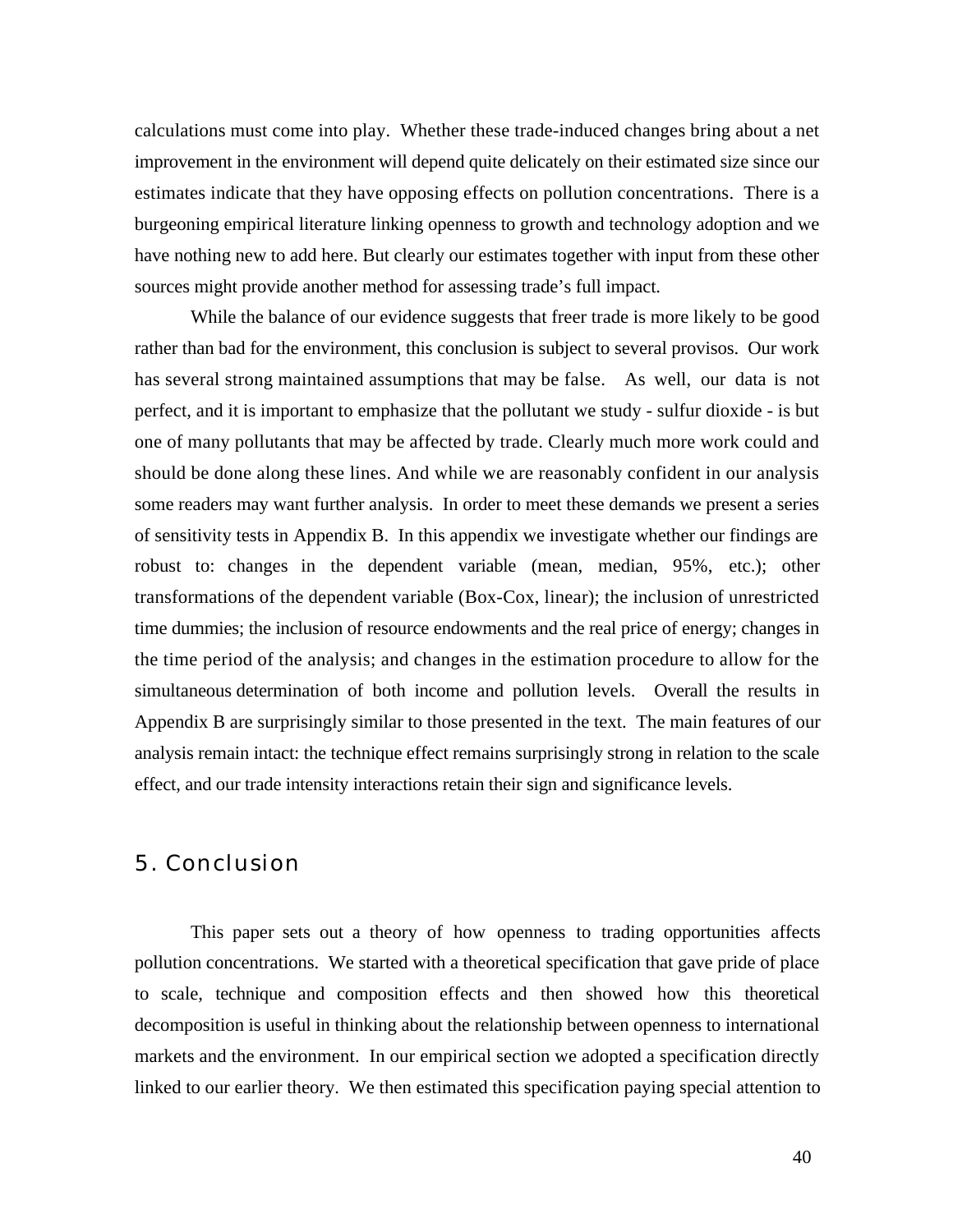the potentially confounding influences introduced by the panel structure of our data set. Our results consistently indicate that scale, technique and composition effects are not just theoretical constructs with no empirical counterparts. Rather these theoretical constructs can be identified and their magnitude measured. Moreover, once measured they can play a useful role in determining the likely environmental consequences of technological progress, capital accumulation or increased trade. These estimates may also be useful in aggregate CGE modeling of the effects of various free trade agreements and other trade reforms [see for example, Ferrantino et al.,1996].

Overall the results indicate that increases in a country's exposure to international markets creates small but measurable changes in pollution concentrations by altering the pollution intensity of national output. While our estimates indicate that greater trade intensity creates only relatively small changes in pollution via the composition effect, economic theory and numerous empirical studies demonstrate that trade also raises the value of national output and income. These associated increases in output and incomes will then impact on pollution concentrations via our estimated scale and technique effects. Our estimates of the scale and technique elasticities indicate that if openness to international markets raises both output and income by 1%, pollution concentrations fall by approximately 1%. Putting this calculation together with our earlier evidence on composition effects yields a somewhat surprising conclusion: freer trade is good for the environment.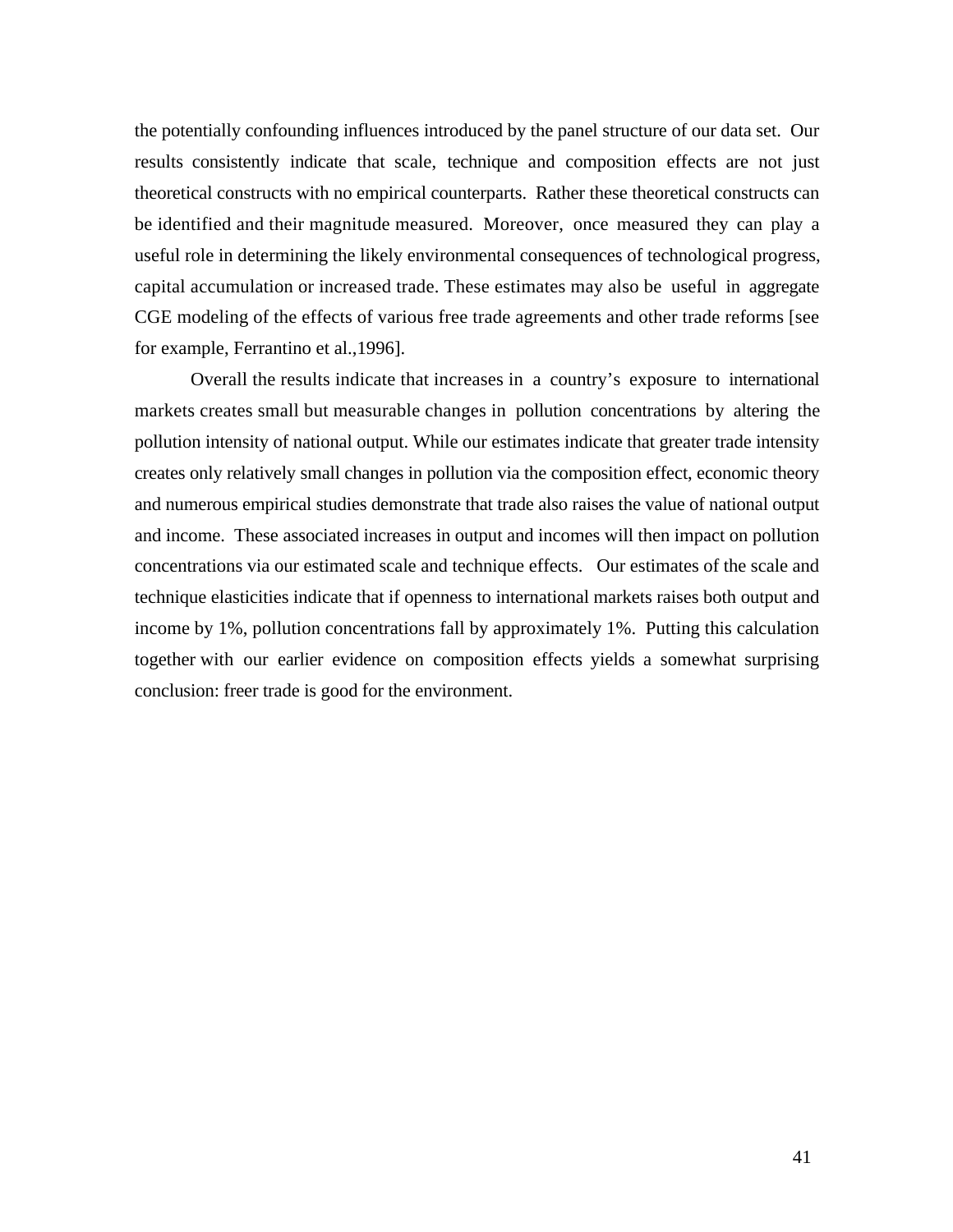#### **References**

- Ahmed, Azhari Fatahalla Mohammed, "SO2 and Nox emissions due to fossil fuel combustion in Saudi Arabia: a preliminary inventory" *Atmosperhic Environment A* 24 (1990): 2917-2926.
- Antweiler, W., "International trade and the environment: An empirical study," mimeo, UBC, 1995.
- Barrett, S., "Environment and growth," mimeo, London Business School, 1996.
- Copeland, B.R. and M.S. Taylor, "North-South Trade and the Environment," *Quarterly Journal of Economics*, 109 (1994): 755-87.
- Copeland, B.R. and M.S. Taylor, "Trade and Transboundary Pollution," *American Economic Review*, 85 (1995): 716-737.
- Dean, J.M "Testing the Impact of Trade Liberalization on the Environment: Theory and Evidence", mimeo, John Hopkins University, 1998.
- Dixit, A.K. and V. Norman, *Theory of International Trade,* Cambridge University Press, Cambridge, 1980.
- Ferrantino, M. and L. Linkins, "Global Trade Liberalization and Toxic Releases," US International Trade Commission discussion paper, 1996.
- Gale, L.R. and J.A. Mendez, "A note on the relationship between trade, growth, and the environment," mimeo, 1996.
- Grossman, Gene M, and Alan B. Krueger, "Environmental Impacts of a North American Free Trade Agreement, " in *The U.S.-Mexico Free Trade Agreement*, P. Garber, ed. Cambridge, MA: MIT Press, 1993.
- Grossman, Gene M, and Alan B. Krueger. "Economic Growth and the Environment, *Quarterly Journal of Economics*, (1995): 353-377.
- Kato, Nobuo and Hajime Akimoto, "Anthropogenic Emissions of SO2 and Nox in Asia: Emission Inventories" *Atmospheric Environment A* 26(1992): 2997-3017.
- Kraushaar, Jack J. and Robert A. Ristinen, *Energy and Problems of a Technical Society*. New York: John Wiley & Sons, 1988.
- Low, P. and A. Yeats, "Do 'dirty' Industries Migrate", in P. Low (ed.) *International Trade and the Environment*, World Bank, 1992: 89-104.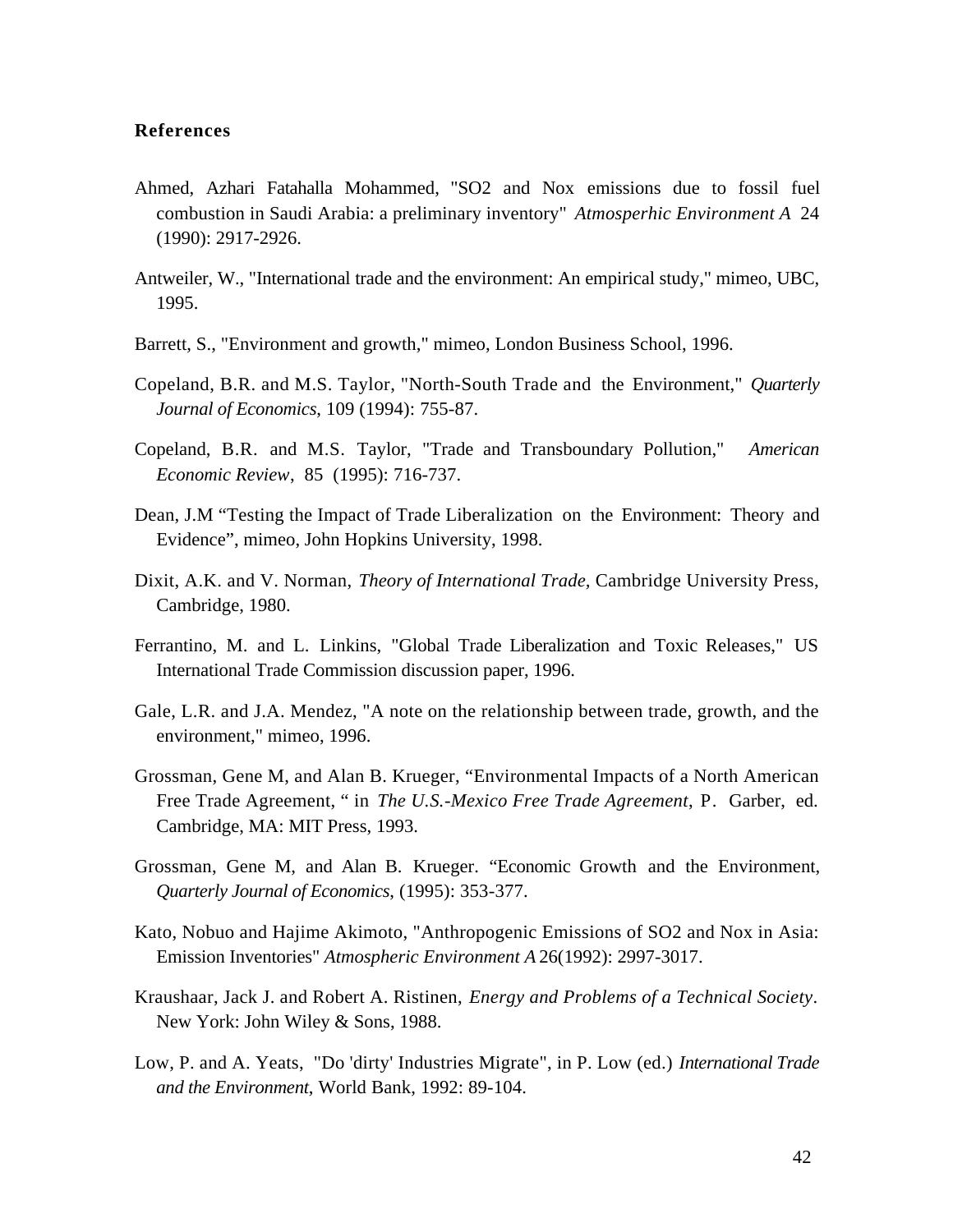- Moulton, Brent R., "Diagnostics for Group Effects in Regression Analysis," *Journal of Business and Economics Statistics*, 5(1987), 275-282.
- Sachs, J. and A. Warner, "Economic Reform and the Process of Global Integration", *Brookings Papers on Economic Activity*, W.C. Brainard and G.C. Perry eds. (1995,Vol 1): 1-119.
- Selden, T.M. and D. Song, "Environmental Quality and Development: Is there a Kuznets Curve for Air Pollution Emissions?" *Journal of Environmental Economics and Management*, 27, (1994), p147-162.
- Shafik, Nemat, "Economic Development and Environmental Quality: An econometric analysis", *Oxford Economic Papers* 46 (1994), 757-773.
- Shahgedanova, Maria and Timothy P. Burt, "New Data on air pollution in the former Soviet Union" *Global Environmental Change* 4 (1994): 201-227.
- Tobey, J.A., "The effects of domestic environmental policies on patterns of world trade: An empirical test," *Kyklos*, 43 (1990): 191-209.
- United Nations Environment Programme. *Urban Air Pollution*. Nairobi: UNEP, 1991.
- Woodland, A.D., *International Trade and Resource Allocation*, North-Holland, Amsterdam, 1982.
- World Health Organization, *Urban Air Pollution: 1973-1980.* Published under the joint sponsorship of United Nations Environment Programme and the World Health Organization. Geneva, 1984.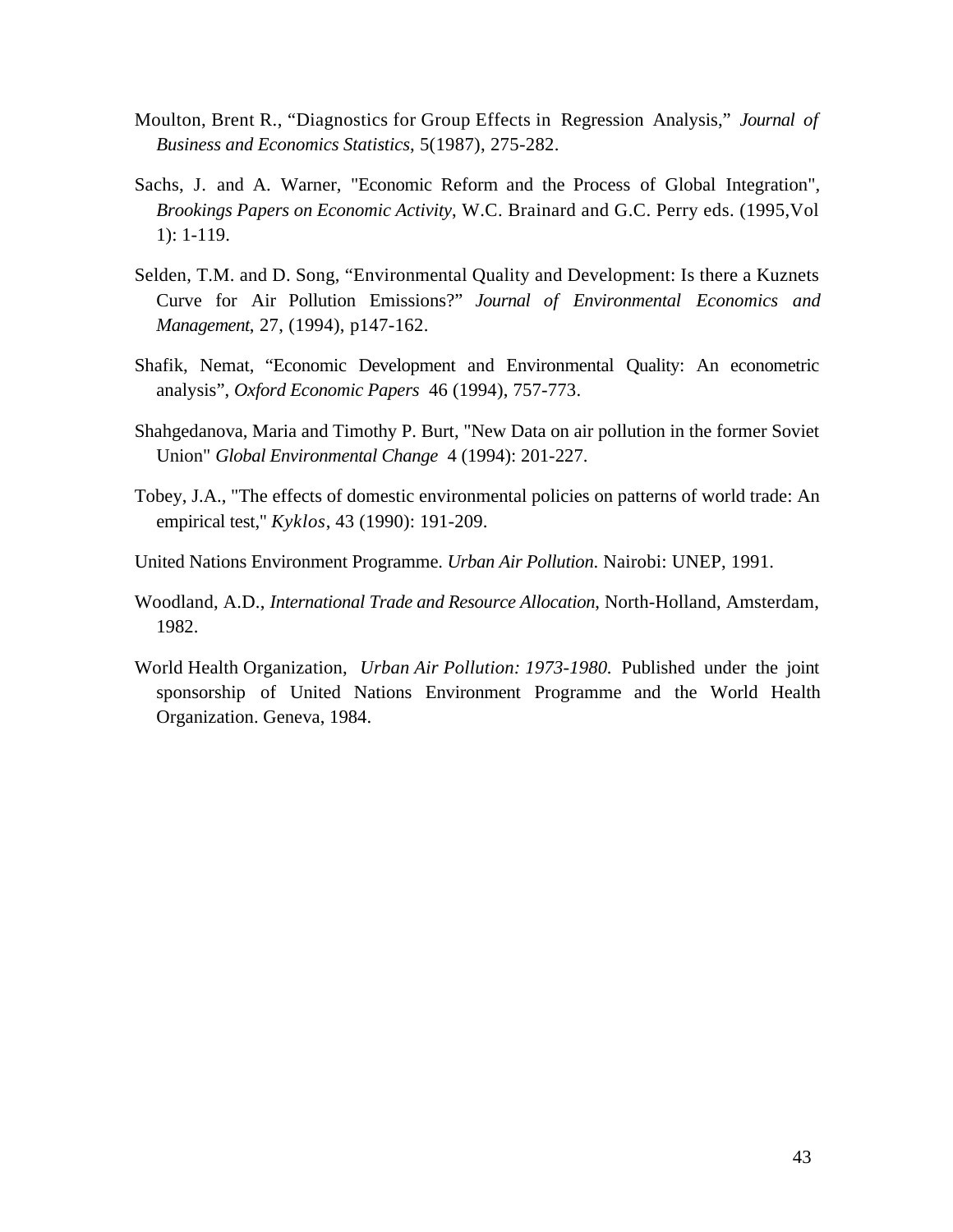# **Appendix A**

# **Description of The Data Set**

#### **A.1 The Dependent Variable**

The dependent variable in our study is the concentration of sulphur dioxide at observation sites in major cities around the world as obtained through the GEMS/AIR data set supplied by the World Health Organization. Measurements are carried out using comparable methods. Each observation station reports annual summary statistics of  $SO_2$  concentrations such as the median, the arithmetic and geometric mean, as well as 90th and 95th percentiles. The raw data supplied by the WHO were processed by the United States Environmental Protection Agency (EPA) and are disseminated to the public through the EPA's web site. We have obtained a more comprehensive version of what is released directly from the EPA.

We have chosen to use a logarithmic transformation of the median  $SO_2$  concentration as our dependent variable. Figure A.1 shows that the distribution of concentrations is highly-skewed towards zero when viewed on a linear scale. In this diagram, the horizontal axis shows ranges of median  $SO_2$  concentrations in parts per million per cubic metre [ppm/m3]. As was pointed out in the WHO (1984) report about the GEMS/AIR project, concentrations are more suitably described by a log-normal distribution. This is apparent in figure A.2 where the horizontal axis is logarithmic. The large number of observations in the bin at the very left of the diagram can be explained by the measurement threshold of the measurement devices; they cannot measure arbitrarily low concentrations. There is also an ambient level of  $SO<sub>2</sub>$  in the air that has natural causes.

The composition of the data set by contributor countries is shown in the pie diagram of figure A.3. A large share of observations were from the United States, due to this country's extensive network of air quality measurement stations. Other large contributor countries were China, Canada, and Japan. All in all, our analysis is based on over 2,600 observations from 293 observation stations in 109 cities around the world; these cities are located in 44 countries. Figure A.4 reveals the time period during which individual countries participated in the GEMS/AIR project. The countries are ranked by length of participation. Numerous countries provide more than fifteen years of observations, among them the United States, Canada, Germany, and Japan. In addition, table A.1 lists the cities in which the observation stations were located along with the number of stations in each city and the minimum and maximum concentrations measured at any of the stations in a given city.

#### **A.2 Data Sets**

The data set was constructed from a variety of sources that are described in detail below and are summarized in the following diagram:

GEMS/AIR The primary source for our data is the AIRS Executive International database that contains information about ambient air pollution in nations that voluntarily provide data to the GEMS/AIR Programme sponsored by the United Nations World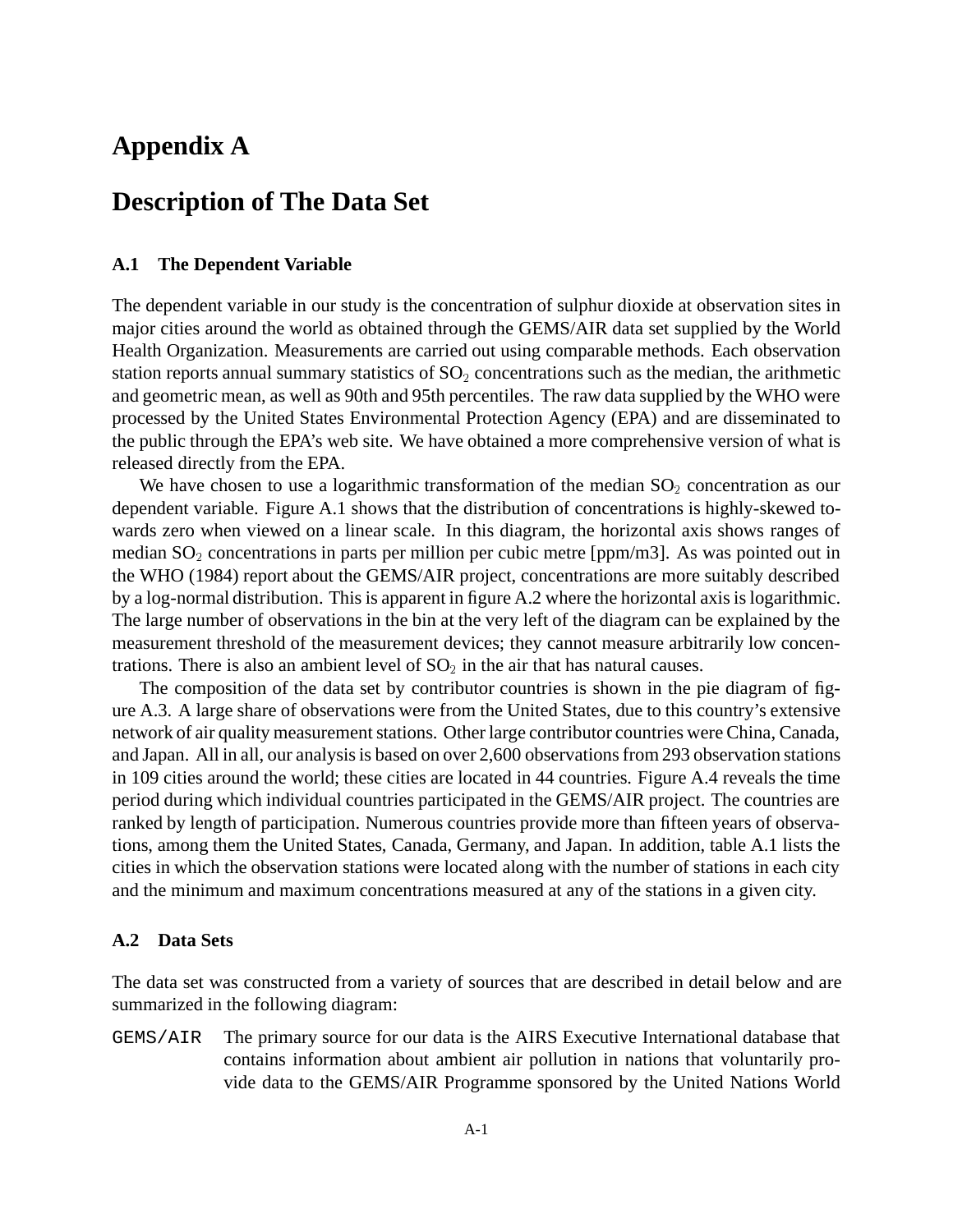

Figure A.1: Distribution of the Dependent Variable (linear scale)

Figure A.2: Distribution of the Dependent Variable (logarithmic scale)

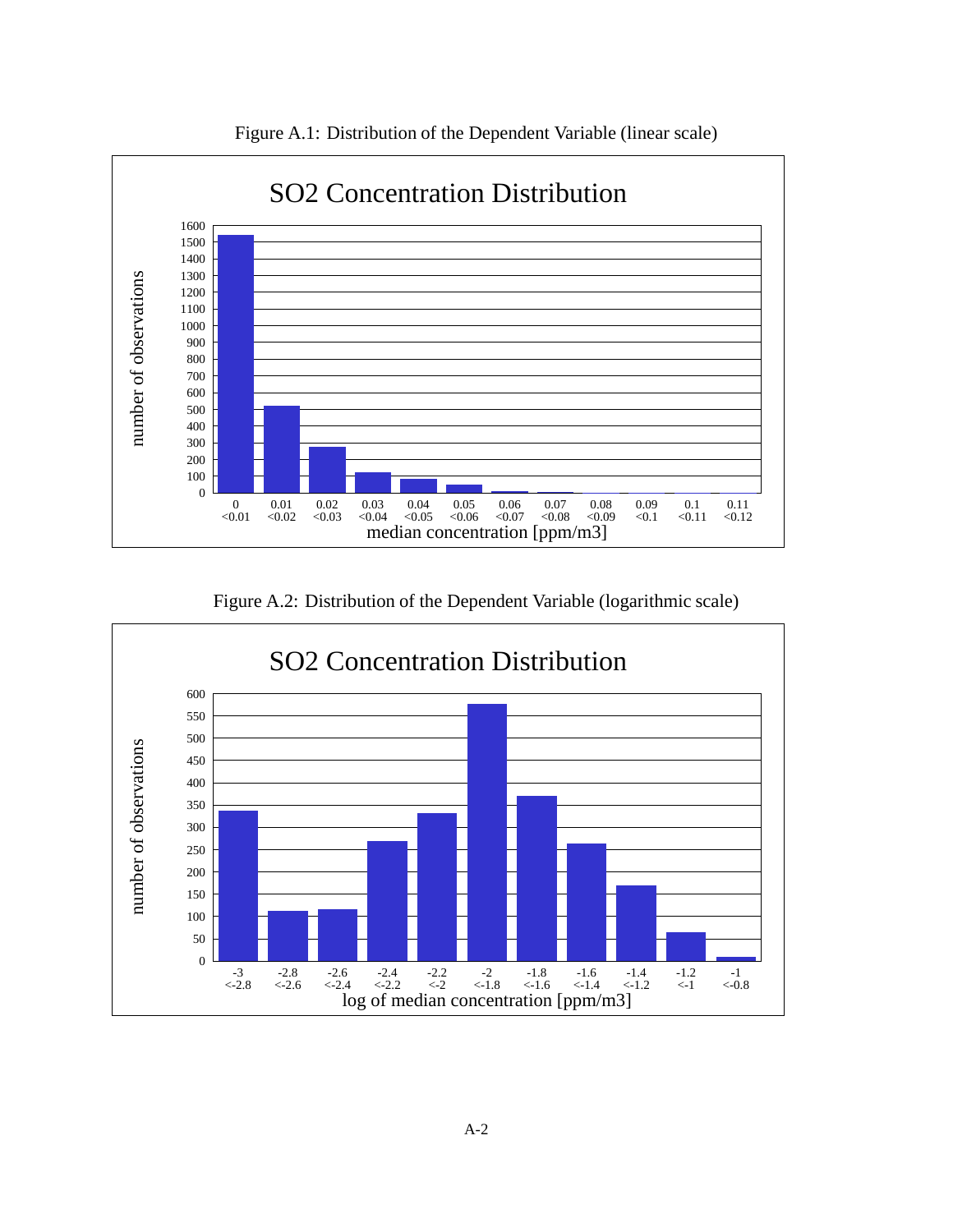Figure A.3: Composition of GEMS/Air Data Set

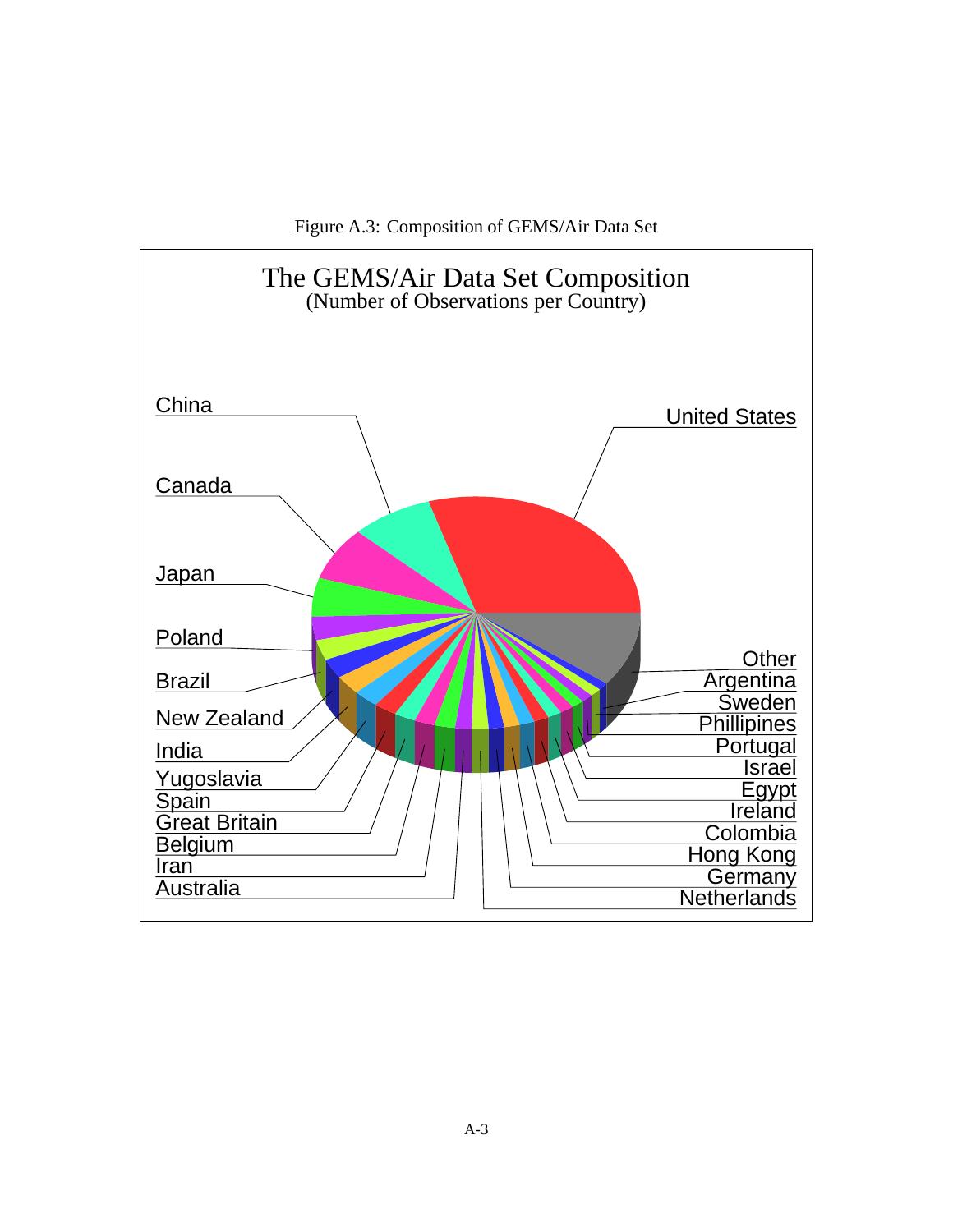

Figure A.4: GEMS/Air Participation by Country and Time Period (Countries are sorted by decreasing number of contributing years)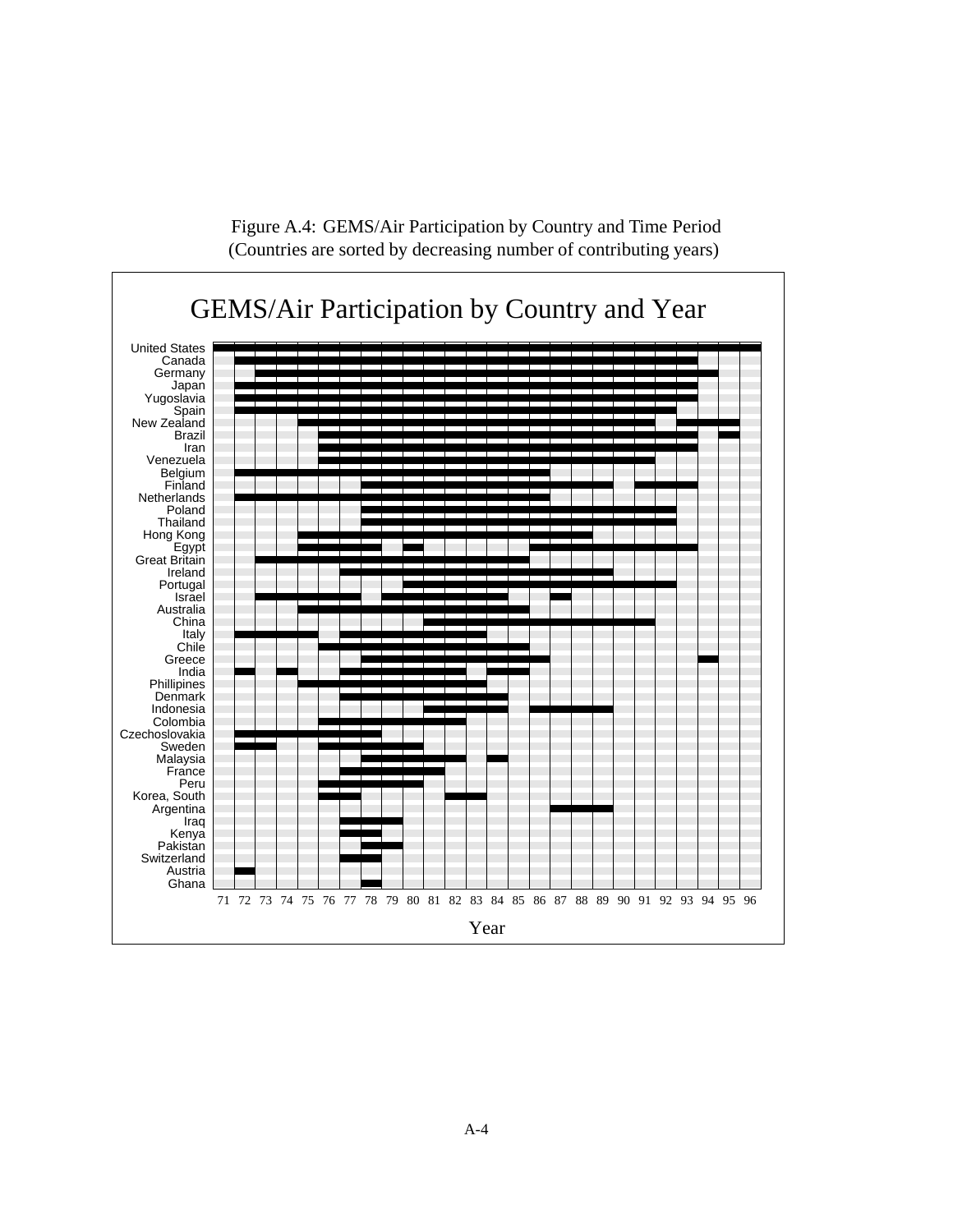| Country & City            | n              | min             | max | Country & City         | n              |                | min max | Country & City                |                | n min max      |                          |
|---------------------------|----------------|-----------------|-----|------------------------|----------------|----------------|---------|-------------------------------|----------------|----------------|--------------------------|
| <b>KOR Seoul</b>          | 6              | $\overline{25}$ | 115 | <b>CHE</b> Zurich      | $\mathbf{1}$   | 17             | 26      | USA Long Beach, CA            |                | 1              | 10                       |
| <b>ITA Rome</b>           | 3              | $\overline{2}$  | 103 | IRL Dublin             | 3              | $\overline{4}$ | 26      | <b>USA Seattle, WA</b>        | 1              | 1              | 10                       |
| <b>ITA Milan</b>          | $\overline{2}$ | 17              | 100 | MYS Kuala Lumpur       | 4              | 1              | 25      | <b>NZL Auckland</b>           | 3              | 1              | 9                        |
| <b>YUG</b> Zagreb         | 3              | 5               | 98  | USA Alexandria, VA     | $\mathbf{1}$   | 5              | 25      | IRQ Baghdad                   | 3              | 1              | 8                        |
| <b>IRN</b> Tehran         | 3              | 7               | 93  | POL Wroclaw            | 3              | 6              | 24      | USA Chelsea, MA               | 1              | 4              | $\,8$                    |
| CHN Shenyang              | 4              | $\mathbf{1}$    | 89  | <b>COL Medellin</b>    | 3              | 1              | 22      | USA Tampa, FL                 | 3              | 1              | $8\,$                    |
| <b>AUT Vienna</b>         | 3              | 40              | 80  | <b>ISR Tel Aviv</b>    | 5              | 1              | 22      | COL Cali                      | 3              | 1              | $\overline{7}$           |
| ESP Madrid                | 5              | $\overline{2}$  | 73  | <b>HKG Hong Kong</b>   | 6              | 1              | 21      | <b>GHA</b> Accra              | 3              | $\overline{4}$ | 6                        |
| <b>CSK</b> Prague         | 3              | 13              | 65  | CAN Hamilton           | 5              | 1              | 20      | THA Bangkok                   | 4              | $\mathbf{1}$   | 6                        |
| <b>BEL Brussels</b>       | 4              | 9               | 64  | <b>CAN Montreal</b>    | 4              | 1              | 20      | USA Allen Park, MI            | 1              | $\overline{c}$ | 6                        |
| <b>EGY Cairo</b>          | 4              | $\mathbf{1}$    | 61  | <b>SWE Stockholm</b>   | 5              | 1              | 20      | USA St Ann, MO                |                | $\overline{4}$ | $\epsilon$               |
| <b>GBR</b> London         | 3              | 11              | 58  | USA Philadelphia, PA   | 5              | 1              | 20      | USA River Rouge, MI           |                | 3              | 6                        |
| <b>JPN Tokyo</b>          | 3              | 5               | 58  | USA St Louis, MO       | 3              | 3              | 20      | DEU Munich                    | 1              | 5              | 5                        |
| <b>JPN</b> Osaka          | $\overline{4}$ | 5               | 56  | <b>CAN Vancouver</b>   | 7              | $\mathbf{1}$   | 19      | <b>IDN Jakarta</b>            | 3              | 1              | 5                        |
| CHN Guangzhou             | $\overline{4}$ | $\overline{2}$  | 55  | <b>PAK Lahore</b>      | $\overline{2}$ | 15             | 19      | PER Lima                      | 3              | $\mathbf{1}$   | 5                        |
| <b>BRA Sao Paulo</b>      | 5              | 8               | 51  | <b>DNK Copenhagen</b>  | 3              | 3              | 18      | USA Atlanta, GA               | $\overline{2}$ | $\overline{2}$ | 5                        |
| PHL Manila                | 3              | $\overline{2}$  | 50  | USA Detroit, MI        | $\overline{c}$ | $\overline{2}$ | 18      | USA Waltham, MA               | 1              | 1              | 5                        |
| CHL Santiago              | 3              | 11              | 49  | <b>KEN</b> Nairobi     | $\overline{2}$ | $\overline{7}$ | 17      | PHL Davao                     | $\overline{2}$ | $\mathbf{1}$   | $\overline{\mathcal{L}}$ |
| <b>BRA Rio De Janeiro</b> | $\overline{2}$ | 20              | 46  | <b>USA Chester, PA</b> | 1              | 6              | 17      | <b>ARG Buenos Aires</b>       | 1              | $\mathbf{1}$   | 3                        |
| CHN Beijing               | 5              | $\mathbf{1}$    | 44  | NZL Christchurch       | 4              | $\mathbf{1}$   | 16      | ARG San Lorenzo               | 1              | $\overline{2}$ | 3                        |
| CHN Xian                  | 4              | 3               | 41  | FRA Paris              | 3              | $\overline{2}$ | 15      | USA Chula Vista, CA           | 1              | $\mathbf{1}$   | 3                        |
| CHN Shanghai              | 4              | $\mathbf{1}$    | 40  | <b>SWE Oxelosund</b>   | $\mathbf{1}$   | 11             | 15      | USA Dallas, TX                |                | $\overline{2}$ | 3                        |
| <b>USA Boston, MA</b>     | $\overline{2}$ | $\overline{3}$  | 40  | USA Washington, DC     | $\overline{2}$ | 7              | 15      | USA Livonia, MI               |                | 1              | 3                        |
| <b>DEU Frankfurt</b>      | 3              | 5               | 38  | USA Cicero, IL         | 1              | $\overline{2}$ | 14      | USA St Petersburg, FL         | 1              | 1              | 3                        |
| <b>FRA</b> Toulouse       | $\overline{4}$ | 19              | 38  | <b>VEN Caracas</b>     | 3              | 3              | 14      | USA Adams Co, CO              |                | 1              | 3                        |
| NLD Amsterdam             | 3              | 6               | 37  | <b>SWE Nykoping</b>    | $\overline{2}$ | 5              | 13      | USA Burbank, CA               | 1              | 1              | $\overline{2}$           |
| <b>IND Bombay</b>         | 6              | 3               | 36  | USA Chicago, IL        | 3              | 1              | 13      | USA Los Angeles, CA           | 1              | $\mathbf{1}$   | $\overline{2}$           |
| <b>COL Bogota</b>         | 3              | $\mathbf{1}$    | 35  | USA East St Louis, IL  | 1              | 5              | 13      | USA San Diego, CA             | 1              | 1              | $\overline{2}$           |
| PRT Lisbon                | 3              | $\mathbf{1}$    | 35  | <b>POL Warsaw</b>      | 3              | 3              | 12      | <b>USA Tarpon Springs, FL</b> | 1              | 1              | $\overline{2}$           |
| <b>IND Calcutta</b>       | 3              | $\overline{4}$  | 33  | USA Camden, NJ         | 1              | 5              | 11      | ARG Cordoba                   | $\overline{2}$ | $\mathbf{1}$   | $\mathbf{1}$             |
| <b>GBR</b> Glasgow        | 3              | 11              | 32  | USA Wood River, IL     | 1              | $\overline{2}$ | 11      | ARG San Miguel de Tucuman     | 7              | 1              | $\mathbf{1}$             |
| ARG Mendoza               | 3              | 10              | 30  | CAN Toronto            | 5              | 1              | 10      | ARG Santa Fe                  | 1              | 1              | $\mathbf{1}$             |
| AUS Melbourne             | $\mathbf{1}$   | $\mathbf{1}$    | 30  | FIN Helsinki           | 3              | 1              | 10      | <b>ISR Ashdod</b>             | 2              | 1              | $\mathbf{1}$             |
| <b>IND New Delhi</b>      | 3              | $\mathbf{1}$    | 30  | USA Baytown, TX        | $\mathbf{1}$   | 1              | 10      | USA Azusa, CA                 | 1              | 1              | $\mathbf{1}$             |
| <b>GRC</b> Athens         | 5              | 7               | 29  | USA Blue Island, IL    | $\mathbf{1}$   | 1              | 10      | USA El Cajon, CA              | 1              | $\mathbf{1}$   | $\mathbf{1}$             |
| USA New York City, NY     | $\overline{2}$ | $\overline{7}$  | 28  | USA Denver, CO         | 1              | $\overline{c}$ | 10      |                               |                |                |                          |
| AUS Sydney                | 3              | $\overline{2}$  | 27  | <b>USA Houston, TX</b> | 3              | 1              | 10      |                               |                |                |                          |

Table A.1: Cities by descending maximum of annual median  $SO_2$  concentration

Note: The column  $n$  is the number of observation stations in each city. The columns min and max show the lowest and highest measured level of the annual median SO<sub>2</sub> concentration in each city, measured in parts per billion. Note that a maximum or minimum concentration of "1" is equivalent to the measurement threshold of the measurement device. Countries appear with their ISO-3166 codes.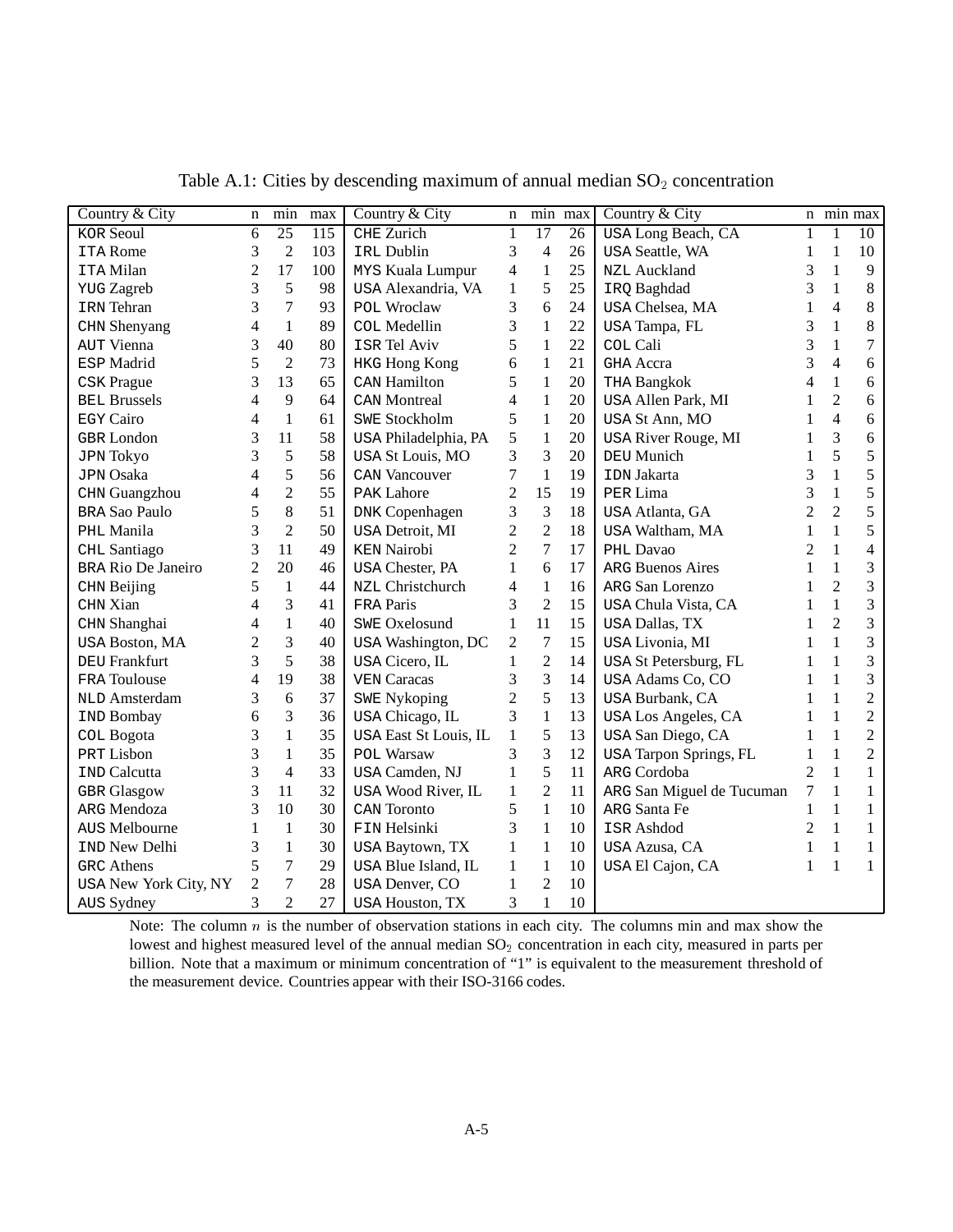Health Organization. This package is provided by the U.S. Environmental Protection Agency (US-EPA) at http://www.epa.gov/airs/aexec.html. The US-EPA kindly provided a much more complete version of this dataset that included not only averages but also median and other percentiles of  $SO<sub>2</sub>$  concentrations. We would like to express our gratitude to Jonathan Miller of the US-EPA for providing additional GEMS/Air data not contained in the public release of the database, and for patiently answering our numerous technical questions. We had problems with the identification of several observation stations. The longitude and latitude information provided in one of the ancillary files was in some cases incorrect and was corrected case-bycase based on the the description of the location.

- PWT The **Penn World Tables** are described in Robert Summers and Alan Heston, "The Penn World Table (Mark 5): An Expanded Set of International Comparisons, 1950– 1988", Quarterly Journal of Economics, Vol. 106, May 1991, pp. 327–368. Variables obtained from this data set include GDP per capita, population, capital stock per worker, and trade intensity. Note that the PWT do not contain data for Cuba; thus, this country was dropped from our analysis. The PWT data are available in revision 5.6 from the NBER ftp site at ftp://ftp.nber.org/pwt56/.
- CIESIN The Consortium for International Earth Science Information Network (CIESIN) **Global Population Distribution Database** contains the total population contained in each grid cell of  $1^{\circ} \times 1^{\circ}$  in the year 1990 for each country. This data set is only available for this single year. It can be obtained freely from the United Nations Environmental Programme server maintained by the U.S. Geological Survey at http://grid2.cr.usgs.gov/globalpop/1-degree/description.html.

The CIESIN data set was augmented by population counts of major urban agglomerations that is produced by the United Nations Population Division's 1996 Global Population Estimates and Projections database on Urban Agglomerations 1950– 2015.1 Additional data was obtained from the U.N. Demographic Yearbook (1994) and the Statistical Abstract of the United States (1994) to fill gaps in the data set.

- WRI The **World Resources Institute** publishes data on natural resources and physical endowments of countries. Data are published in "World Resources 1994-1995: A Guide to the Global Environment", Oxford University Press, Oxford:1995, and the subsequent "World Resources 1996-98" edition of this report. The WRI publishes the full set of data on diskette. Information is available at http://www.wri.org/.
- SACHS/WARNER The source for this data set is the NBER working paper by Jeoffrey Sachs and Andrew Warner acknowledged in the bibliogrpahy.
- BARRO/LEE The data set contains variables from the 1994 cross-country study by Robert J. Barro and Jong-Wha Lee. Data are presented either quinquennially for the years 1960-1985, i.e., 1960, 1965, 1970, 1975, 1980, and 1985, or for averages of five years' sub-periods over 1960-1985. This dataset is available from the NBER web

<sup>&</sup>lt;sup>1</sup>The Director, Population Division/DESIPA, United Nations, DC2-1950, New York, NY 10017, US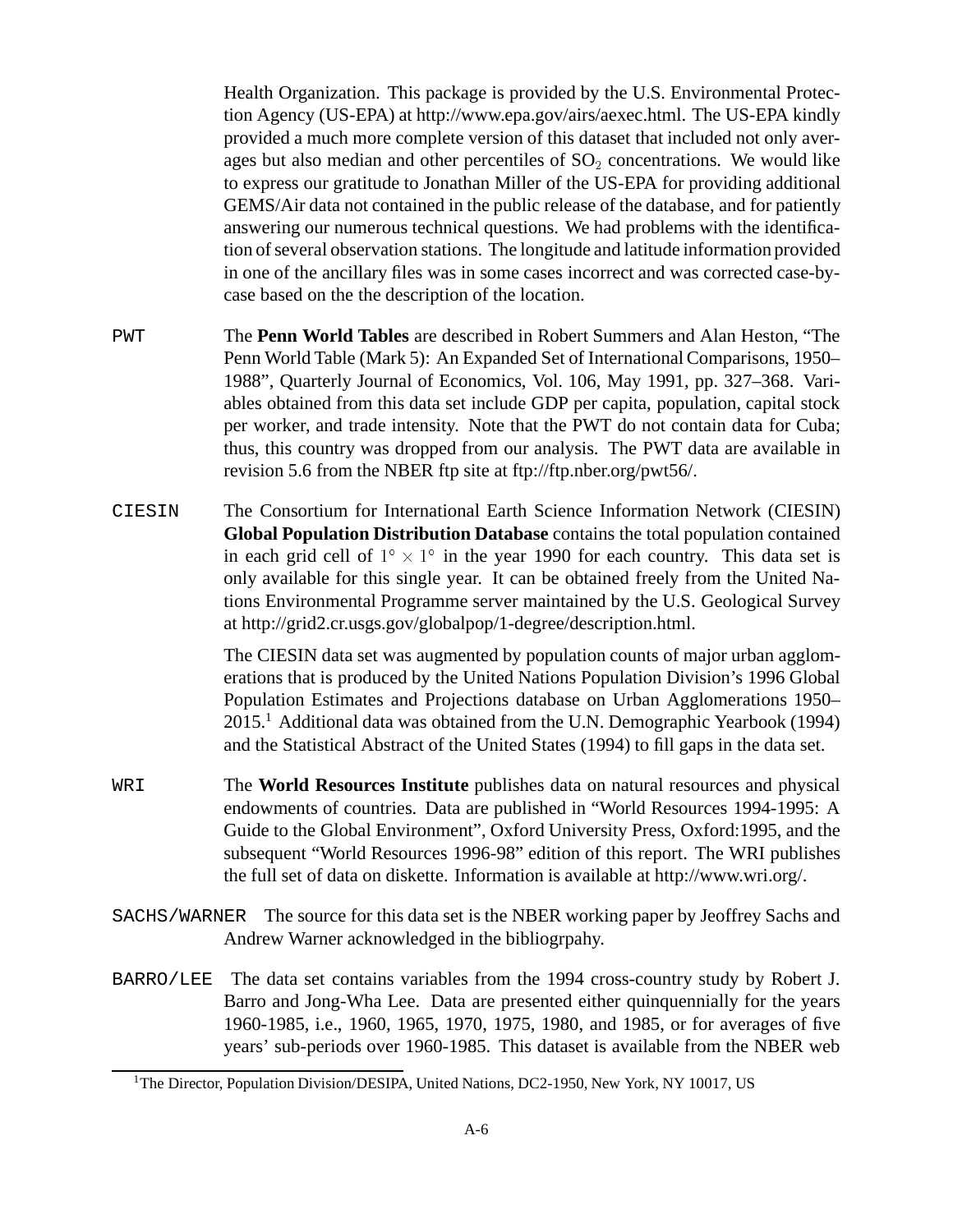site as a zip-ped archive at http://www.nber.org/pub/barro.lee/ZIP/BARLEE.ZIP; for more information, read http://www.nber.org/pub/barro.lee/README.TXT.

- GHCN Weather data was provided by the **Global Historical Climatology Network**. Information is available on monthly average temperatures, monthly precipitation, and atmospheric pressure. The first GHCN data base contains mean monthly temperature data (in tenths of degrees celsius) for 6039 stations throughout the world. The second GHCN data base contains total monthly precipitation data (in tenths of millimeters) for 7533 stations throughout the world. Most records (76%) end in the 1980s. No data are available for any station after 1990. To make the data usable for our project, the atmospheric pollution measurement stations were matched to their closest meteorological observation stations. Where two stations were nearby, an average of these two were formed. The raw data and description file are available from the National Climatic Data Center of the U.S. National Oceanic and Atmospheric Administration at ftp://ftp.ncdc.noaa.gov/pub/data/ghcn/v1/.
- IMF/IFS The International Monetary Fund's "International Financial Statistics" provided ancillary data, mostly growth rates of real GDP and population, that were used to extrapolate data from the Penn World Tables.
- OIL Real world oil prices were obtained from the U.S. Energy Information Administration, a branch of the U.S. Dept. of Energy. The real world oil price is calculated by dividing the landed costs of crude oil imports from Saudi Arabia (Arabian Light) in US\$ per barrel by the US GDP deflator (1990=100). More information is available at http://www.eia.doe.gov/price.html.
- A/C/T Longitude and Latitude data for the participating cities in the GEMS/Air study were hand-coded by the authors and were obtained primarily from the index of "Oxford Concise Atlas of the World", 2nd edition, Reed International Books, London, 1995.

#### **A.3 Regressors**

The following list of variables explains the content, method of construction, any modifications, and source of each of them.

- GDP KM This measure is an approximation of the economic intensity of a city relative to its size  $(\frac{1}{2}km^2)$ . It is obtained by multiplying a country's per-capita GDP ( $\frac{1}{2}km^2$ ). by each city's population density (people/km<sup>2</sup>). Extrapolations for per-capita GDP were carried out for the years past 1993 based on real growth rates obtained from the IMF/IFS statistics. Population densities were available only for 1990. Physical Unit: millions of 1995 US dollars per square kilometre. Dimensions: city by year. Sources: PWT, CIESIN.
- KL This is the capital abundance obtained from the physical capital stock per worker variable in the Penn World Tables. Physical Unit: thousands of 1995 US dollars.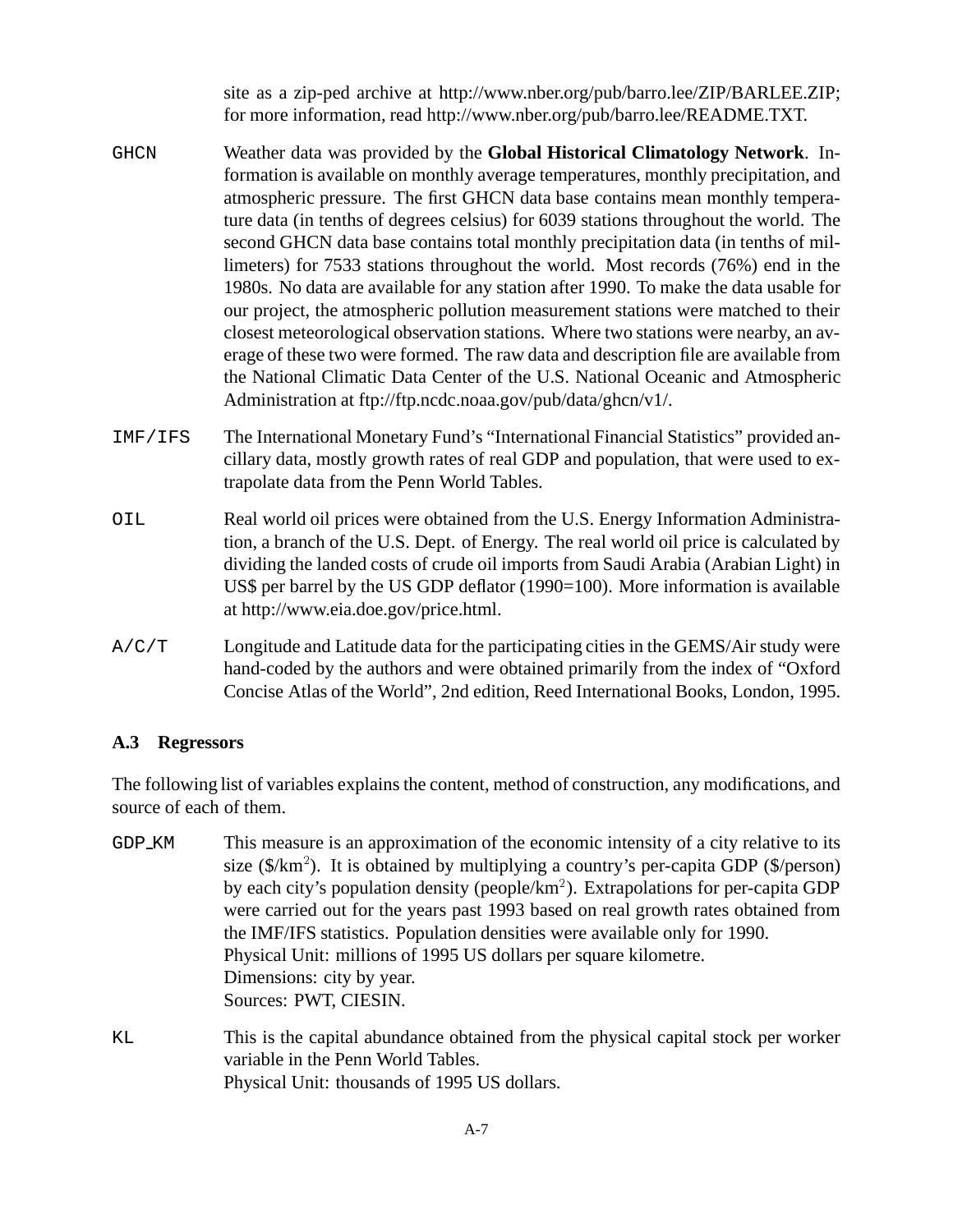|          | Dimensions: country by year.<br>Source: PWT.                                                                                                                                                                                                                                                                                                                                                                                                                                |
|----------|-----------------------------------------------------------------------------------------------------------------------------------------------------------------------------------------------------------------------------------------------------------------------------------------------------------------------------------------------------------------------------------------------------------------------------------------------------------------------------|
| RKL      | Relative capital abundance is variable KL divided by the corresponding world aver-<br>age for the given year, where "world average" is defined by all the countries in the<br>Penn World Tables.<br>Physical Unit: index number, world average equal to 1.0<br>Dimensions: country by year.<br>Source: PWT.                                                                                                                                                                 |
| I        | This variable is the three-year average of lagged GDP per capita. That is, for a given<br>year t, $I_t = (y_{t-1} + y_{t-2} + y_{t-3})/3$ .<br>Physical Unit: thousands of 1995 US dollars.<br>Dimensions: country by year.<br>Source: PWT.                                                                                                                                                                                                                                 |
| RI       | Relative income is variable I divided by the corresponding world average for the<br>given year, where "world average" is defined by all the countries in the Penn World<br>Tables.<br>Physical Unit: index number, world average equal to 1.0<br>Dimensions: country by year.<br>Source: PWT.                                                                                                                                                                               |
| SUB, RUR | Suburban and rural location type dummy variables. The third (default) location type<br>is central city. Note that GEMS/Air measurement stations are not all directly in<br>metropolitan areas. In the GEMS/Air data set suburban and rural areas are only iden-<br>tified in the United States and China, comprising about 14% and 3% of all observa-<br>tions, respectively.<br>Physical Unit: binary variable<br>Dimension: observation site by year<br>Source: GEMS/AIR. |
| ΤI       | A country's trade intensity is defined as the sum of exports and imports expressed<br>as a percentage of gross domestic product.<br>Physical Unit: percent<br>Dimensions: country by year<br>Source: PWT.                                                                                                                                                                                                                                                                   |
| BMP      | Black Market Premium of foreign exchange rate. Data are available for 1970 and<br>1980. Data for other years is interpolated linearly and extraploated by projecting<br>the end-points flatly.<br>Physical Unit: percent<br>Dimensions: country by year<br>Source: Barro-Lee (as obtained from issues of the World Currency Yearbook <sup>2</sup> )                                                                                                                         |

<sup>2</sup>International Currency Data, Inc., 328 Flatbush Avenue, Suite 344, Brooklyn, NY 11238, U.S.A.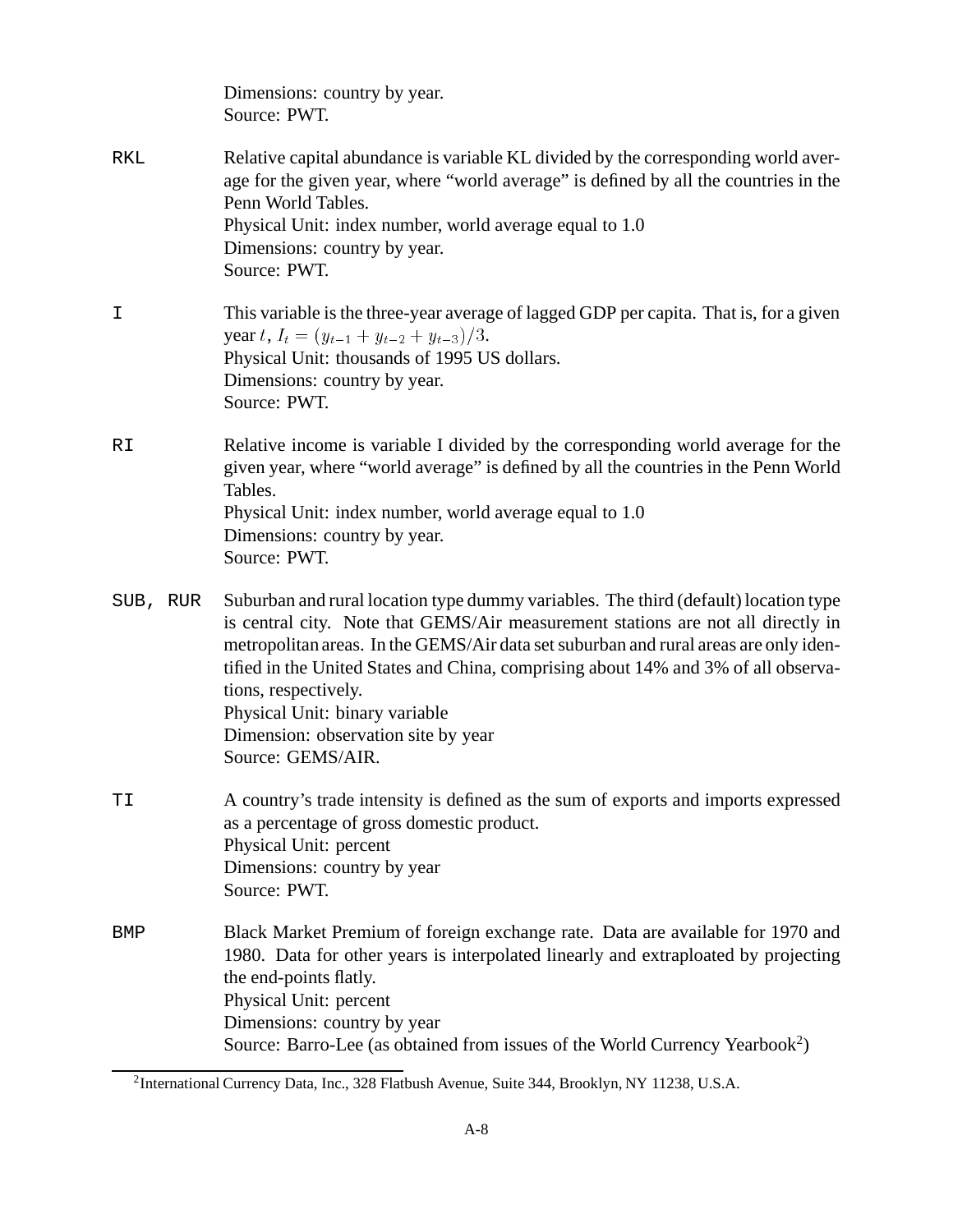| TARIFF       | Average tariff rate on imports of intermediate goods and capital goods. This measure<br>is an average for the time period 1985-88.<br>Physical Unit: percent<br>Dimensions: country<br>Source: Sachs/Warner (originally: Barro/Lee (1994))                                                                                                                                                                                                                                                                                                                                                              |
|--------------|---------------------------------------------------------------------------------------------------------------------------------------------------------------------------------------------------------------------------------------------------------------------------------------------------------------------------------------------------------------------------------------------------------------------------------------------------------------------------------------------------------------------------------------------------------------------------------------------------------|
| <b>QUOTA</b> | Coverage of quotas on imports of intermediates and capital goods. It is the own-<br>import weighted nontariff frequency on capital goods and intermediates, based on<br>licensing, prohibitions, and quotas. This measure is an average for the time period<br>1985-88.<br>Physical Unit: percent<br>Dimensions: country                                                                                                                                                                                                                                                                                |
|              | Source: Sachs/Warner (originally: Barro/Lee (1994))                                                                                                                                                                                                                                                                                                                                                                                                                                                                                                                                                     |
| SW           | Sachs/Warner measure of openness. This measure is available for the entire time-<br>period of our sample. This dummy variable is 1 for open economies and 0 if either<br>of the following is true: (a) the country has a black market premium over $20\%$ ; (b)<br>it is a socialist country as classified by Kornai (1992, table 1.1); (c) it had a score of<br>4 on the export marketing index in the World Bank study by Husain and Faruquee<br>(1994, p. 238), or the QUOTA variable was greater than 0.4.<br>Physical Unit: binary variable<br>Dimensions: country by year<br>Source: Sachs/Warner |
| WТ           | Average annual temperature.<br>Physical Unit: degrees Celsius<br>Dimensions: country by year<br>Source: GHCN                                                                                                                                                                                                                                                                                                                                                                                                                                                                                            |
| WΡ           | Coefficient of variation of monthly precipitation. This is calculated as the standard<br>deviation of monthly precipitation in a given year divided by the monthly precipita-<br>tion average in that given year.<br>Physical Unit: dimensionless number<br>Dimensions: country by year<br>Source: GHCN                                                                                                                                                                                                                                                                                                 |
| OIL          | The real price of oil. Physical Unit: 1990-\$ per barrel<br>Dimensions: year<br>Source: U.S. Department of Energy.                                                                                                                                                                                                                                                                                                                                                                                                                                                                                      |
| <b>HCOAL</b> | Hard coal reserves abundance.<br>Physical Unit: PetaJoules per million workers<br>Dimensions: country by year<br>Source: WRI                                                                                                                                                                                                                                                                                                                                                                                                                                                                            |
| SCOAL        | Soft coal reserves abundance.<br>Physical Unit: PetaJoules per million workers                                                                                                                                                                                                                                                                                                                                                                                                                                                                                                                          |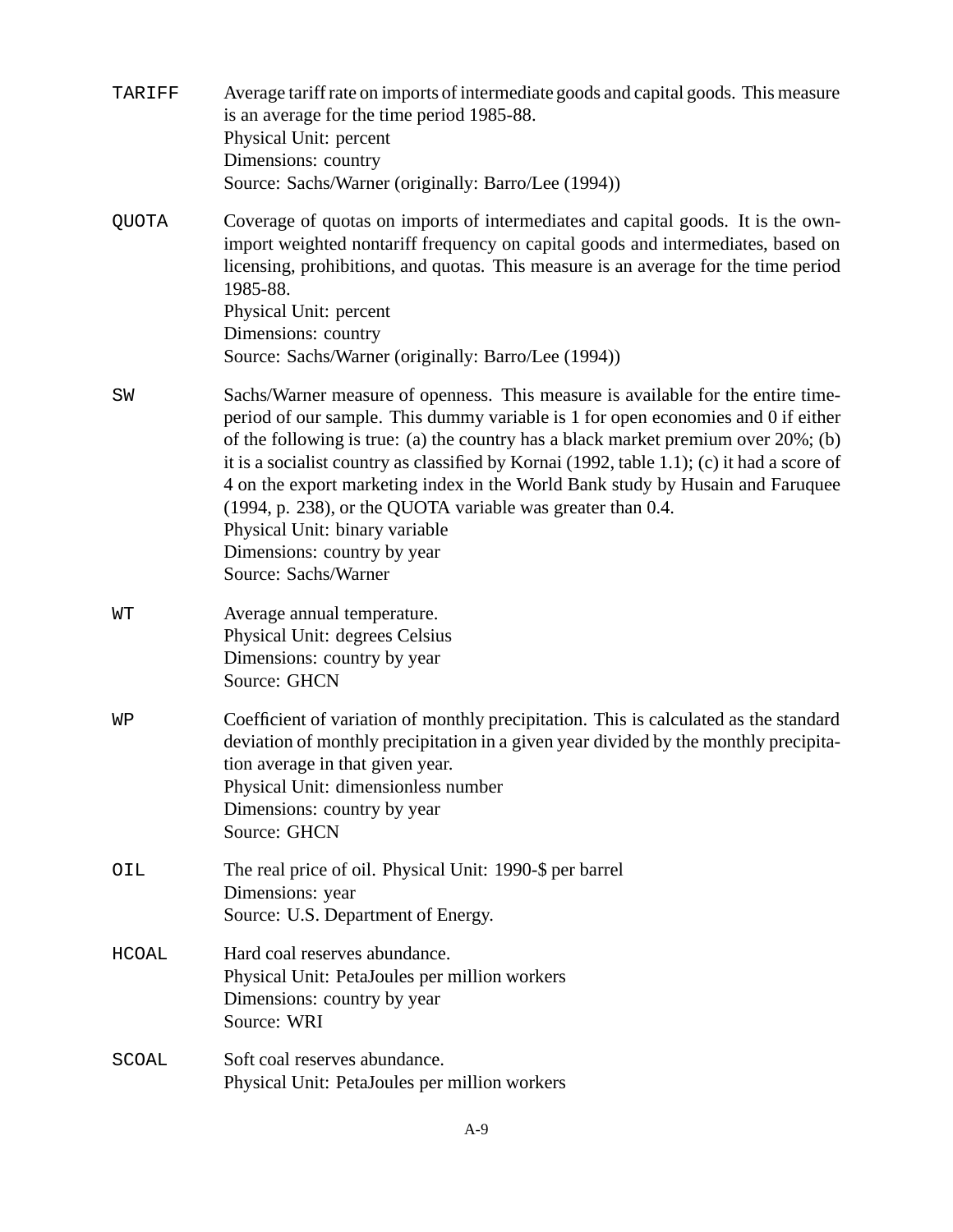Dimensions: country by year Source: WRI

- C.C. Communist Country Dummy. This variable is equal to one if the country is either China, Czechoslovakia, Poland, or Yugoslavia. Physical Unit: binary variable Dimensions: country (for our sample there is no time variation) Source: A/C/T.
- TIME Years elapsed since 1980.

Summary statistics for the major variables appear in table A.2.

| Table A.2. Building Statistics |                                                     |      |          |          |  |  |  |  |  |
|--------------------------------|-----------------------------------------------------|------|----------|----------|--|--|--|--|--|
| Variable                       | Dimension                                           | Obs. | Mean     | Std.Dev. |  |  |  |  |  |
| Log of SO <sub>2</sub>         | log(ppm)                                            | 2621 | $-2.102$ | 0.480    |  |  |  |  |  |
| <b>City Economic Intensity</b> | $\mathop{\mathrm{Sm}}\nolimits$ per km <sup>2</sup> | 2621 | 7.729    | 8.733    |  |  |  |  |  |
| Capital abundance              | \$k\$                                               | 2621 | 31.496   | 17.775   |  |  |  |  |  |
| GDP per capita, 3yr avg.       | $s_{k}$                                             | 2621 | 14.114   | 8.372    |  |  |  |  |  |
| <b>Trade Intensity</b>         | $\%$                                                | 2621 | 41.054   | 31.859   |  |  |  |  |  |
| <b>Relative Income</b>         | World= $1.00$                                       | 2621 | 2.468    | 1.388    |  |  |  |  |  |
| Relative $(K/L)$               | World= $1.00$                                       | 2621 | 2.224    | 1.198    |  |  |  |  |  |
| <b>Communist Country</b>       | $[-]$                                               | 2621 | 0.147    | 0.354    |  |  |  |  |  |
| $C.C. \times Income$           | $s_{k}$                                             | 385  | 3.669    | 2.403    |  |  |  |  |  |
| <b>Population Density</b>      | 1000p/km <sup>2</sup>                               | 2621 | 0.615    | 0.549    |  |  |  |  |  |
| Avg. Temperature               | $\rm ^{\circ}C$                                     | 2621 | 14.602   | 5.556    |  |  |  |  |  |
| Precipitation Coeff. of Var.   |                                                     | 2621 | 0.011    | 0.006    |  |  |  |  |  |

Table A.2: Summary Statistics

Note: All monetary figures are in 1995 US Dollars. The interaction term for income with the communist countries dummy only shows the case where the the dummy is equal to one; thus the mean for this line is the mean for the communist countries only. Population density is for each city in the year 1990.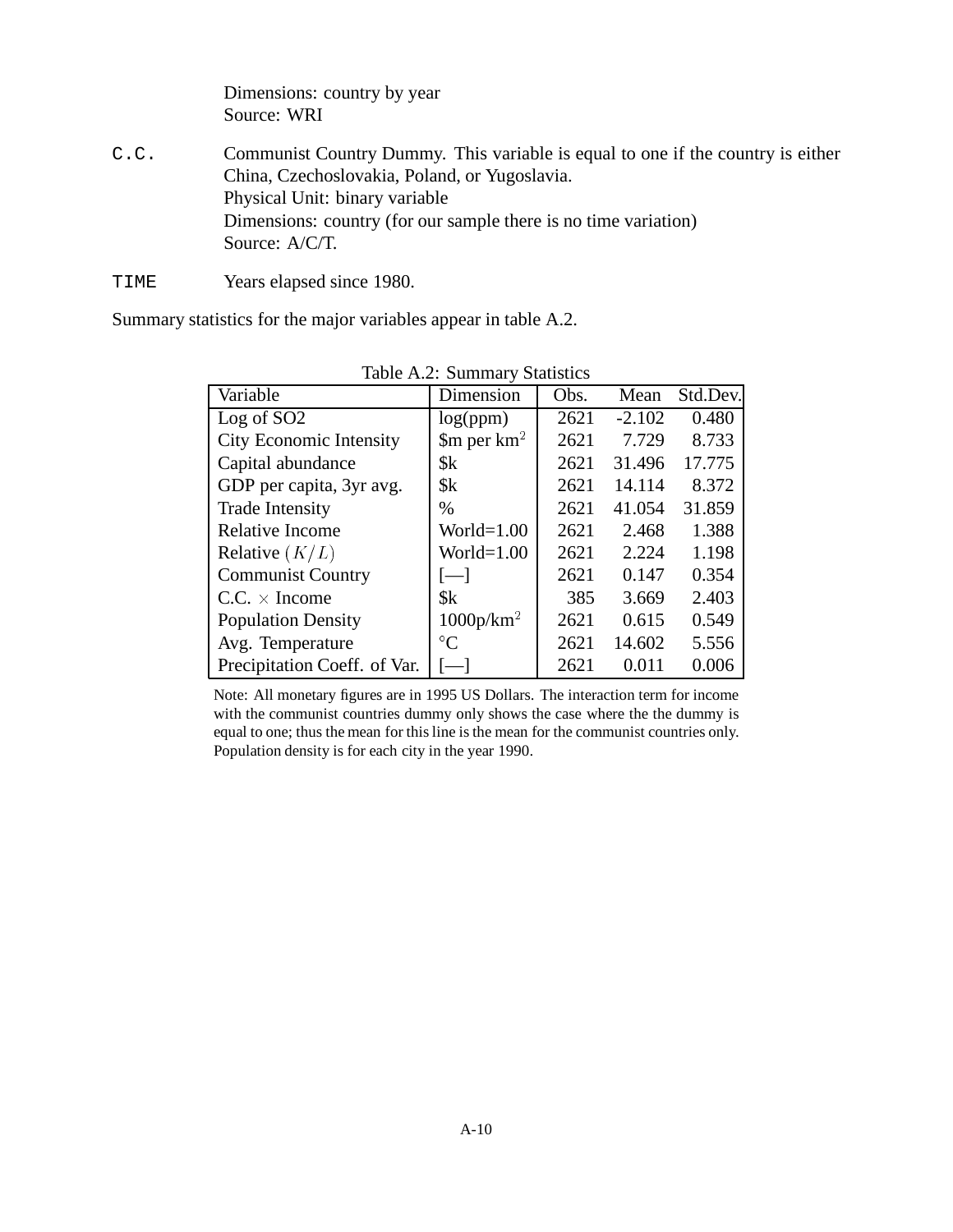# **Appendix B**

# **Detailed Results**

## **B.1 Capital Intensity and Pollution Abatement**

Figure B.1 illustrates the relationship between capital intensity and the pollution abatement costs per unit of output ratio. A regression through the 122 data points based on the logarithmic transformations of abatement cost ratio and capital intensity reveals a positive relationship with an  $R^2$  of 0.3, indicating that a 1% increase in the capital intensity increases the abatement cost ratio by 0.7%. Data were only available for manufacturing industries. Thus, a particularly interesting industry electricity generation—is not included in the sample. From other sources it is known that pollution abatement costs and capital intensity are both extremely high in that industry.

## **B.2 More Results**

Table B.1 reports the full set of estimates that corresponds to each of the regressions shown in abbreviated form in table 2.

### **B.3 Elasticities**

Elasticities are calculated using the Delta method<sup>1</sup> for functions of the least squares estimator. Table B.2 presents estimated elasticities and their corresponding estimated standard errors for the trade intensity effect. The elasticities in table B.2 were evaluated at the sample mean (based on the 2621 observations in our sample), and two 10-year averages of trade intensity, relative income and relative capital abundance based on the periods 1975-84 and 1985-94. Table B.2 shows these elasticity calculations corresponding to the fixed-effects and random effects regression estimates shown in table 3.

<sup>&</sup>lt;sup>1</sup>See William H. Greene, "Econometric Analysis", third edition, Prentice-Hall: 1997, section 6.7.5, pp. 278ff.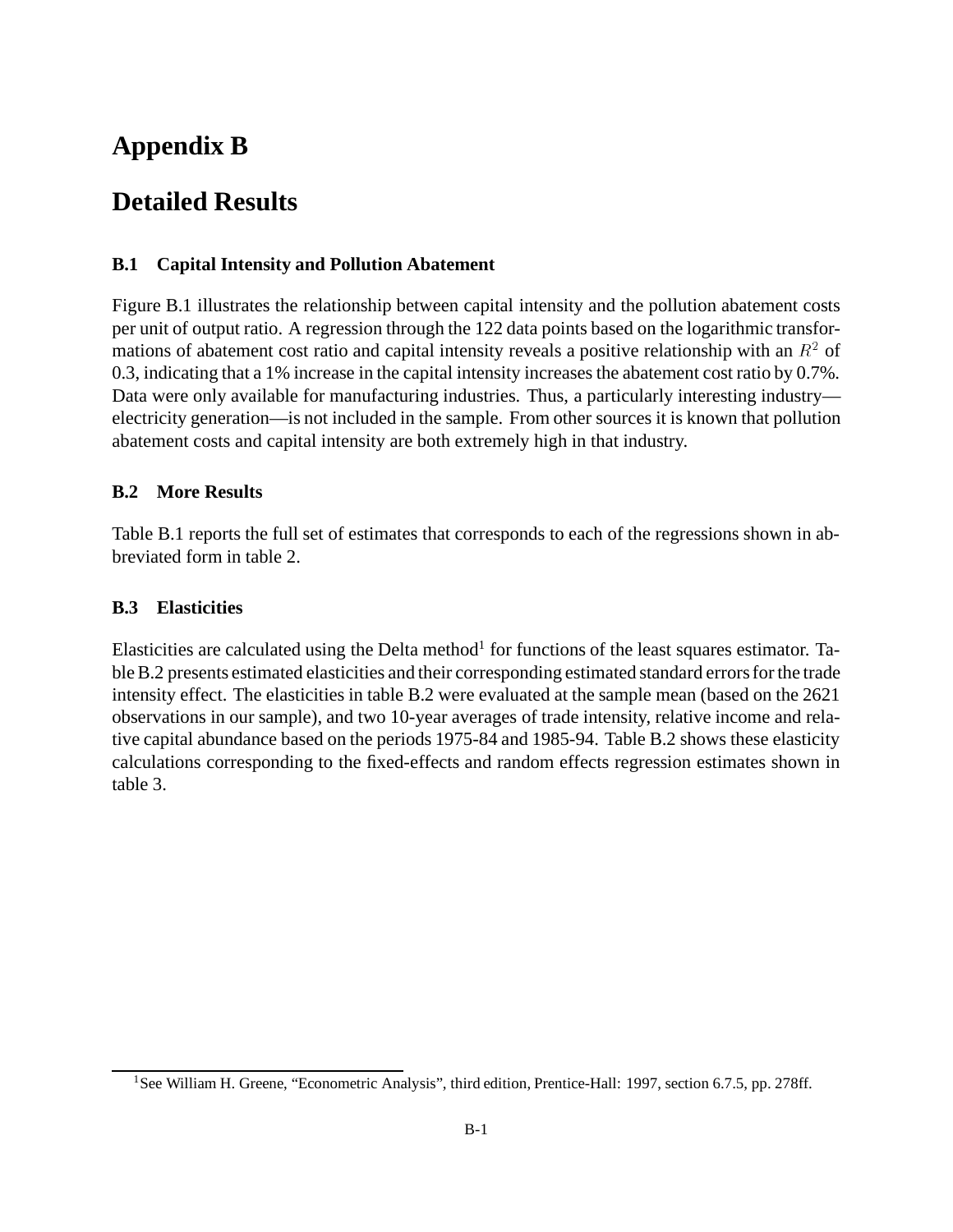

Figure B.1: Pollution Abatement and Capital Intensity in the U.S. (1988)

Note: Pollutionabatement data are as reported in Patrick Low "Trade Measures and Environmental Quality: The Implications for Mexico's Exports", chapter 7 in: Patrick Low (ed.) "International Trade and the Environment", World Bank Discussion paper 159, The World Bank, Washington/DC, 1992, pp. 113-114. Additional capital and labour figures for the 3-digit SIC manufacturing industries were taken from the U.S. Annual Survey of Manufacturing. The i123-type labels next to each data point indicate the 3-digit US-SIC industry.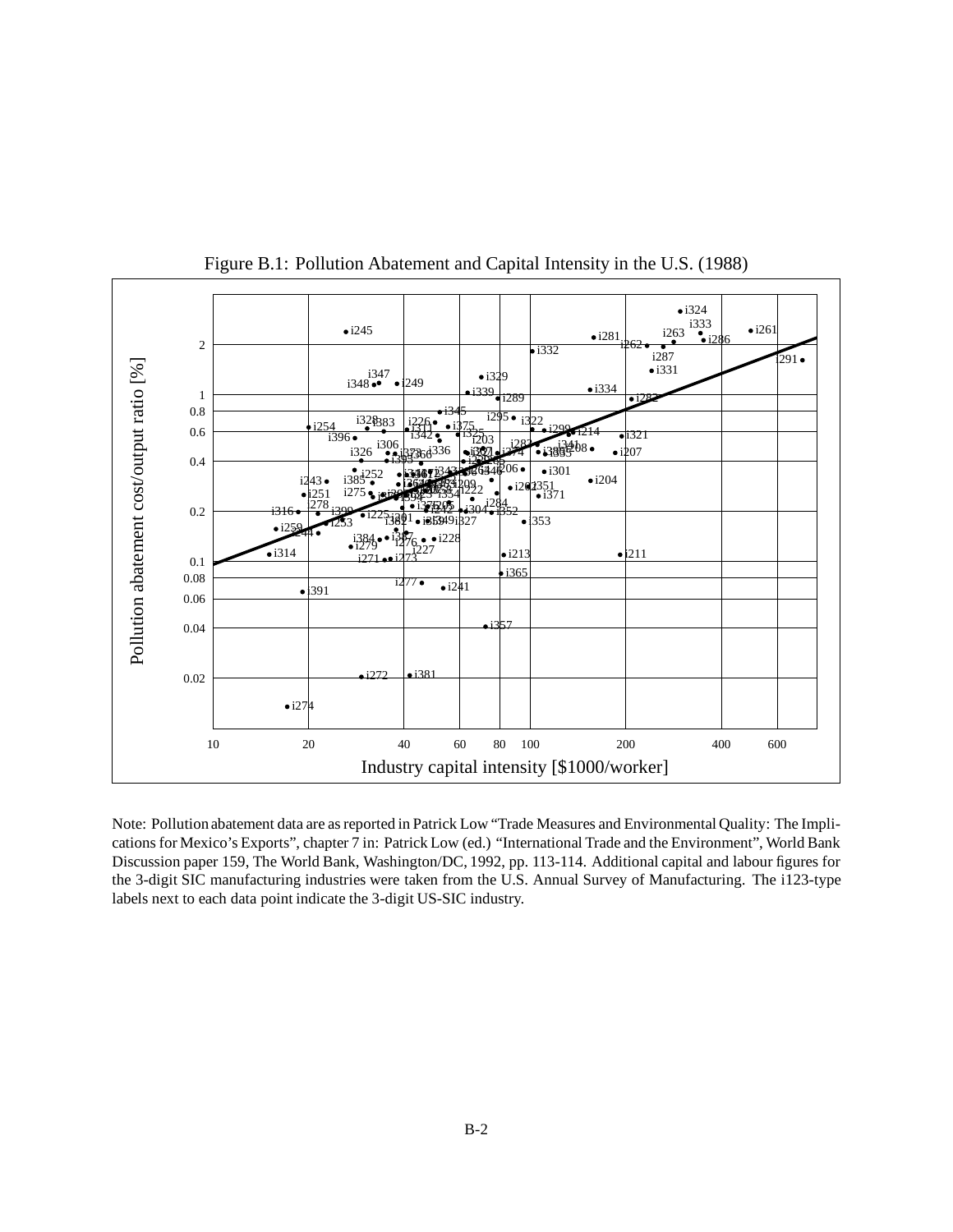| Model                          | T.I.         | <b>BMP</b>    | Tariff       | Quota         | S&W          |
|--------------------------------|--------------|---------------|--------------|---------------|--------------|
| $\theta = (X + M)/GDP$ in %    | $-0.00239$   |               |              |               |              |
| <b>Black Market Premium</b>    |              | 0.02606       |              |               |              |
| Average Tariff (%)             |              |               | 0.00088      |               |              |
| Average Quota Equiv. (%)       |              |               |              | 0.00594       |              |
| Sachs&Warner Openness Dummy    |              |               |              |               | 0.03934      |
| Intercept                      | $-3.48199**$ | $-3.59011***$ | $-3.63178**$ | $-3.85865***$ | $-3.57350**$ |
| GDP/km <sup>2</sup>            | $0.05251**$  | $0.05401**$   | $0.05198**$  | $0.04787**$   | $0.05379**$  |
| Capital abundance $(K/L)$      | $0.02780*$   | 0.02464       | $0.04028**$  | $0.04066**$   | $0.03158**$  |
| $(K/L)^2$                      | $-0.00049**$ | $-0.00047**$  | $-0.00056**$ | $-0.00055**$  | $-0.00053**$ |
| Lagged p.c. income $(I)$       | $-0.12364**$ | $-0.12111**$  | $-0.16117**$ | $-0.13222**$  | $-0.14236**$ |
| $I^2$                          | $0.00288**$  | $0.00293**$   | $0.00399**$  | $0.00306**$   | $0.00336**$  |
| Suburban                       | $-0.52958**$ | $-0.47539**$  | $-0.57446**$ | $-0.60130**$  | $-0.46658*$  |
| Rural                          | $-0.77979*$  | $-0.72161$    | $-0.83595*$  | $-0.87485*$   | $-0.71291$   |
| <b>Communist Country</b>       | $-0.06554$   | $-0.03019$    | $-7.04588*$  | $-6.93811*$   | $-0.00667$   |
| $C.C. \times I$                | 0.18941      | 0.18223       | 8.82855*     | 8.81603*      | 0.17998      |
| C.C. $\times$ $I^2$            | $-0.01512$   | $-0.01559$    | $-2.50989*$  | $-2.52996*$   | $-0.01456$   |
| <b>Average Temperature</b>     | $-0.05981**$ | $-0.05937**$  | $-0.05816**$ | $-0.05885**$  | $-0.05966**$ |
| <b>Precipitation Variation</b> | 4.25874      | 3.71501       | 5.36597      | 5.28258       | 4.27441      |
| <b>Time Trend</b>              | $-0.03443**$ | $-0.03604**$  | $-0.04562**$ | $-0.04185**$  | $-0.03619**$ |
| Observations                   | 2621         | 2621          | 2369         | 2298          | 2621         |
| Groups                         | 293          | 293           | 270          | 263           | 293          |
| $R^2$ (overall)                | 0.326        | 0.324         | 0.354        | 0.364         | 0.324        |

Table B.1: Full Regression Results for Table 2

Note: T-statistics are shown in parentheses. Significance at the 95% and 99% confidence levels are indicated by  $*$  and \*\*, respectively. Dependent variable is the log of the median of  $SO_2$  concentrations at each observation site. Note that the black market premium, average tariff and quota coverage variables measure the *inverse* of openness; their sign has thus to be reversed to interpret the direction of the estimates as an increase in openness.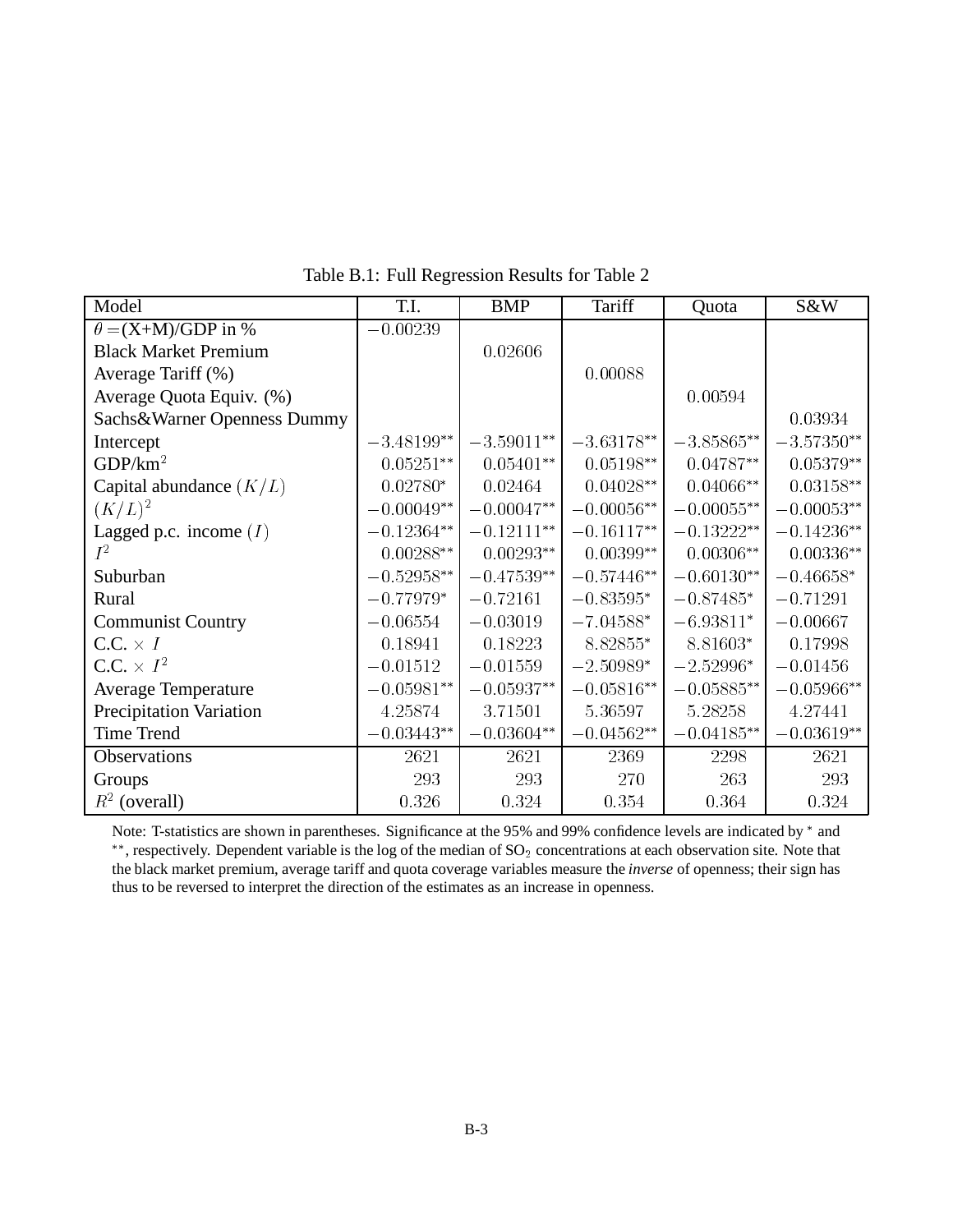|            | <b>Fixed Effects</b> |          |                     |          |            | Random Effects |             |           |               |          |             |          |
|------------|----------------------|----------|---------------------|----------|------------|----------------|-------------|-----------|---------------|----------|-------------|----------|
|            | Sample               |          | 1975-1984           |          | 1985-1994  |                | Sample      |           | $1975 - 1984$ |          | 1985-1994   |          |
|            | η                    | $s_\eta$ | $\eta$              | $s_\eta$ | η          | $s_\eta$       | $\eta$      | $s_\eta$  | η             | $s_\eta$ | η           | $s_\eta$ |
| ARG        | $-0.203**$           | 0.043    | $-0.137***$         | 0.039    | $-0.209**$ | 0.044          | $-0.106**$  | 0.026     | $-0.066**$    | 0.021    | $-0.108**$  | 0.027    |
| AUS        | $-0.069$             | 0.131    | $-0.067$            | 0.131    | $-0.083$   | 0.144          | $-0.036$    | 0.091     | $-0.035$      | 0.090    | $-0.042$    | 0.101    |
| AUT        | $-0.617**$           | 0.165    | $-0.595^{\ast\ast}$ | 0.215    | $-0.442$   | 0.268          | $-0.376**$  | 0.101     | $-0.378**$    | 0.143    | $-0.288$    | 0.182    |
| <b>BEL</b> | $-0.507$             | 0.496    | $-0.462$            | 0.505    | $-0.487$   | 0.553          | $-0.342$    | 0.334     | $-0.310$      | 0.340    | $-0.320$    | 0.373    |
| <b>BRA</b> | $-0.380**$           | 0.051    | $-0.429**$          | 0.055    | $-0.325**$ | 0.049          | $-0.226**$  | 0.035     | $-0.260**$    | 0.038    | $-0.186**$  | 0.033    |
| CAN        | $-0.133$             | 0.242    | $-0.209$            | 0.217    | 0.035      | 0.293          | $-0.053$    | 0.177     | $-0.104$      | 0.161    | 0.063       | 0.208    |
| CHE        | $5.042**$            | 1.407    | $5.003**$           | 1.403    | $6.185***$ | 1.665          | $3.515***$  | 0.847     | 3.494**       | 0.843    | 4.317**     | 1.004    |
| <b>CHL</b> | $-0.735**$           | 0.156    | $-0.718**$          | 0.155    | $-1.057**$ | 0.197          | $-0.372**$  | 0.102     | $-0.361**$    | 0.101    | $-0.562**$  | 0.130    |
| <b>CHN</b> | $-0.466**$           | 0.124    | $-0.333**$          | 0.089    | $-0.558**$ | 0.146          | $-0.224**$  | 0.086     | $-0.161**$    | 0.062    | $-0.269**$  | 0.102    |
| <b>COL</b> | $-0.901**$           | 0.111    | $-0.855***$         | 0.105    | $-0.919**$ | 0.118          | $-0.554**$  | 0.080     | $-0.525**$    | 0.076    | $-0.555***$ | 0.084    |
| CSK        | $-1.120**$           | 0.147    | $-1.430**$          | 0.184    | $-1.632**$ | 0.217          | $-0.670**$  | 0.102     | $-0.862**$    | 0.128    | $-0.972**$  | 0.149    |
| DEU        | $0.873*$             | 0.436    | $1.014*$            | 0.469    | 0.622      | 0.397          | $0.589*$    | 0.270     | $0.686**$     | 0.290    | 0.424       | 0.249    |
| <b>DNK</b> | $-0.375$             | 0.221    | $-0.365$            | 0.219    | $-0.354$   | 0.223          | $-0.231$    | 0.152     | $-0.224$      | 0.151    | $-0.207$    | 0.157    |
| EGY        | $-0.886**$           | 0.317    | $-0.997**$          | 0.351    | $-0.861**$ | 0.310          | $-0.353$    | 0.217     | $-0.404$      | 0.241    | $-0.340$    | 0.212    |
| <b>ESP</b> | $-0.510**$           | 0.099    | $-0.472**$          | 0.095    | $-0.567**$ | 0.116          | $-0.322**$  | 0.063     | $-0.293**$    | 0.059    | $-0.371**$  | 0.079    |
| FIN        | 0.050                | 0.296    | $-0.047$            | 0.283    | 0.273      | 0.296          | 0.026       | 0.194     | $-0.040$      | 0.187    | 0.182       | 0.190    |
| FRA        | $-0.210$             | 0.145    | $-0.207$            | 0.149    | $-0.178$   | 0.161          | $-0.131$    | 0.100     | $-0.127$      | 0.102    | $-0.108$    | 0.111    |
| <b>GBR</b> | $-0.248$             | 0.153    | $-0.243$            | 0.152    | $-0.214$   | 0.147          | $-0.094$    | 0.085     | $-0.091$      | 0.085    | $-0.076$    | 0.088    |
| <b>GHA</b> | $-0.325**$           | 0.106    | $-0.334**$          | 0.113    | $-0.698**$ | 0.239          | $-0.141$    | 0.073     | $-0.141$      | 0.078    | $-0.297$    | 0.165    |
| GRC        | $-1.046^{\ast\ast}$  | 0.148    | $-0.980**$          | 0.138    | $-1.178**$ | 0.166          | $-0.678**$  | 0.104     | $-0.634**$    | 0.097    | $-0.763**$  | 0.117    |
| HKG        | $-0.244$             | 0.578    | $-0.692$            | 0.512    | 1.319      | 0.932          | 0.226       | 0.305     | $-0.123$      | 0.270    | $1.534***$  | 0.588    |
| IDN        | $-1.148**$           | 0.229    | $-1.065***$         | 0.253    | $-1.278**$ | 0.231          | $-0.613**$  | 0.160     | $-0.536**$    | 0.177    | $-0.703**$  | 0.162    |
| IND        | $-0.308**$           | 0.088    | $-0.299**$          | 0.086    | $-0.350**$ | 0.103          | $-0.144**$  | 0.061     | $-0.140**$    | 0.060    | $-0.161*$   | 0.071    |
| IRL        | $-1.819**$           | 0.306    | $-1.732**$          | 0.290    | $-1.626**$ | 0.310          | $-1.136**$  | 0.195     | $-1.070**$    | 0.183    | $-1.005**$  | 0.193    |
| IRN        | $-0.582**$           | 0.089    | $-0.499**$          | 0.119    | $-0.621**$ | 0.078          | $-0.333**$  | 0.058     | $-0.247**$    | 0.071    | $-0.376**$  | 0.055    |
| IRQ        | $-1.069**$           | 0.242    | $-1.300**$          | 0.225    | $-1.511**$ | 0.180          | $-0.570**$  | 0.136     | $-0.767**$    | 0.135    | $-0.940**$  | 0.130    |
| ISR        | $-1.116**$           | 0.231    | $-1.168**$          | 0.242    | $-0.834**$ | 0.189          | $-0.717**$  | 0.152     | $-0.751**$    | 0.160    | $-0.508**$  | 0.114    |
| <b>ITA</b> | $-0.425**$           | 0.130    | $-0.417**$          | 0.139    | $-0.289*$  | 0.127          | $-0.276**$  | 0.087     | $-0.269**$    | 0.093    | $-0.184*$   | 0.086    |
| <b>JPN</b> | $-0.177**$           | 0.069    | $-0.233**$          | 0.072    | $-0.068$   | 0.073          | $-0.110**$  | 0.046     | $-0.141**$    | 0.045    | $-0.042$    | 0.050    |
| KEN        | $-1.306**$           | 0.391    | $-1.164**$          | 0.352    | $-0.998**$ | 0.320          | $-0.596*$   | 0.272     | $-0.528*$     | 0.244    | $-0.440*$   | 0.222    |
| KOR        | $-1.681**$           | 0.243    | $-1.693**$          | 0.244    | $-1.465**$ | 0.190          | $-0.975**$  | 0.169     | $-0.983**$    | 0.169    | $-0.912**$  | 0.129    |
| MYS        | $-2.764**$           | 0.350    | $-2.596^{\ast\ast}$ | 0.334    | $-3.662**$ | 0.440          | $-1.675**$  | 0.245     | $-1.563**$    | 0.233    | $-2.307**$  | 0.313    |
| <b>NLD</b> | $-0.534$             | 0.335    | $-0.529$            | 0.338    | $-0.648$   | 0.333          | $-0.338$    | 0.229     | $-0.332$      | 0.232    | $-0.407$    | 0.227    |
| NZL        | $-0.366$             | 0.202    | $-0.345$            | 0.205    | $-0.373$   | 0.196          | $-0.236$    | 0.137     | $-0.219$      | 0.140    | $-0.245$    | 0.133    |
| PAK        | $-0.626**$           | 0.172    | $-0.659**$          | 0.183    | $-0.717**$ | 0.203          | $-0.297**$  | 0.120     | $-0.311**$    | 0.127    | $-0.334**$  | 0.140    |
| PER        | $-0.931**$           | 0.134    | $-0.902**$          | 0.130    | $-0.677**$ | 0.106          | $-0.540**$  | 0.092     | $-0.523**$    | 0.089    | $-0.386**$  | 0.074    |
| PHL        | $-0.928**$           | 0.225    | $-0.932**$          | 0.225    | $-1.153**$ | 0.285          | $-0.455***$ | 0.155     | $-0.458**$    | 0.156    | $-0.566**$  | 0.198    |
| POL        | $-0.815***$          | 0.123    | $-0.951**$          | 0.137    | $-0.807**$ | 0.123          | $-0.468**$  | 0.080     | $-0.561**$    | 0.089    | $-0.459**$  | 0.082    |
| PRT        | $-0.825**$           | 0.218    | $-0.691**$          | 0.194    | $-0.775**$ | 0.209          | $-0.387**$  | 0.131     | $-0.312**$    | 0.118    | $-0.368**$  | 0.121    |
| SWE        | $-0.223$             | 0.209    | $-0.258$            | 0.224    | $-0.113$   | 0.245          | $-0.126$    | 0.148     | $-0.145$      | 0.159    | $-0.056$    | 0.170    |
| THA        | $-0.917**$           | 0.263    | $-0.785**$          | 0.224    | $-0.992**$ | 0.283          | $-0.409*$   | 0.179     | $-0.355*$     | 0.154    | $-0.441*$   | 0.191    |
| USA        | $-0.148$             | 0.115    | $-0.139$            | 0.104    | $-0.150$   | 0.118          | $-0.074$    | 0.090     | $-0.070$      | 0.082    | $-0.075$    | 0.093    |
| VEN        | $-0.732**$           | 0.135    | $-0.635**$          | 0.133    | $-0.930**$ | 0.138          | $-0.460**$  | 0.086     | $-0.402**$    | 0.085    | $-0.575**$  | 0.089    |
| YUG        | $-0.316$             | 0.163    | $-0.195$            | 0.155    | $-0.458**$ | 0.168          | $-0.079$    | $0.101\,$ | $-0.005$      | 0.096    | $-0.171$    | 0.105    |

Table B.2: Country-Specific Elasticities from Baseline Regression

Note:  $\eta$  and  $s_\eta$  are the estimate and standard error of the elasiticity. Significance at the 5% and 1% levels is indicated by a  $*$  and  $**$ , respectively. Countries appear with their ISO-3166 codes.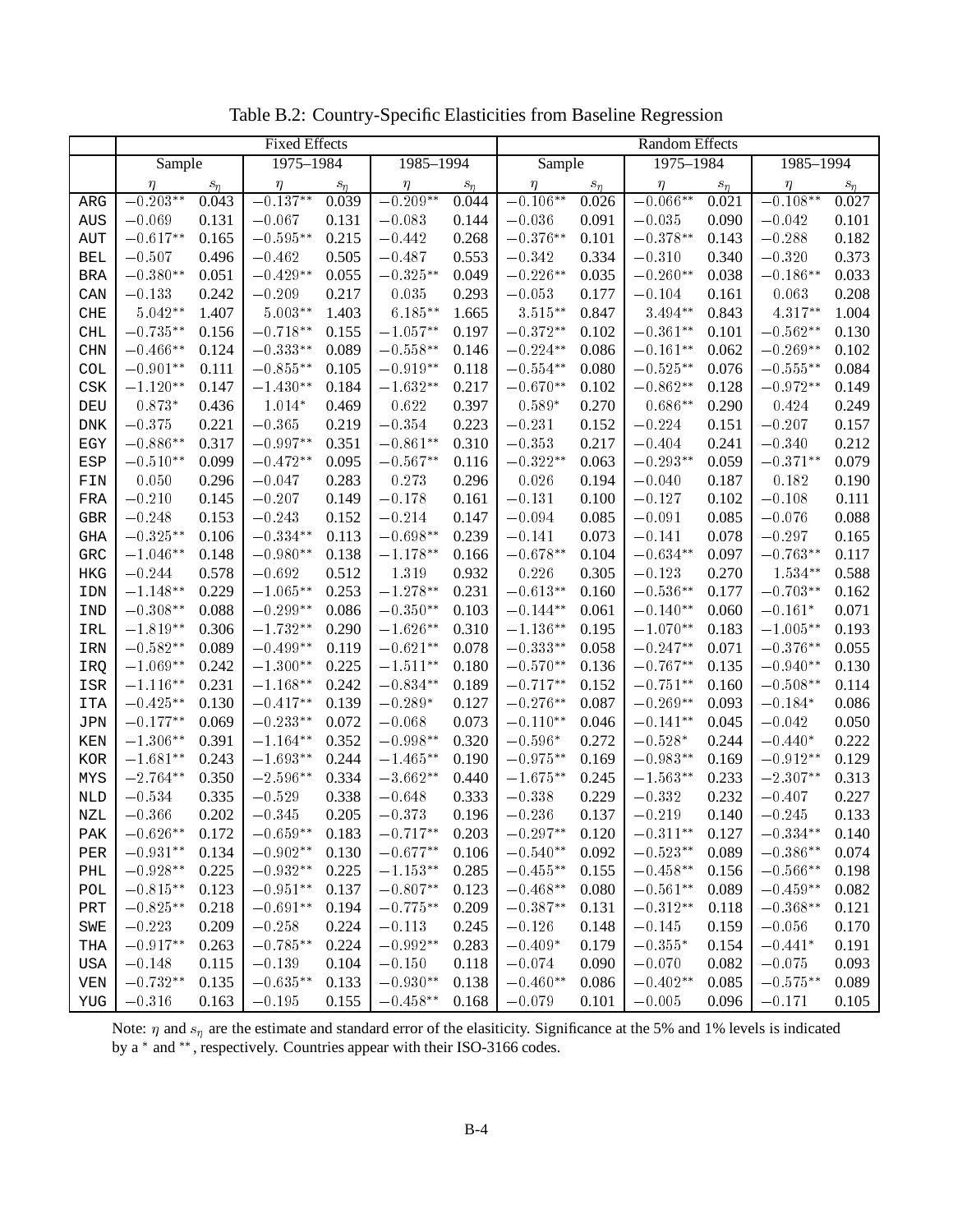# **Appendix C**

# **Sensitivity Analysis**

We have subjected our model to a large array of sensitivity analyses. Section C.1 considers various alternatives of our "baseline" model with respect to the regressors and properties of the sample. Have we left our important variables? Is our model sensitive to the chosen time period? Section C.2 continues with a closer look at our dependent variable  $SO<sub>2</sub>$  concentration. What happens if we use a different concentration percentile rather than the median? Is there an alternative to using a logarithmic transformation? Finally, section C.3 addresses the question of simultaneity of determination of pollution concentrations and income. Can a simultaneous-equations approach provide additional insights?

#### **C.1 Specification**

Results presented in the main part of this paper are based on a regression model shown in table 3, hereafter referred to as the "baseline" model. To analyze the sensitivity of these results, we modify the right-hand side of our estimating equation to address potential problems and to introduce additional regressors. The results for four additional types of models are shown in tables C.1 and C.2 for fixed-effects and random-effects estimators, respectively.

The GEMS/Air study was carried out primarily throughout the years 1976-1991 when the United Nations Environment Programme (UNEP) provided funding to the participating countries. Before 1976 there are only few countries that provide measurements of  $SO_2$  concentrations, and after 1991, the number of countries that report such observations drop rapidly. This is shown in table A.4. By 1996 data are only available from the United States. To allow for a possible participation bias due to funding, we repeat our baseline regression by excluding observations from before 1976 and from after 1991. This procedure reduces the number of observations by roughly 500, or 20%. None of the parameters that desribe scale, composition, technique, and openness effect change sign or significance except for the scale variable. In the fixed-effect model, the significance of the weather variables changes. We now find that a higher concentration of precipitation leads to higher pollution levels. This is consistent with our a-priori expectation that more frequent rain washes  $SO<sub>2</sub>$  out of the air.

A possible objection for using data from communist countries is that (a) they are not following a market mechanism and thus will not respond properly to changes in relative prices; and (b) consumers cannot induce the government to tighten pollution regulation. In the latter case, we would not find a technique effect. We already allowed for this possibility by isolating a communist-country technique effect. It turned out that we cannot identify a technique effect for these countries that is significantly different from zero. To address the unresponsiveness to market signals and allowing for a structural difference between communist and free-market countries, we delete all observations from communist countries and re-run our baseline regression. This procedure, which reduces the number of observations by roughly 15%, has only a marginal impact on our estimates.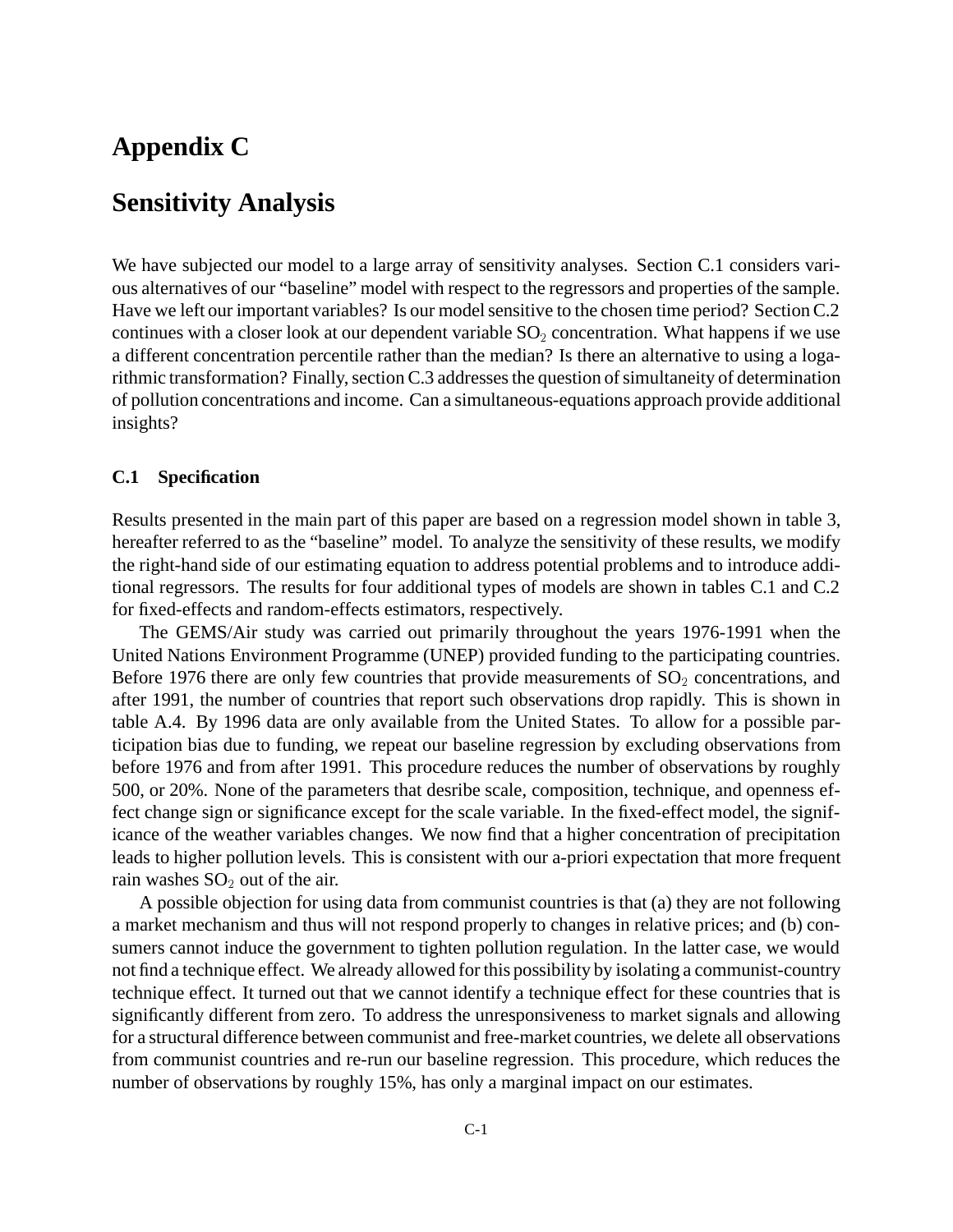| Model                               | raone C.I. Denbitry Primary bib for Decembation<br><b>Base</b> | 76-91           | no C.C.               | Res.          | Yr-Dum                |
|-------------------------------------|----------------------------------------------------------------|-----------------|-----------------------|---------------|-----------------------|
| Intercept                           | $-3.66165^{\ast\ast}$                                          | $-3.71228***$   | $-3.26725^{\ast\ast}$ | $-3.85849**$  | $-2.97686**$          |
| Capital abundance $(K/L)$           | $0.11915**$                                                    | $0.12270**$     | $0.11282**$           | $0.12387**$   | $0.12613**$           |
| $(K/L)^2$                           | $-0.00149**$                                                   | $-0.00125**$    | $-0.00141**$          | $-0.00155***$ | $-0.00157**$          |
| Lagged p.c. income $(I)$            | $-0.31075**$                                                   | $-0.38240**$    | $-0.29617**$          | $-0.30190**$  | $-0.30690**$          |
| $I^2$                               | $0.00740**$                                                    | $0.00840**$     | $0.00733**$           | $0.00733**$   | $0.00719**$           |
| $\theta = (X+M)/GDP$ in %           | $-0.02293**$                                                   | $-0.04171**$    | $-0.03161**$          | $-0.02266**$  | $-0.02934**$          |
| $\theta \times$ relative $(K/L)$    | $-0.03054^{**}\,$                                              | $-0.02828**$    | $-0.02665**$          | $-0.02955**$  | $-0.03010**$          |
| $\theta \times$ relative $(K/L)^2$  | $0.00592**$                                                    | $0.00517**$     | $0.00530**$           | $0.00572**$   | $0.00591**$           |
| $\theta \times$ relative income     | $0.03428**$                                                    | $0.05181**$     | $0.03603**$           | $0.03352**$   | $0.03993**$           |
| $\theta \times$ relative income sq. | $-0.00523**$                                                   | $-0.00915**$    | $-0.00551^{**}\,$     | $-0.00497**$  | $-0.00635^{**}$       |
| GDP/km <sup>2</sup>                 | $0.04263**$                                                    | $0.07546**$     | $0.04141**$           | $0.03990**$   | $0.04014**$           |
| <b>Communist Country</b>            |                                                                |                 |                       |               |                       |
| $C.C. \times I$                     | $1.15287**$                                                    | $1.58590**$     |                       | $1.04313**$   | $0.90379**$           |
| C.C. $\times I^2$                   | $-0.08355**$                                                   | $-0.11097^{**}$ |                       | $-0.07471**$  | $-0.06426^{\ast\ast}$ |
| Soft Coal (per worker)              |                                                                |                 |                       | 0.00067       |                       |
| Hard Coal (per worker)              |                                                                |                 |                       | 0.00160       |                       |
| Oil Price (real)                    |                                                                |                 |                       | $-0.00298*$   |                       |
| <b>Average Temperature</b>          | $-0.05924*$                                                    | $-0.04982$      | $-0.06509*$           | $-0.05670*$   | $-0.05774*$           |
| <b>Precipitation Variation</b>      | 7.96498                                                        | 10.56087*       | 6.59359               | 7.99755       | 10.77088*             |
| <b>Time Trend</b>                   | $-0.03838**$                                                   | $-0.04380**$    | $-0.04377**$          | $-0.04076**$  |                       |
| Observations                        | 2621                                                           | 2114            | 2236                  | 2621          | 2621                  |
| Groups                              | 293                                                            | 277             | 260                   | 293           | 293                   |
| $R^2$ (overall)                     | 0.137                                                          | 0.122           | 0.157                 | 0.114         | 0.159                 |
| Hausman Text                        | 62.79                                                          | 510.7           | 39.03                 | 83.40         | 52.98                 |

Table C.1: Sensitivity Analysis for Specification — Fixed Effects

Note: To conserve space, no standard errors or t-statistics are shown. However, significance at the 95% and 99% confidence levels are indicated by  $*$  and  $**$ , respectively. The dependent variable is the log of the median of  $SO_2$  concentrations at each observation site. Models are: Base = base regression from table 3; Time = time period is shortened to the main UNEP support period 1976-91 for the GEMS/Air project; no C.C. = communist countries are excluded; Res. = resource variables (hard coal, soft coal) and oil price are added; Yr-Dum = year dummies are entered instead of a linear time trend, but are not shown individually.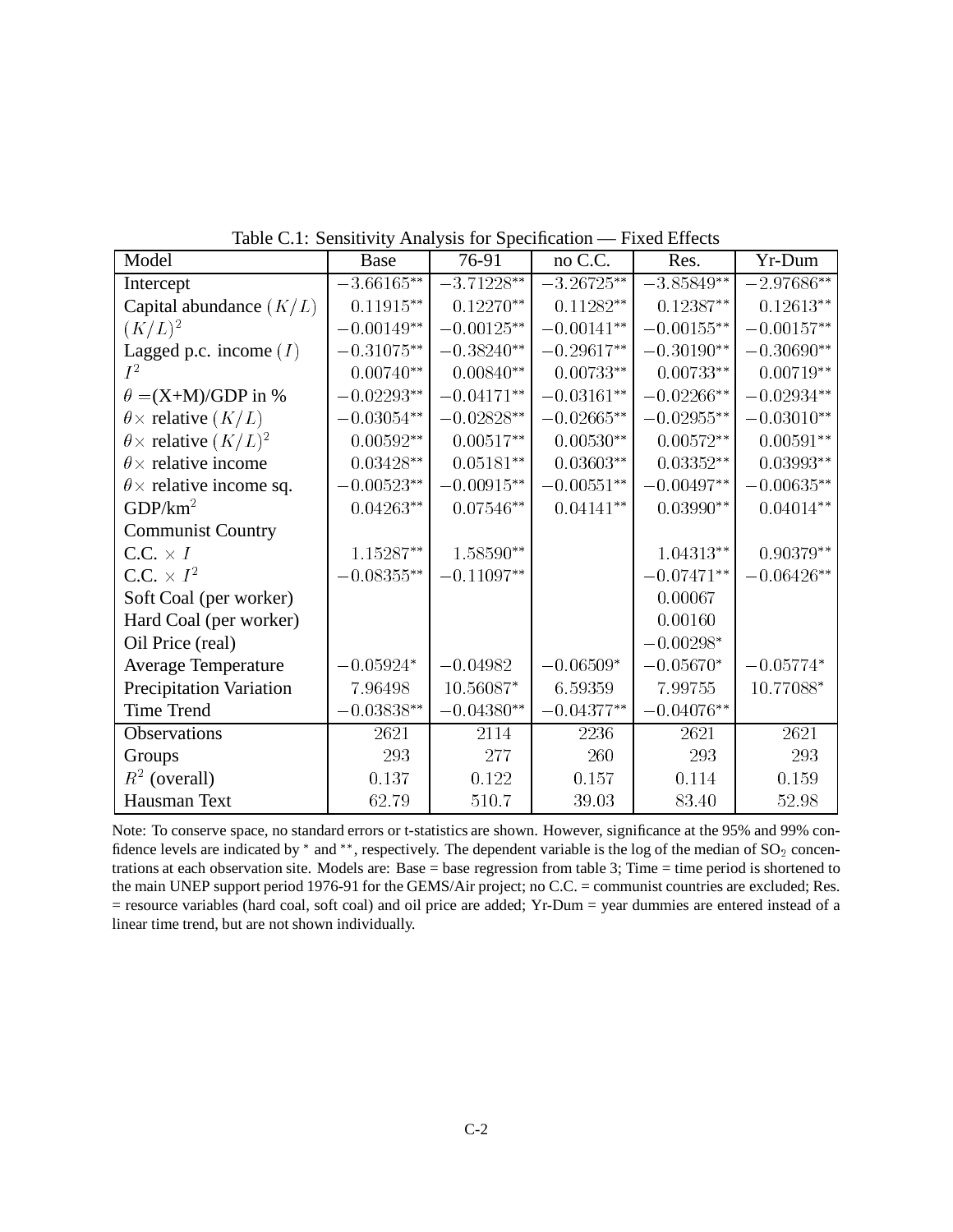| Model                               | <b>Base</b>  | $\ldots$<br>76-91 | no C.C.      | Res.                  | Yr-Dum          |
|-------------------------------------|--------------|-------------------|--------------|-----------------------|-----------------|
| Intercept                           | $-3.05851**$ | $-2.96254**$      | $-2.66190**$ | $-3.00256**$          | $-2.34954***$   |
| Capital abundance $(K/L)$           | $0.09194**$  | $0.08162**$       | $0.09431**$  | $0.09243**$           | $0.09195**$     |
| $(K/L)^2$                           | $-0.00123**$ | $-0.00090**$      | $-0.00112**$ | $-0.00125**$          | $-0.00126**$    |
| Lagged p.c. income $(I)$            | $-0.29750**$ | $-0.31498**$      | $-0.34492**$ | $-0.29789**$          | $-0.30274**$    |
| $I^2$                               | $0.00687**$  | $0.00705**$       | $0.00796**$  | $0.00673**$           | $0.00717**$     |
| $\theta = (X+M)/GDP$ in %           | $-0.01078*$  | $-0.01760**$      | $-0.01665**$ | $-0.01071*$           | $-0.01318^{**}$ |
| $\theta \times$ relative $(K/L)$    | $-0.02290**$ | $-0.02046**$      | $-0.02132**$ | $-0.02186**$          | $-0.02267**$    |
| $\theta \times$ relative $(K/L)^2$  | $0.00427**$  | $0.00355**$       | $0.00365**$  | $0.00407**$           | $0.00430**$     |
| $\theta \times$ relative income     | $0.02247**$  | $0.02845**$       | $0.02692**$  | $0.02119**$           | $0.02502**$     |
| $\theta \times$ relative income sq. | $-0.00330**$ | $-0.00480**$      | $-0.00410**$ | $-0.00291**$          | $-0.00394**$    |
| GDP/km <sup>2</sup>                 | $0.05418**$  | $0.06800**$       | $0.05333**$  | $0.05685**$           | $0.05391**$     |
| <b>Communist Country</b>            | $-0.45554$   | $-0.65806$        |              | $-0.18980$            | $-0.19122$      |
| $C.C. \times I$                     | 0.30231      | $0.44469**$       |              | 0.18708               | 0.15558         |
| C.C. $\times I^2$                   | $-0.02066$   | $-0.03433*$       |              | $-0.00906$            | $-0.00805$      |
| Soft Coal (per worker)              |              |                   |              | $0.00323*$            |                 |
| Hard Coal (per worker)              |              |                   |              | $-0.00306$            |                 |
| Oil Price (real)                    |              |                   |              | $-0.00249$            |                 |
| <b>Average Temperature</b>          | $-0.06161**$ | $-0.06274**$      | $-0.07066**$ | $-0.06190**$          | $-0.06185**$    |
| <b>Precipitation Variation</b>      | 3.98493      | 6.59084           | 4.03814      | 4.28667               | 5.00820         |
| <b>Time Trend</b>                   | $-0.03400**$ | $-0.03644**$      | $-0.04497**$ | $-0.03540^{\ast\ast}$ |                 |
| Observations                        | 2621         | 2114              | 2236         | 2621                  | 2621            |
| Groups                              | 293          | 277               | 260          | 293                   | 293             |
| $R^2$ (overall)                     | 0.343        | 0.291             | 0.367        | 0.352                 | 0.358           |
| Hausman Text                        | 62.79        | 510.7             | 39.03        | 83.40                 | 52.98           |

Table C.2: Sensitivity Analysis for Specification — Random Effects

Note: To conserve space, no standard errors or t-statistics are shown. However, significance at the 95% and 99% confidence levels are indicated by  $*$  and  $**$ , respectively. The dependent variable is the log of the median of  $SO_2$  concentrations at each observation site. Models are: Base = base regression from table 3; 76-91 = time period is shortened to the main UNEP support period 1976-91 for the GEMS/Air project; no C.C. = communist countries are excluded; Res. = resource variables (hard coal, soft coal) and oil price are added; Yr-Dum = year dummies are entered instead of a linear time trend, but are not shown individually.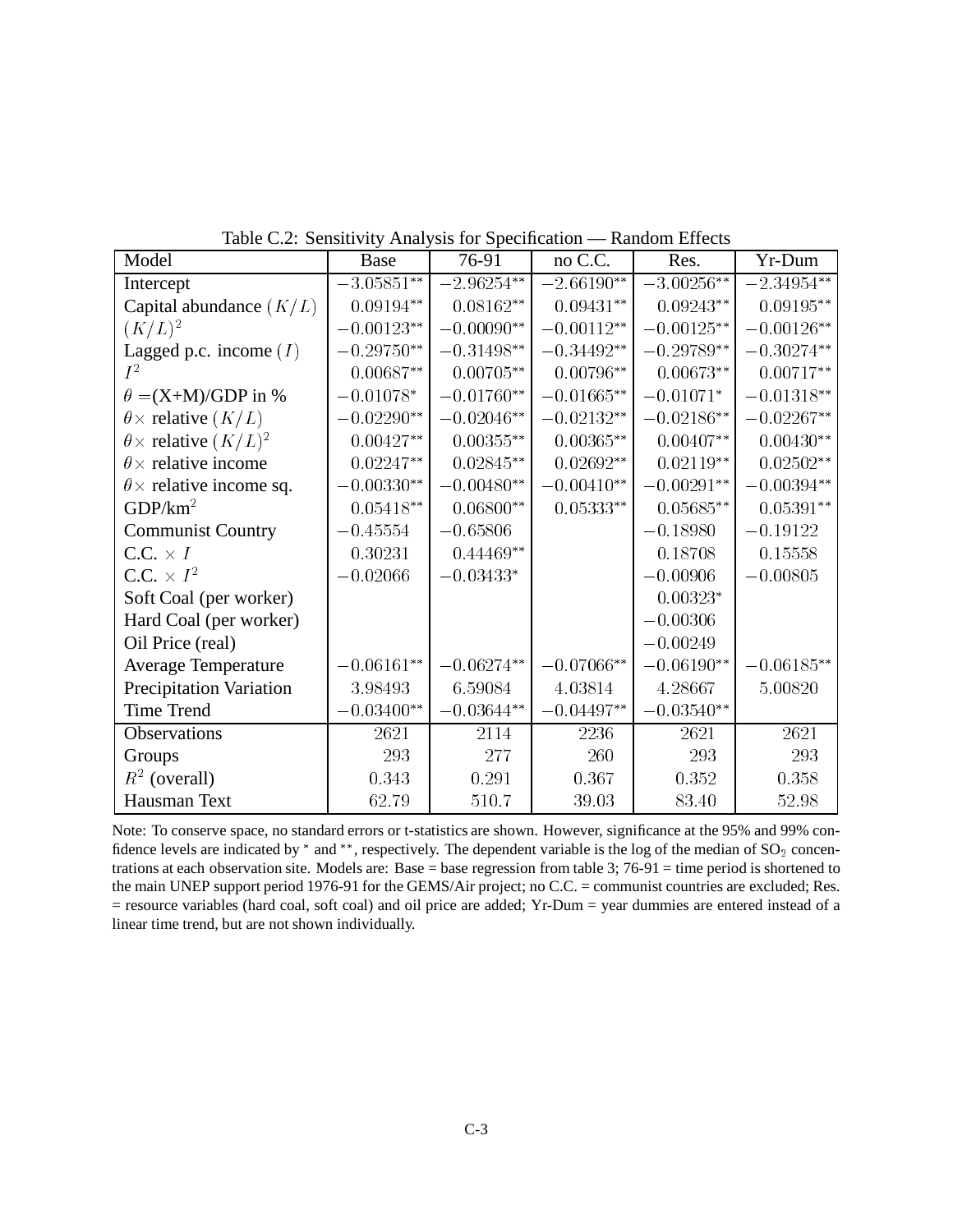In a further step, we introduce three new variables into our baseline model. Noting that there is typically a strong home bias in fuel consumption, we suspect that countries endowed abundantly with either hard coal or soft coal will rely to a larger extent on these fuel types. Reasons for a strong home bias could be (a) very high transportation costs; (b) substantial import barriers; or (c) local subsidization, directly or indirectly. Typically, soft coal contains a larger amount of sulphur than hard coal, but we expect a relative abundance of either soft or hard coal to increase the level of SO2. To express relative abundance of these endowments (in a Heckscher-Ohlin sense), we divide the absolute level of endowment by the size of the workforce in each country. In the random-effects model we find a small (albeit insignificant) positive effect of soft coal abundance on pollution and a small negative effect of hard coal abundance on pollution. No clear results emerge from the fixedeffects model.

Another variable we introduce is the real price of oil. A higher price of oil should reduce the use of (sulphur-containing) oil. In fact, we can identify such a relationship in both the fixed-effects and random-effects model. However, on theoretical grounds the effect of a higher oil price on pollution is not necessarily as straight-forward as the above argument implies. If a higher oil price leads to a substitution effect and a switching from oil to other fuel types, it is uncertain if this other fuel is "cleaner" natural gas or "dirtier" coal. The data seem to suggest that the substitution is towards cleaner fuel types.

In another sensitivity test we replace the linear time trend by year dummies. Since we have an intercept in the model, we do not include dummies for the first two years (as there were very few observations for the very first year 1971). The result is surprisingly supportive of a linear time trend. The estimates for the year dummies (not shown in tables C.1 and C.2 in order to conserve space) trace out a remarkably stable linear path.

#### **C.2 Dependent Variable**

In a second set of sensitivity analyses we explore the choice of our dependent variable. We have argued before—based on the observations expressed in figures A.1 and A.2 that a logarithmic transformation of the dependent variable is appropriate. However, there is a menu of different  $SO_2$  concentrations to choose from. We opted for the median  $SO_2$  concentration because is more "robust" with respect to outlier observations than the arithmetic mean. The U.S. Environmental Protection Agency kindly supplied us with a variety of concentration statistics. We explore all of them in tables C.3 and C.4 for our fixed-effects and random-effects baseline model. In addition to the median ("Base"), we use the arithmetic mean ("Mean") and the 90th, 95th, and 99th percentile of  $SO_2$ concentrations ("P90%", "P95%", and "P99%"). All of these measures were transfomred into logarithms when they were used as a dependent variable.

The first observation is that the intercept term is increasing from left to right, as the higher percentiles have higher average  $SO_2$  concentrations. Comparing the mean with the median, we find a higher intercept for the mean. One way of reading this is that, adjusted for our regressors, the mean exceeds the median. This appears to be simply a result of the non-normal distribution of the (linear)  $SO<sub>2</sub>$  cocentrations, which we saw in figure A.1 to be highly-skewed to the left.

All five specifications produce results generate results thare are broadly in line with our previous findings. In particular, all signs remain the same, the estimates remain significant, and the overall magnitudes change only to a small extent. We take these results as a confirmation of the regularity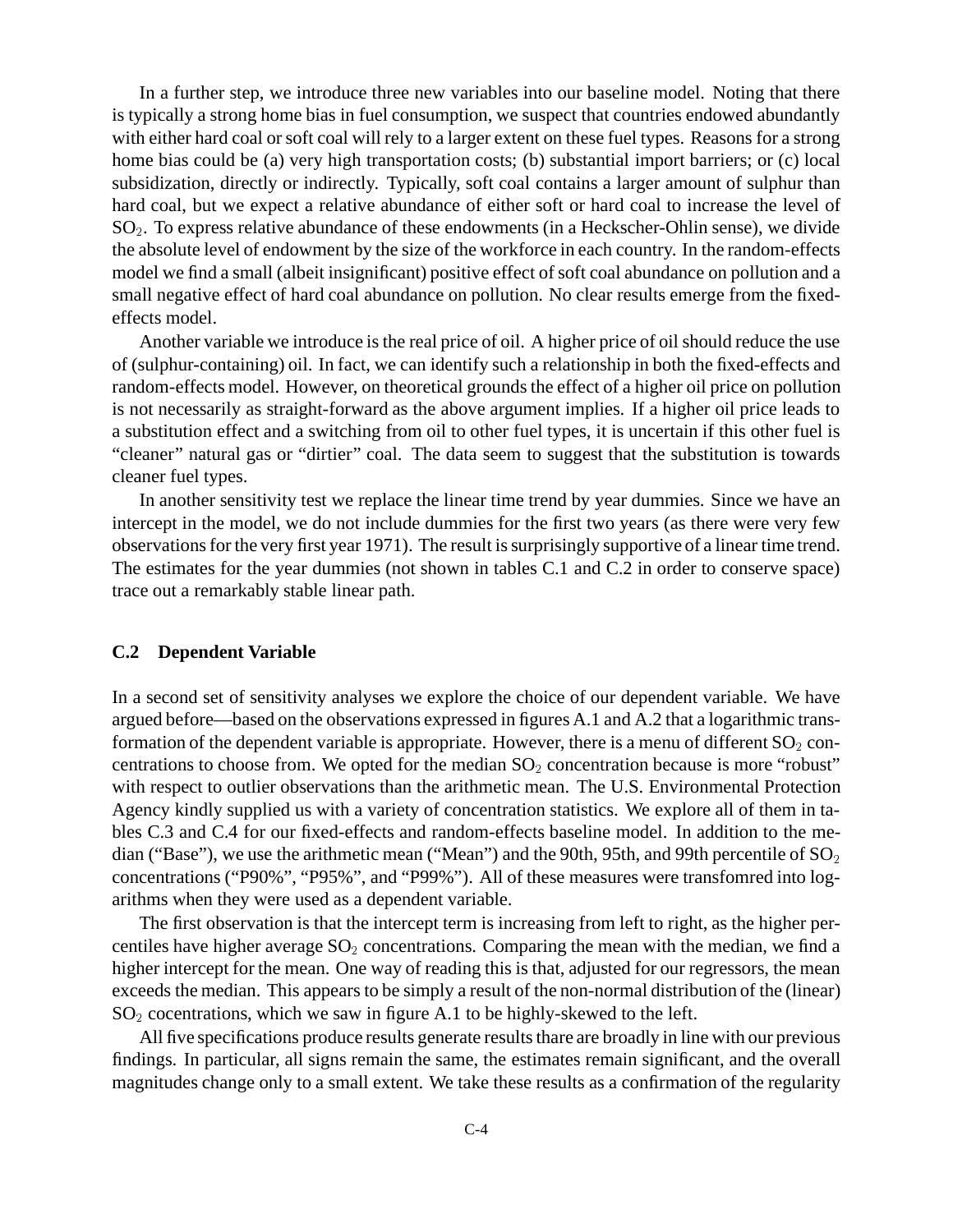| Model                               | Base          | Mean         | P90%         | P95%         | P99%         |
|-------------------------------------|---------------|--------------|--------------|--------------|--------------|
| Intercept                           | $-3.66165**$  | $-3.41030**$ | $-2.61972**$ | $-2.10522**$ | $-1.65467**$ |
| Capital abundance $(K/L)$           | $0.11915**$   | $0.11425**$  | $0.10939**$  | $0.10473**$  | $0.08089**$  |
| $(K/L)^2$                           | $-0.00149**$  | $-0.00159**$ | $-0.00159**$ | $-0.00147**$ | $-0.00120**$ |
| Lagged p.c. income $(I)$            | $-0.31075**$  | $-0.27196**$ | $-0.27997**$ | $-0.29345**$ | $-0.23360**$ |
| $I^2$                               | $0.00740**$   | $0.00713**$  | $0.00758**$  | $0.00771**$  | $0.00659**$  |
| $\theta = (X + M)/GDP$ in %         | $-0.02293**$  | $-0.01402**$ | $-0.02570**$ | $-0.02284**$ | $-0.02155**$ |
| $\theta \times$ relative $(K/L)$    | $-0.03054**$  | $-0.02401**$ | $-0.01895**$ | $-0.01725**$ | $-0.01501**$ |
| $\theta \times$ relative $(K/L)^2$  | $0.00592**$   | $0.00551**$  | $0.00499**$  | $0.00428**$  | $0.00380**$  |
| $\theta \times$ relative income     | $0.03428**$   | $0.01912**$  | $0.02047**$  | $0.01770**$  | $0.02000**$  |
| $\theta \times$ relative income sq. | $-0.00523**$  | $-0.00276**$ | $-0.00291**$ | $-0.00225*$  | $-0.00349**$ |
| GDP/km <sup>2</sup>                 | $0.04263**$   | $0.04587**$  | $0.05505**$  | $0.04885**$  | $0.03623**$  |
| <b>Communist Country</b>            |               |              |              |              |              |
| $C.C. \times I$                     | 1.15287**     | $0.99146**$  | 1.20225**    | $1.21931**$  | 1.12806**    |
| C.C. $\times I^2$                   | $-0.08355***$ | $-0.07040**$ | $-0.08613**$ | $-0.08602**$ | $-0.08445**$ |
| Average Temperature                 | $-0.05924*$   | $-0.06309**$ | $-0.06268**$ | $-0.06767**$ | $-0.06887**$ |
| <b>Precipitation Variation</b>      | 7.96498       | 6.89432*     | $6.45666*$   | 7.01900*     | 7.34888*     |
| <b>Time Trend</b>                   | $-0.03838**$  | $-0.03964**$ | $-0.04209**$ | $-0.04434**$ | $-0.04417**$ |
| Observations                        | 2621          | 2621         | 2621         | 2621         | 2621         |
| Groups                              | 293           | 293          | 293          | 293          | 293          |
| $R^2$ (overall)                     | 0.137         | 0.167        | 0.170        | 0.165        | 0.150        |
| Hausman Text                        | 62.79         | 97.59        | 126.9        | 131.8        | 89.14        |

Table C.3: Sensitivity Analysis for Dependent Variable — Fixed Effects

Note: To conserve space, no standard errors or t-statistics are shown. However, significance at the 95% and 99% confidence levels are indicated by  $*$  and  $**$ , respectively. The dependent variable is as specified in the Model line: Base = the log of the median of  $SO_2$  concentrations at each observation site; Mean = the log of the arithmetic mean of  $SO_2$ concentrations; P90%, P95%, P99% = the log of the 90th, 95th, and 99th percentiles of  $SO_2$  concentrations.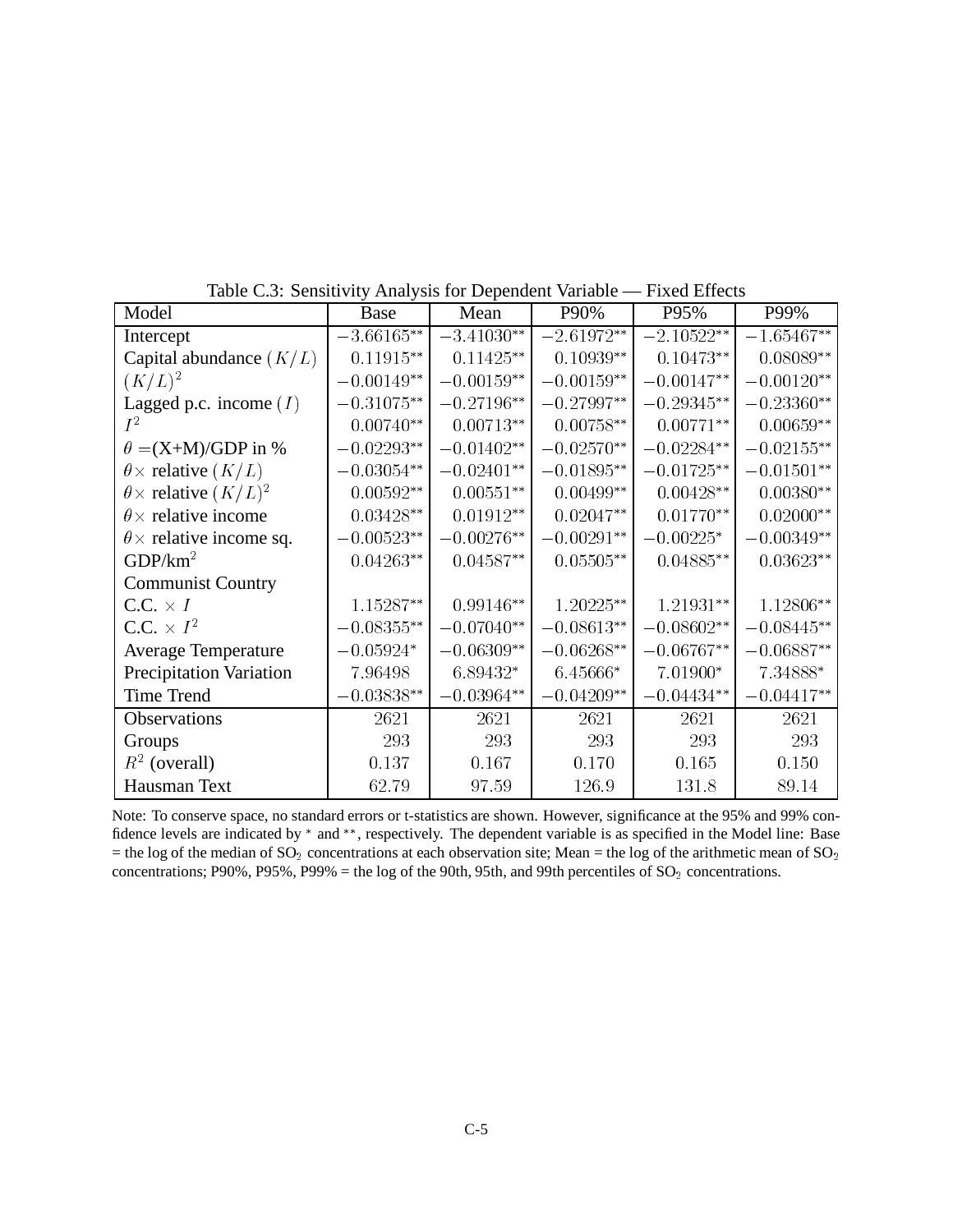| Model                               | Base         | Mean          | P90%         | P95%         | P99%         |
|-------------------------------------|--------------|---------------|--------------|--------------|--------------|
| Intercept                           | $-3.05851**$ | $-3.13931**$  | $-2.38088**$ | $-2.03715**$ | $-1.82329**$ |
| Capital abundance $(K/L)$           | $0.09194**$  | $0.09604**$   | $0.09313**$  | $0.09017**$  | $0.07120**$  |
| $(K/L)^2$                           | $-0.00123**$ | $-0.00134**$  | $-0.00133**$ | $-0.00127**$ | $-0.00109**$ |
| Lagged p.c. income $(I)$            | $-0.29750**$ | $-0.28014**$  | $-0.29176**$ | $-0.28955**$ | $-0.22264**$ |
| $I^2$                               | $0.00687**$  | $0.00687**$   | $0.00735**$  | $0.00737**$  | $0.00639**$  |
| $\theta = (X+M)/GDP$ in %           | $-0.01078*$  | $-0.00748*$   | $-0.01406**$ | $-0.01363**$ | $-0.01284**$ |
| $\theta \times$ relative $(K/L)$    | $-0.02290**$ | $-0.02052**$  | $-0.01804**$ | $-0.01731**$ | $-0.01576**$ |
| $\theta \times$ relative $(K/L)^2$  | $0.00427**$  | $0.00425**$   | $0.00393**$  | $0.00365**$  | $0.00343**$  |
| $\theta \times$ relative income     | $0.02247**$  | $0.01724**$   | $0.01928**$  | $0.01861**$  | $0.02060**$  |
| $\theta \times$ relative income sq. | $-0.00330**$ | $-0.00258***$ | $-0.00290**$ | $-0.00274**$ | $-0.00385**$ |
| GDP/km <sup>2</sup>                 | $0.05418**$  | $0.05156**$   | $0.05731**$  | $0.05077**$  | $0.03901**$  |
| <b>Communist Country</b>            | $-0.45554$   | $-0.39216$    | $-0.38129$   | $-0.49986$   | $-0.34550$   |
| $C.C. \times I$                     | 0.30231      | $0.37737**$   | $0.45852**$  | $0.48635**$  | $0.47876**$  |
| C.C. $\times I^2$                   | $-0.02066$   | $-0.02622*$   | $-0.03289**$ | $-0.03476**$ | $-0.03963**$ |
| Average Temperature                 | $-0.06161**$ | $-0.04965**$  | $-0.05018**$ | $-0.05370**$ | $-0.05632**$ |
| <b>Precipitation Variation</b>      | 3.98493      | 6.96624*      | 8.00871**    | 8.87576**    | 8.99548**    |
| <b>Time Trend</b>                   | $-0.03400**$ | $-0.03569**$  | $-0.03817**$ | $-0.04021**$ | $-0.04193**$ |
| Observations                        | 2621         | 2621          | 2621         | 2621         | 2621         |
| Groups                              | 293          | 293           | 293          | 293          | 293          |
| $R^2$ (overall)                     | 0.343        | 0.323         | 0.286        | 0.259        | 0.226        |
| Hausman Text                        | 62.79        | 97.59         | 126.9        | 131.8        | 89.14        |

Table C.4: Sensitivity Analysis for Dependent Variable — Random Effects

Note: To conserve space, no standard errors or t-statistics are shown. However, significance at the 95% and 99% confidence levels are indicated by  $*$  and  $**$ , respectively. The dependent variable is as specified in the Model line: Base = the log of the median of  $SO_2$  concentrations at each observation site; Mean = the log of the arithmetic mean of  $SO_2$ concentrations; P90%, P95%, P99% = the log of the 90th, 95th, and 99th percentiles of  $SO_2$  concentrations.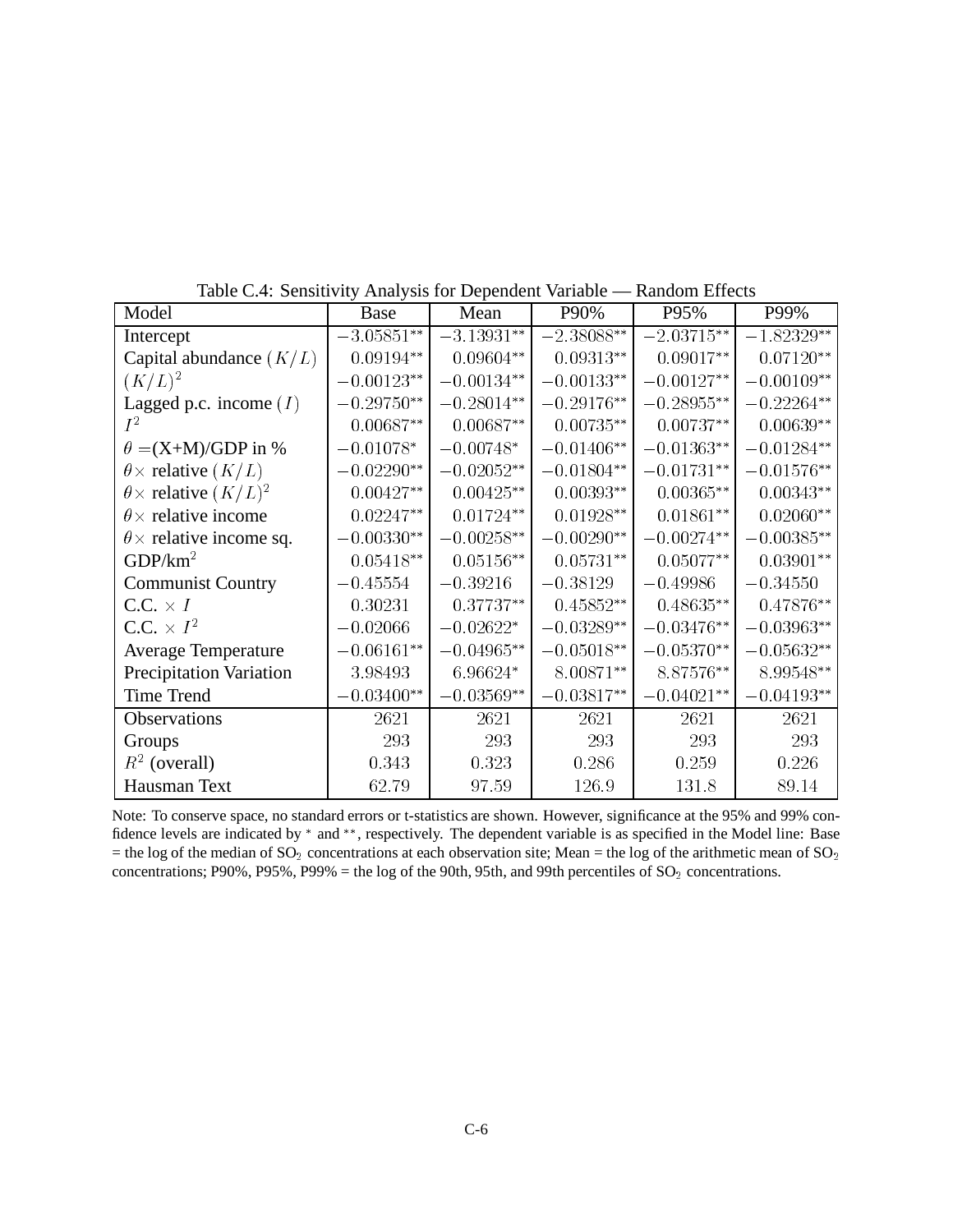of the distribution of SO<sub>2</sub> concentrations. Recall that these numbers are *annual* summary statistics that tend to mitigate the effect from single-day outliers.

We have argued earlier that the appropriate transformation of the dependent variable is to take the logarithm, based on our observations expressed in figure A.2. However, in table C.5 we explore the possibility of other transformations, notably, a linear transformation and a Box-Cox transformation. All of these are based on our fixed-effects model.

We apply a Box-Cox transformation as a generalization to our fixed-effects model (where  $\nu_i$  is a site-specific fixed effect). The model can be specified as

$$
y_{it}^{(\lambda)} \equiv \begin{cases} y_{it} - 1 & \text{for } \lambda = 1 \\ (y_{it}^{\lambda} - 1)/\lambda & \text{for } 0 < \lambda < 1 \\ \log(y_{it}) & \text{for } \lambda = 0 \end{cases} = \mathbf{X}_{it}\beta + \nu_i + \epsilon_{it}
$$
 (C.1)

which assumes that there exists a  $\lambda$  for a transformation of the dependent variable so that  $\epsilon_{it} \sim$  $N(0, 1)$ . The transformation parameter  $\lambda$  is determined by maximizing the concentrated loglikelihood function  $\overline{1}$ 

$$
L(\lambda) = -\frac{N}{2}\ln \hat{\sigma}^2(\lambda) + (\lambda - 1)\sum_{t} \ln(y_t)
$$
 (C.2)

where

$$
\hat{\sigma}^2(\lambda) = \frac{1}{N} \left( y^{(\lambda)} - \mathbf{X} \mathbf{b} \right)' \left( y^{(\lambda)} - \mathbf{X} \mathbf{b} \right)
$$
 (C.3)

With the results from the Box-Cox regression we can also peform two likelihood-ratio tests,  $2[L(\lambda) - L(0)] \sim \chi^2(1)$  and  $2[L(\lambda) - L(1)] \sim \chi^2(1)$ , that allow us to test the Box-Cox transformation against the log-linear (our baseline) model and the simple linear model.

We find that the signs of our estimates remain stable and significant. The optimal Box-Cox transformation parameter is approximately 0.2. When we test this specification against either the log-linear or pure-linear case, the log-likelihood test statistics reject both the log-linear and purelinear specifications in favour of the Box-Cox transformation. Observe, though, that the pure-linear model is rejected by a much larger margin than the log-linear model. Also note that the interpretation of the parameters changes and cannot be compared across the three models.

#### **C.3 Simultaneity**

Yet another concern in our work has been the possibility of a simultaneous determination of pollution and (current-period) per-capita income. We did not pursue a simultaneous-equations approach for our main analysis because it is our belief that the likely effect of pollution on per-capita income is rather small. This belief appears to be validated by Dean (1998), who finds no significant relationship in her 2SLS procedures. Contemporaneous per-capita income only enters through our scale variable but not through our technique variable; recall that we use lagged per-capita income to determine the technique effect because income increases will typically take a number of years to translate into policy changes.

To address the simultaneity of income  $(y)$  and pollution  $(z)$  determination in our scale effect we have experimented with a fixed-effects 2-stage least squares estimator using as a second estimating equation a simple approximation of a production function

$$
\log(y) = \gamma_1 \log(z) + \gamma_2 \log(K) + \gamma_3 \log(L) + \gamma_4(t - 1980)
$$
 (C.4)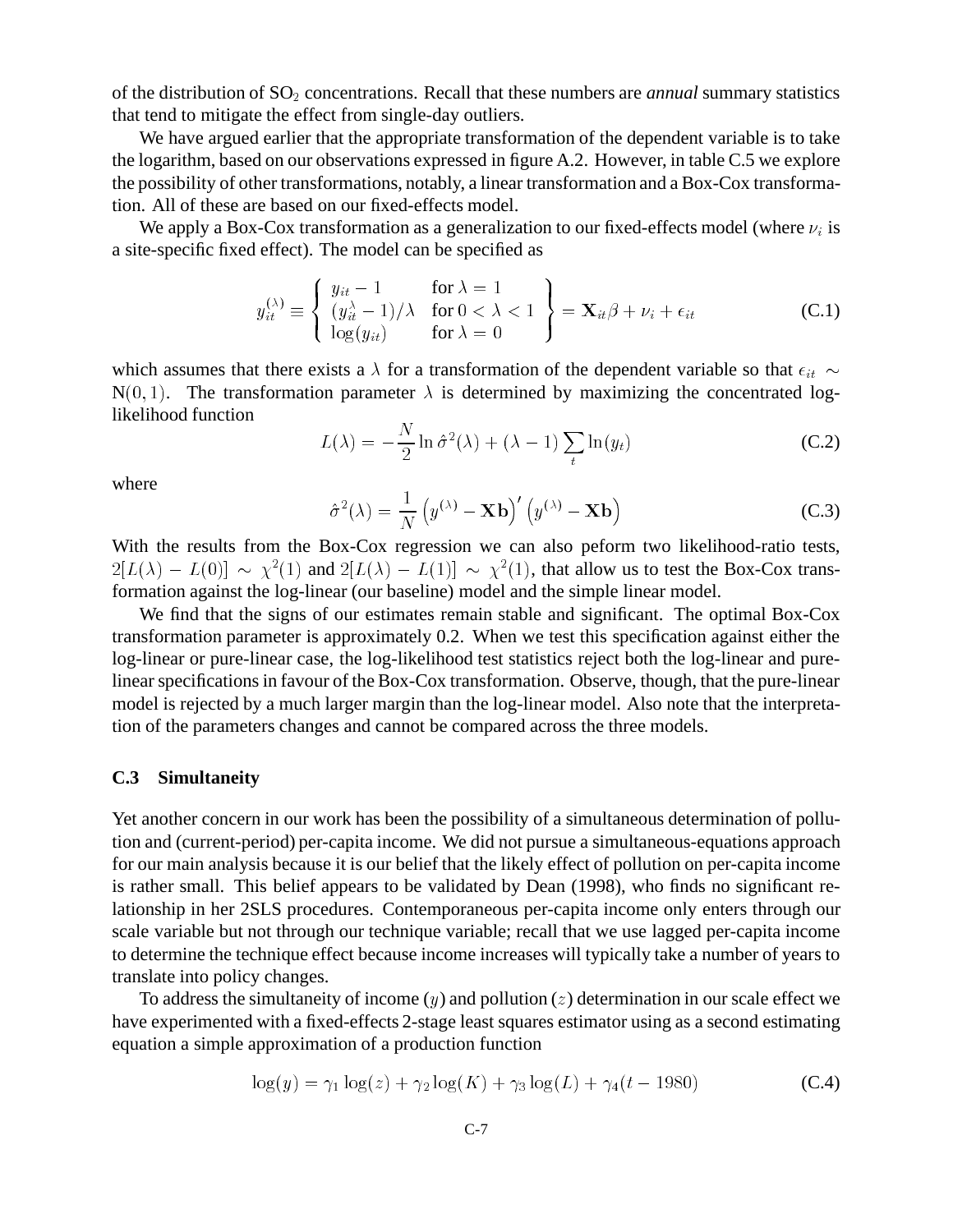| Model                               | <b>Base</b>  | linear       | Box-Cox      |
|-------------------------------------|--------------|--------------|--------------|
| Intercept                           | $-3.66165**$ | 33.52426**   | 4.77272**    |
| Capital abundance $(K/L)$           | $0.11915**$  | 2.22034**    | $0.21781**$  |
| $(K/L)^2$                           | $-0.00149**$ | $-0.02131**$ | $-0.00256**$ |
| Lagged p.c. income $(I)$            | $0.31075**$  | $-6.49089**$ | $0.56817**$  |
| $I^2$                               | $0.00740**$  | $0.14208**$  | $0.01327**$  |
| $\theta = (X+M)/GDP$ in %           | $-0.02293**$ | $-0.10291$   | $-0.02994**$ |
| $\theta \times$ relative $(K/L)$    | $-0.03054**$ | $-0.37748**$ | $-0.05071**$ |
| $\theta \times$ relative $(K/L)^2$  | $0.00592**$  | $0.05532**$  | $0.00942**$  |
| $\theta \times$ relative income     | $0.03428**$  | $0.35264**$  | $0.05298**$  |
| $\theta \times$ relative income sq. | $-0.00523**$ | $-0.05865**$ | $-0.00836**$ |
| GDP/km <sup>2</sup>                 | $0.04263**$  | $0.82573**$  | $0.07352**$  |
| <b>Communist Country</b>            |              |              |              |
| $C.C. \times I$                     | $1.15287**$  | 8.71297**    | $1.65554**$  |
| C.C. $\times I^2$                   | $-0.08355**$ | $-0.66355*$  | $-0.11982**$ |
| <b>Average Temperature</b>          | $-0.05924*$  | $-0.55303$   | $0.08790*$   |
| <b>Precipitation Variation</b>      | 7.96498      | $-54.65010$  | 7.99823      |
| <b>Time Trend</b>                   | $-0.03838**$ | $-0.67198**$ | $0.06789**$  |
| Observations                        | 2621         | 2621         | 2621         |
| Groups                              | 293          | 293          | 293          |
| $R^2$ (overall)                     | 0.137        | 0.184        | 0.109        |
| $\lambda$                           |              |              | 0.218        |
| LR Test $\chi^2(1)$                 | 230**        | 2685**       |              |

Table C.5: Sensitivity Analysis for Dependent Variable Transformation

Note: To conserve space, no standard errors or t-statistics are shown. However, significance at the 95% and 99% confidence levels are indicated by  $*$  and  $**$ , respectively.  $\lambda$  is the transformation parameter of the Box-Cox transformation as defined in equation (C.1). The likelihood ratio test statistics are explained in section C.2.

where K and L denote capital stock and labour force, and t is a linear time trend. In addition, we decompose a city's economic intensity measure into the product of per-capita income and population density. Taking logs of the resulting expression, we can additively separate these two effects in our regression equation. As our measure of population density is constant over time, it does not appear as a regressor in the fixed-effects implementation. In contrast to our baseline model, the estimated coefficient corresponding to income is a constant-elasticity estimation of the scale effect.

Results from the fixed-effects 2SLS regression, shown in table C.6, indicate that the parameters in our baseline model remain stable. However, we estimate the scale effect from a city's economic intensity to be much higher than in our baseline model: around 2. In the GDP regression we find that pollution has a negligible (negative) effect on per-capita income with an estimated elasticity of 0.03, ie, a 10% increase in pollution will decrease per-capita income by 0.3%. The elasticities for the composition and trade intensity effects (as usual evaluated at sample means) are consistent with our other work. The technique-effect elasticity is much higher in magnitude (around -3.2). Consistent with our other empirical work the sum of scale and technique effect remains negative.